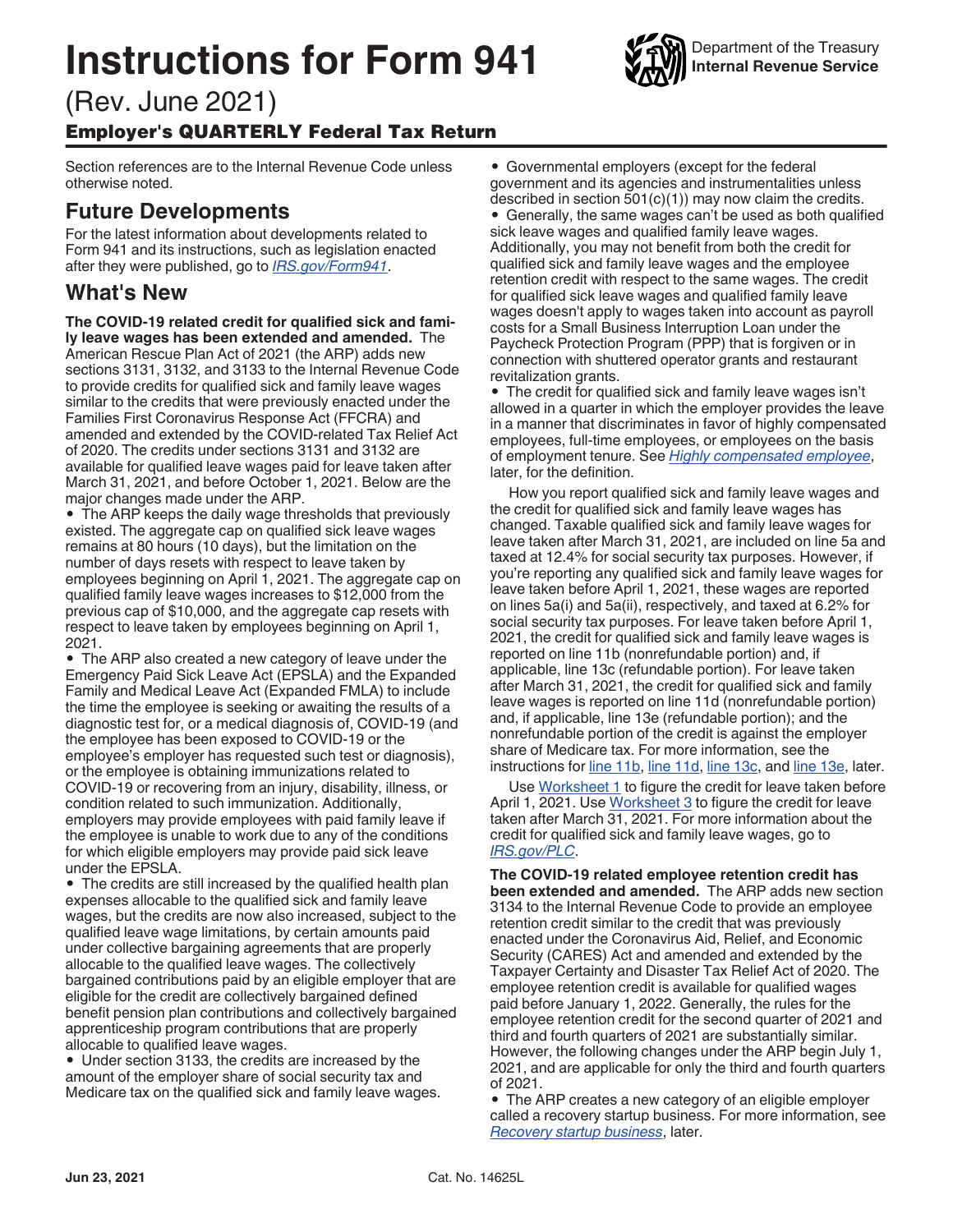• Qualified wages for the employee retention credit under section 3134 don't include wages taken into account for credits under sections 41, 45A, 45P, 45S, 51, 1396, 3131, and 3132. Additionally, qualified wages for the employee retention credit can't include amounts used as payroll costs for a Small Business Interruption Loan under the PPP that is forgiven or amounts used as payroll costs for shuttered operator grants and restaurant revitalization grants.

For wages paid before July 1, 2021, the nonrefundable portion of the employee retention credit is against the employer share of social security tax. However, for wages paid after June 30, 2021, the nonrefundable portion of the employee retention credit is against the employer share of Medicare tax. The nonrefundable portion of the credit is still claimed on line 11c and, if applicable, the refundable portion of the credit is still claimed on line 13d. For more information, see the instructions for [line 11c](#page-14-0) and [line 13d,](#page-17-0) later. Use [Worksheet 2](#page-25-0) to figure the credit for wages paid before July 1, 2021 (second quarter). Use [Worksheet 4](#page-27-0) to figure the credit for wages paid after June 30, 2021, and before January 1, 2022 (third and fourth quarters).

See Notice 2021-23, 2021-16 I.R.B. 1113, available at *[IRS.gov/irb/2021-16\\_IRB#NOT-2021-23](https://www.irs.gov/irb/2021-16_IRB#NOT-2021-23)*, for guidance on the employee retention credit provided under section 2301 of the CARES Act, as amended by section 207 of the Taxpayer Certainty and Disaster Tax Relief Act of 2020, for qualified wages paid after December 31, 2020, and before July 1, 2021. The IRS expects to issue guidance about the employee retention credit provided under the ARP for wages paid after June 30, 2021, and before January 1, 2022, later this year. A link to any new guidance issued will be posted at *[IRS.gov/ERC](https://www.irs.gov/ERC)*.

**New credit for COBRA premium assistance payments.**  Section 9501 of the ARP provides for COBRA premium assistance in the form of a full reduction in the premium otherwise payable by certain individuals and their families who elect COBRA continuation coverage due to a loss of coverage as the result of a reduction in hours or an involuntary termination of employment (assistance eligible individuals). This COBRA premium assistance is available for periods of coverage beginning on or after April 1, 2021, through periods of coverage beginning on or before September 30, 2021. However, the COBRA premium assistance credit could be claimed on employment tax returns for the second, third, or fourth quarter of 2021, depending on when the employer (or other person) becomes entitled to the credit. Some multiemployer plans and insurers don't normally file an employment tax return but will need to file one if they want to claim the COBRA premium assistance credit.

Section 9501(b) of the ARP adds new section 6432 to the Internal Revenue Code that allows a credit (COBRA premium assistance credit) against the employer share of Medicare tax for each calendar quarter in an amount equal to the premiums not paid by assistance eligible individuals for COBRA continuation coverage by reason of section 9501(a) (1) of the ARP. The nonrefundable portion of the credit is reported on line 11e and, if applicable, the refundable portion of the credit is reported on line 13f. If you claim this credit, you must also report the number of individuals provided COBRA premium assistance on line 11f. Use [Worksheet 5](#page-28-0) to figure the credit. For more information, see the instructions for [line 11e](#page-17-0), [line 11f](#page-17-0), and [line 13f,](#page-18-0) later. For more information on COBRA premium assistance payments and the credit, see Notice 2021-31, 2021-23 I.R.B. 1173, available at *[IRS.gov/irb/2021-23\\_IRB#NOT-2021-31](https://www.irs.gov/irb/2021-23_IRB#NOT-2021-31)*.

**Advance payment of COVID-19 credits extended.** Based on the extensions of the credit for qualified sick and family leave wages and the employee retention credit, and the new credit for COBRA premium assistance payments, discussed above, Form 7200, Advance Payment of Employer Credits Due to COVID-19, may be filed to request an advance payment. For more information, including information on which employers are eligible to request an advance payment, the deadlines for requesting an advance, and the amount that can be advanced, see the Instructions for Form 7200.

## **Reminders**

*Don't use an earlier revision of Form 941 to report taxes for 2021. Use the March 2021 revision of Form*  **CAUTION** taxes for 2021. Use the March 2021 revision of Form<br> **CAUTION** 941 only to report taxes for the quarter ending March *31, 2021. The IRS expects the June 2021 revision of Form 941 and these instructions to be used for the second, third, and fourth quarters of 2021. If changes in law require additional changes to Form 941, the form and/or these instructions may be revised. Prior revisions of Form 941 are available at [IRS.gov/Form941](https://www.irs.gov/form941) (select the link for "All Form 941 Revisions" under "Other Items You May Find Useful").*

**Social security and Medicare tax for 2021.** The rate of social security tax on taxable wages, including qualified sick leave wages and qualified family leave wages for leave taken after March 31, 2021, is 6.2% each for the employer and employee or 12.4% for both. Qualified sick leave wages and qualified family leave wages for leave taken before April 1, 2021, aren't subject to the employer share of social security tax; therefore, the tax rate on these wages is 6.2%. The social security wage base limit is \$142,800.

The Medicare tax rate is 1.45% each for the employee and employer, unchanged from 2020. There is no wage base limit for Medicare tax.

Social security and Medicare taxes apply to the wages of household workers you pay \$2,300 or more in cash wages in 2021. Social security and Medicare taxes apply to election workers who are paid \$2,000 or more in cash or an equivalent form of compensation in 2021.

**New payroll tax credit for certain tax-exempt organizations affected by qualified disasters.** Section 303(d) of the Taxpayer Certainty and Disaster Tax Relief Act of 2020 allows for a new payroll tax credit for certain tax-exempt organizations affected by certain qualified disasters **not**  related to COVID-19. This new credit will be claimed on new Form 5884-D (not on Form 941). Form 5884-D is filed after the Form 941 for the quarter for which the credit is being claimed has been filed. If you will claim this credit on Form 5884-D for a calendar quarter of 2021 and you're also claiming a credit for qualified sick and family leave wages for leave taken before April 1, 2021, and/or the employee retention credit in the second quarter of 2021, you must include any credit that will be claimed on Form 5884-D on [Worksheet 1](#page-24-0) and/or [Worksheet 2](#page-25-0), respectively, for that quarter. For more information about this credit, go to *[IRS.gov/](https://www.irs.gov/form5884d) [Form5884D](https://www.irs.gov/form5884d)*.

**Deferral of the employer share of social security tax expired.** The CARES Act allowed employers to defer the deposit and payment of the employer share of social security tax. The deferred amount of the employer share of social security tax was only available for deposits due on or after March 27, 2020, and before January 1, 2021, as well as deposits and payments due after January 1, 2021, that are required for wages paid on or after March 27, 2020, and before January 1, 2021. One-half of the employer share of social security tax is due by December 31, 2021, and the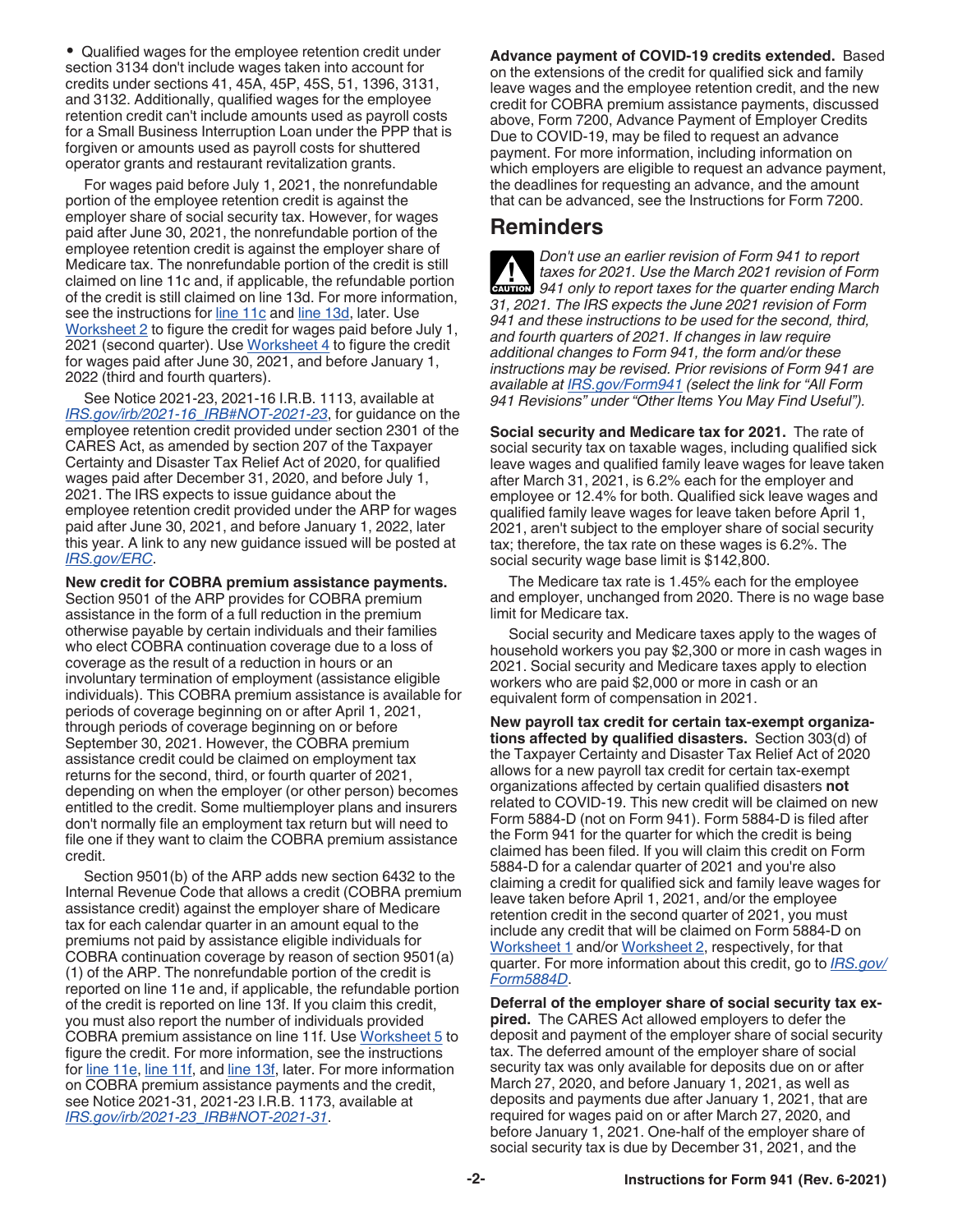remainder is due by December 31, 2022. Because both December 31, 2021, and December 31, 2022, are nonbusiness days, payments made on the next business day will be considered timely. Any payments or deposits you make before December 31, 2021, are first applied against your payment due on December 31, 2021, and then applied against your payment due on December 31, 2022. For more information about the deferral of employment tax deposits, go to *[IRS.gov/ETD](https://www.irs.gov/etd)*. See *Paying the deferred amount of the employer share of social security tax* and *How to pay the deferred amount of the employer and employee share of social security tax*, later, for information about paying the deferred amount of the employer share of social security tax.

**Deferral of the employee share of social security tax expired.** The Presidential Memorandum on Deferring Payroll Tax Obligations in Light of the Ongoing COVID-19 Disaster, issued on August 8, 2020, directed the Secretary of the Treasury to defer the withholding, deposit, and payment of the employee share of social security tax on wages paid during the period from September 1, 2020, through December 31, 2020. The deferral of the withholding and payment of the employee share of social security tax was available for employees whose social security wages paid for a biweekly pay period were less than \$4,000, or the equivalent threshold amount for other pay periods. The COVID-related Tax Relief Act of 2020 defers the due date for the withholding and payment of the employee share of social security tax until the period beginning on January 1, 2021, and ending on December 31, 2021. For more information about the deferral of employee social security tax, see Notice 2020-65, 2020-38 I.R.B. 567, available at *[IRS.gov/irb/](https://www.irs.gov/irb/2020-38_IRB#NOT-2020-65) [2020-38\\_IRB#NOT-2020-65](https://www.irs.gov/irb/2020-38_IRB#NOT-2020-65)*, and Notice 2021-11, 2021-06 I.R.B. 827, available at *[IRS.gov/irb/](https://www.irs.gov/irb/2021-06_IRB#NOT-2021-11)*

*[2021-06\\_IRB#NOT-2021-11](https://www.irs.gov/irb/2021-06_IRB#NOT-2021-11)*. Also see *Paying the deferred amount of the employee share of social security tax* and *How to pay the deferred amount of the employer and employee share of social security tax*, later, for information about paying the deferred amount of the employee share of social security tax. For information about how to report the deferred amount of the employee share of social security tax on Form W-2 and Form W-2c for 2020, see *[IRS.gov/FormW2](https://www.irs.gov/formW2)* and the 2021 General Instructions for Forms W-2 and W-3.

**Paying the deferred amount of the employer share of social security tax.** One-half of the employer share of social security tax is due by December 31, 2021, and the remainder is due by December 31, 2022. Because both December 31, 2021, and December 31, 2022, are nonbusiness days, payments made on the next business day will be considered timely. Any payments or deposits you make before December 31, 2021, are first applied against your payment due on December 31, 2021, and then applied against your payment due on December 31, 2022. For example, if your employer share of social security tax for the third quarter of 2020 was \$20,000 and you deposited \$5,000 of the \$20,000 during the third quarter of 2020 and you deferred \$15,000 on Form 941, line 13b, then you must pay \$5,000 by December 31, 2021, and \$10,000 by December 31, 2022. However, if your employer share of social security tax for the third quarter of 2020 was \$20,000 and you deposited \$15,000 of the \$20,000 during the third quarter of 2020 and you deferred \$5,000 on Form 941, line 13b, then you don't need to pay any deferred amount by December 31, 2021, because 50% of the amount that could have been deferred (\$10,000) has already been paid and is first applied against your payment that would be due on December 31, 2021. Accordingly, you must pay the \$5,000 deferral by December 31, 2022. Payment of the deferral isn't reported on Form 941. For additional information, go to *[IRS.gov/ETD](https://www.irs.gov/etd)*.

**Paying the deferred amount of the employee share of social security tax.** The due date for the withholding and payment of the employee share of social security tax is postponed until the period beginning on January 1, 2021, and ending on December 31, 2021. The employer must withhold and pay the total deferred employee share of social security tax ratably from wages paid to the employee between January 1, 2021, and December 31, 2021. If necessary, the employer may make arrangements to otherwise collect the total deferred taxes from the employee. The employer is liable to pay the deferred taxes to the IRS and must do so before January 1, 2022, to avoid interest, penalties, and additions to tax on those amounts. Because January 1, 2022, is a nonbusiness day, payments made on January 3, 2022, will be considered timely. Payment of the deferral isn't reported on Form 941. For more information about the deferral of the employee share of social security tax, see *[Notice 2020-65](https://www.irs.gov/irb/2020-38_IRB#NOT-2020-65)* and *[Notice 2021-11](https://www.irs.gov/irb/2021-06_IRB#NOT-2021-11)*.

**How to pay the deferred amount of the employer and employee share of social security tax.** You may pay the amount you owe electronically using the Electronic Federal Tax Payment System (EFTPS), by credit or debit card, or by a check or money order. The preferred method of payment is EFTPS. For more information, go to *[EFTPS.gov](https://www.eftps.gov)*, or call 800- 555-4477 or 800-733-4829 (TDD). To pay the deferred amount using EFTPS, select Form 941, the calendar quarter in 2020 to which the payment relates, and the option to pay the deferred amount.

To pay by credit or debit card, go to *[IRS.gov/PayByCard](https://www.irs.gov/paybycard)*. If you pay by check or money order, include a 2020 Form 941-V, Payment Voucher, for the quarter in which you originally deferred the deposit and payment. Darken the circle identifying the quarter for which the payment is being made. The 2020 Form 941-V is on page 5 of Form 941 and is available at *[IRS.gov/Form941](https://www.irs.gov/form941)* (select the link for "All Form 941 Revisions" under "Other Items You May Find Useful"). Make the check or money order payable to "United States Treasury." Enter your EIN, "Form 941," and the calendar quarter in which you originally deferred the deposit and payment (for example, "2nd Quarter 2020").

Payments should be sent to:

| Department of the Treasury |    | Department of the Treasury |
|----------------------------|----|----------------------------|
| Internal Revenue Service   | or | Internal Revenue Service   |
| Ogden, UT 84201-0030       |    | Kansas City, MO            |
|                            |    | 64999-0030                 |

Send your payment to the address above that is in the same state as the address to which you would mail returns filed without a payment, as shown under *[Where Should You](#page-7-0) [File](#page-7-0)*, later. For more information about the deferral of social security tax, go to *[IRS.gov/ETD](https://www.irs.gov/etd)* and see *[Notice 2020-65](https://www.irs.gov/irb/2020-38_IRB#NOT-2020-65)* and *[Notice 2021-11](https://www.irs.gov/irb/2021-06_IRB#NOT-2021-11)*.

**2021 withholding tables.** The federal income tax withholding tables are included in Pub. 15-T, Federal Income Tax Withholding Methods.

**Qualified small business payroll tax credit for increasing research activities.** For tax years beginning after 2015, a qualified small business may elect to claim up to \$250,000 of its credit for increasing research activities as a payroll tax credit against the employer share of social security tax. The payroll tax credit election must be made on or before the due date of the originally filed income tax return (including extensions). The portion of the credit used against the employer share of social security tax is allowed in the first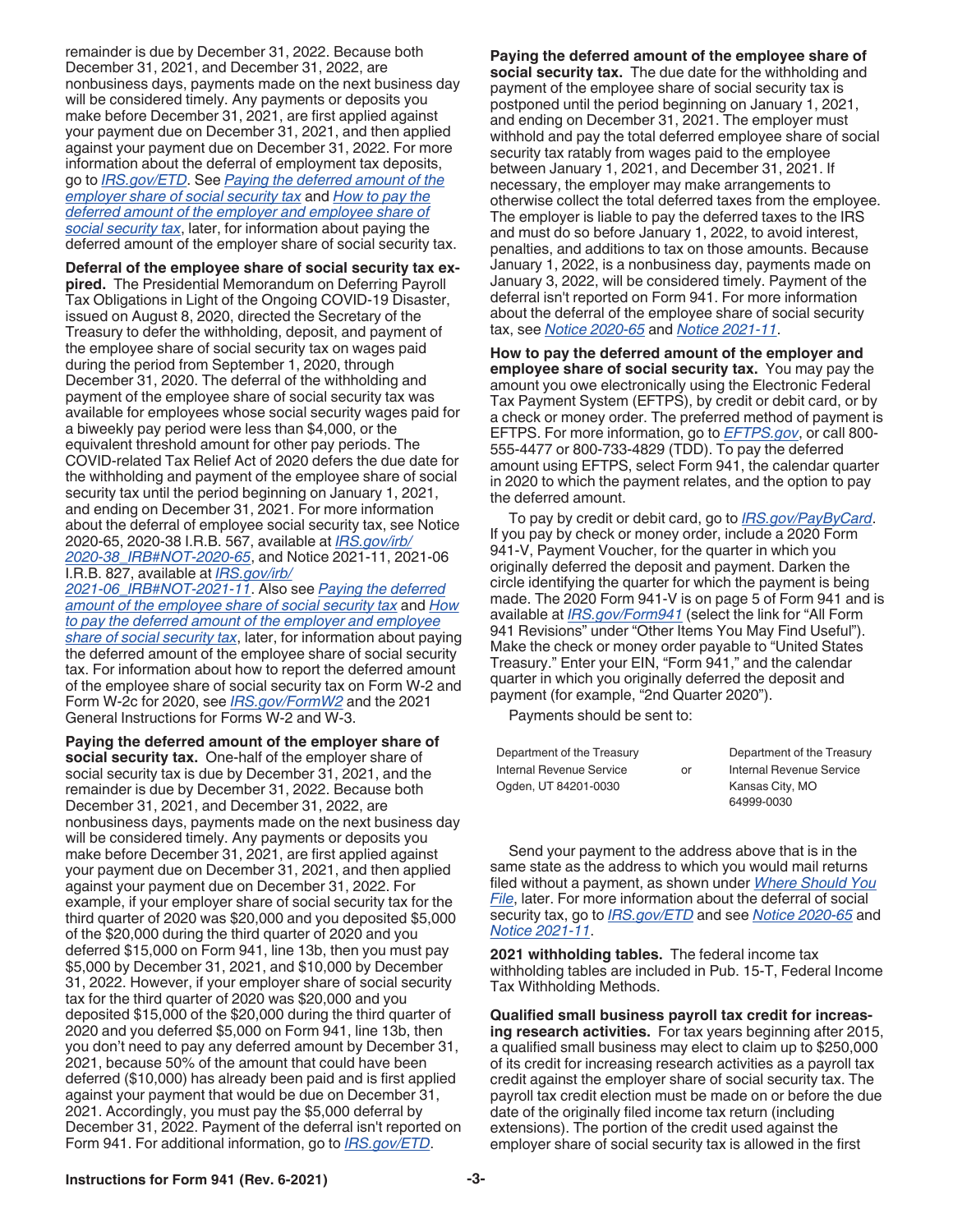<span id="page-3-0"></span>calendar quarter beginning after the date that the qualified small business filed its income tax return. The election and determination of the credit amount that will be used against the employer share of social security tax are made on Form 6765, Credit for Increasing Research Activities. The amount from Form 6765, line 44, must then be reported on Form 8974, Qualified Small Business Payroll Tax Credit for Increasing Research Activities. Form 8974 is used to determine the amount of the credit that can be used in the current quarter. The amount from Form 8974, line 12, is reported on Form 941, line 11a. If you're claiming the research payroll tax credit on your Form 941, you must attach Form 8974 to that Form 941. For more information about the payroll tax credit, see Notice 2017-23, 2017-16 I.R.B. 1100, available at *[IRS.gov/irb/2017-16\\_IRB#NOT-2017-23](https://www.irs.gov/irb/2017-16_IRB#NOT-2017-23)*, and *[IRS.gov/ResearchPayrollTC](https://www.irs.gov/researchpayrolltc)*. Also see *[Adjusting tax liability](#page-19-0)  [for nonrefundable credits claimed on lines 11a, 11b, 11c,](#page-19-0) [11d, and 11e](#page-19-0)*, later.

**Certification program for professional employer organizations (PEOs).** The Stephen Beck, Jr., ABLE Act of 2014 required the IRS to establish a voluntary certification program for PEOs. PEOs handle various payroll administration and tax reporting responsibilities for their business clients and are typically paid a fee based on payroll costs. To become and remain certified under the certification program, certified professional employer organizations (CPEOs) must meet various requirements described in sections 3511 and 7705 and related published guidance. Certification as a CPEO may affect the employment tax liabilities of both the CPEO and its customers. A CPEO is generally treated for employment tax purposes as the employer of any individual who performs services for a customer of the CPEO and is covered by a contract described in section 7705(e)(2) between the CPEO and the customer (CPEO contract), but only for wages and other compensation paid to the individual by the CPEO. To become a CPEO, the organization must apply through the IRS Online Registration System. For more information or to apply to become a CPEO, go to *[IRS.gov/](https://www.irs.gov/cpeo) [CPEO](https://www.irs.gov/cpeo)*.

CPEOs must generally file Form 941 and Schedule R (Form 941), Allocation Schedule for Aggregate Form 941 Filers, electronically. For more information about a CPEO's requirement to file electronically, see Rev. Proc. 2017-14, 2017-3 I.R.B. 426, available at *[IRS.gov/irb/](https://www.irs.gov/irb/2017-03_IRB#RP-2017-14) [2017-03\\_IRB#RP-2017-14](https://www.irs.gov/irb/2017-03_IRB#RP-2017-14)*.

**Outsourcing payroll duties.** Generally, as an employer, you're responsible to ensure that tax returns are filed and deposits and payments are made, even if you contract with a third party to perform these acts. You remain responsible if the third party fails to perform any required action. Before you choose to outsource any of your payroll and related tax duties (that is, withholding, reporting, and paying over social security, Medicare, FUTA, and income taxes) to a third-party payer, such as a payroll service provider or reporting agent, go to *[IRS.gov/OutsourcingPayrollDuties](https://www.irs.gov/outsourcingpayrollduties)* for helpful information on this topic. If a CPEO pays wages and other compensation to an individual performing services for you, and the services are covered by a contract described in section 7705(e)(2) between you and the CPEO (CPEO contract), then the CPEO is generally treated for employment tax purposes as the employer, but only for wages and other compensation paid to the individual by the CPEO. However, with respect to certain employees covered by a CPEO contract, you may also be treated as an employer of the employees and, consequently, may also be liable for federal employment taxes imposed on wages and other compensation paid by the CPEO to such employees. For

more information on the different types of third-party payer arrangements, see section 16 of Pub. 15.

**COVID-19 employment tax credits when return filed by a third-party payer.** If you're the common-law employer of the individuals that are paid qualified sick or family leave wages, paid wages qualifying for the employee retention credit, and/or provided COBRA premium assistance, you're entitled to the credit for the sick and family leave wages, the employee retention credit, and/or the COBRA premium assistance credit, regardless of whether you use a third-party payer (such as a PEO, CPEO, or section 3504 agent) to report and pay your federal employment taxes. The third-party payer isn't entitled to the credits with respect to the wages and taxes it remits on your behalf, or the COBRA premium assistance it remits on your behalf (regardless of whether the third party is considered an "employer" for other purposes). With respect to the COBRA premium assistance credit, the preceding sentences assume the common-law employer is the person to whom premiums are payable for purposes of the credit. If the insurer or multiemployer plan is the person to whom premiums are payable, the references to employer in this paragraph should be read to refer to the insurer or multiemployer plan, as applicable.

Under an exception to the rule that only the common-law employer is entitled to the COBRA premium assistance credit even if the common-law employer uses a third-party payer, a third-party payer is entitled to the credit if it is treated as the person to whom premiums are payable. A third-party payer is treated as the person to whom premiums are payable if the third-party payer is the entity that pays wages subject to federal employment taxes on behalf of the common-law employer and reports those wages and taxes on an aggregate Form 941 that it files on behalf of the employer, and it:

• Maintains the group health plan;

• Is considered the sponsor of the group health plan and is subject to the applicable Department of Labor (DOL) COBRA guidance, including providing the COBRA election notices to qualified beneficiaries; and

• Would have received the COBRA premium payments directly from the assistance eligible individuals were it not for the COBRA premium assistance.

If a third-party payer satisfies the above conditions, the third-party payer's clients aren't eligible for the COBRA premium assistance credit or an advance payment of the COBRA premium assistance credit. Third-party payers that are considered the person to whom premiums are payable may, in anticipation of receiving the COBRA premium assistance credit, reduce the deposits of federal employment taxes relating to their own employees (that is, those employees for whom they are filing as the common-law employer, rather than as a third-party payer) on the day they become eligible for the credit. If the anticipated credit exceeds the available reduction of these deposits, the third-party payer may file Form 7200 to request an advance after the payroll period in which the third-party payer becomes entitled to the credit.

**Aggregate Form 941 filers.** Approved section 3504 agents and CPEOs must complete and file Schedule R (Form 941) when filing an aggregate Form 941. Aggregate Forms 941 are filed by agents approved by the IRS under section 3504. To request approval to act as an agent for an employer, the agent files Form 2678 with the IRS unless you're a state or local government agency acting as an agent under the special procedures provided in Rev. Proc. 2013-39, 2013-52 I.R.B. 830, available at *[IRS.gov/irb/](https://www.irs.gov/irb/2013-52_IRB#RP-2013-39) [2013-52\\_IRB#RP-2013-39](https://www.irs.gov/irb/2013-52_IRB#RP-2013-39)*. Aggregate Forms 941 are also

**-4- Instructions for Form 941 (Rev. 6-2021)**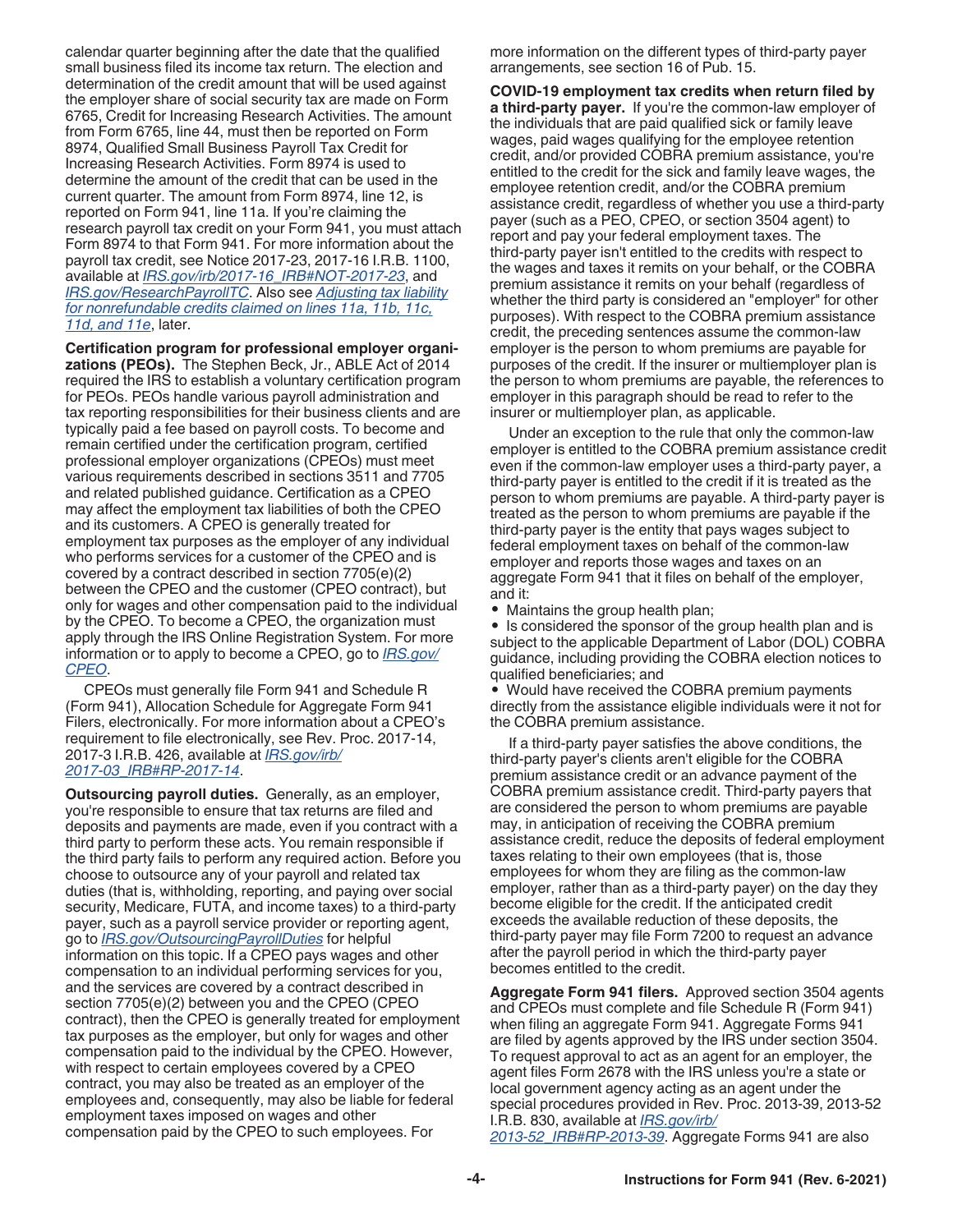<span id="page-4-0"></span>filed by CPEOs approved by the IRS under section 7705. To become a CPEO, the organization must apply through the IRS Online Registration System at *[IRS.gov/CPEO](https://www.irs.gov/cpeo)*. CPEOs file Form 8973, Certified Professional Employer Organization/Customer Reporting Agreement, to notify the IRS that they started or ended a service contract with a customer. CPEOs must generally file Form 941 and Schedule R (Form 941) electronically. For more information about a CPEO's requirement to file electronically, see Rev. Proc. 2017-14, 2017-3 I.R.B. 426, available at *[IRS.gov/irb/](https://www.irs.gov/irb/2017-03_IRB#RP-2017-14) [2017-03\\_IRB#RP-2017-14](https://www.irs.gov/irb/2017-03_IRB#RP-2017-14)*.

Other third-party payers that file aggregate Forms 941, such as non-certified PEOs, must complete and file Schedule R (Form 941) if they have clients that are claiming the qualified small business payroll tax credit for increasing research activities, the credit for qualified sick and family leave wages, the employee retention credit, and/or the COBRA premium assistance credit.

*If both an employer and a section 3504 authorized agent (or CPEO or other third-party payer) paid wages to an employee during a quarter, both the employer and the section 3504 authorized agent (or CPEO or other third-party payer, if applicable) should file Form 941 reporting the wages each entity paid to the employee during the applicable quarter and issue Forms W-2 reporting the wages each entity paid to the employee during the year.* **TIP**

If a third-party payer of sick pay is also paying qualified sick leave wages on behalf of an employer, the third party would be making the payments as an agent of the employer. The employer is required to do the reporting and payment of employment taxes with respect to the qualified sick leave wages and claim the credit for the qualified sick leave wages, unless the employer has an agency agreement with the third-party payer that requires the third-party payer to do the collecting, reporting, and/or paying or depositing employment taxes on the qualified sick leave wages. If the employer has an agency agreement with the third-party payer, the third-party payer includes the qualified sick leave wages on the third party's aggregate Form 941, claims the sick leave credit on behalf of the employer on the aggregate Form 941, and separately reports the credit allocable to the employers on Schedule R (Form 941). See section 6 of Pub. 15-A, Employer's Supplemental Tax Guide, for more information about sick pay reporting.

If a third-party payer is considered the person to whom COBRA premiums are payable, as discussed earlier under *[COVID-19 employment tax credits when return filed by a](#page-3-0) [third-party payer](#page-3-0)*, the third party must include the applicable credit amount on Schedule R (Form 941), page 1, column o, line 8, with amounts reported for the third-party payer's employees.

**Work opportunity tax credit for qualified tax-exempt organizations hiring qualified veterans.** Qualified tax-exempt organizations that hire eligible unemployed veterans may be able to claim the work opportunity tax credit against their payroll tax liability using Form 5884-C. For more information, go to *[IRS.gov/WOTC](https://www.irs.gov/wotc)*.

**Correcting a previously filed Form 941.** If you discover an error on a previously filed Form 941, or if you otherwise need to amend a previously filed Form 941, make the correction using Form 941-X. Form 941-X is filed separately from Form 941. For more information, see the Instructions for Form 941-X, section 13 of Pub. 15, or go to *[IRS.gov/](https://www.irs.gov/correctingemploymenttaxes) [CorrectingEmploymentTaxes](https://www.irs.gov/correctingemploymenttaxes)*.

**Federal tax deposits must be made by electronic funds transfer (EFT).** You must use EFT to make all federal tax

deposits. Generally, an EFT is made using EFTPS. If you don't want to use EFTPS, you can arrange for your tax professional, financial institution, payroll service, or other trusted third party to make electronic deposits on your behalf. Also, you may arrange for your financial institution to initiate a same-day wire payment on your behalf. EFTPS is a free service provided by the Department of the Treasury. Services provided by your tax professional, financial institution, payroll service, or other third party may have a fee.

For more information on making federal tax deposits, see section 11 of Pub. 15. To get more information about EFTPS or to enroll in EFTPS, go to *[EFTPS.gov](https://www.eftps.gov)*, or call 800-555-4477 or 800-733-4829 (TDD). Additional information about EFTPS is also available in Pub. 966.



*For an EFTPS deposit to be on time, you must submit the deposit by 8 p.m. Eastern time the day before the*  **d** the deposit by 8 p.m. Example the deposit is due.

*Same-day wire payment option.* If you fail to submit a deposit transaction on EFTPS by 8 p.m. Eastern time the day before the date a deposit is due, you can still make your deposit on time by using the Federal Tax Collection Service (FTCS) to make a same-day wire payment. To use the same-day wire payment method, you will need to make arrangements with your financial institution ahead of time. Please check with your financial institution regarding availability, deadlines, and costs. Your financial institution may charge you a fee for payments made this way. To learn more about the information you will need to give your financial institution to make a same-day wire payment, go to *[IRS.gov/SameDayWire](https://www.irs.gov/samedaywire)*.

*Timeliness of federal tax deposits.* If a deposit is required to be made on a day that isn't a business day, the deposit is considered timely if it is made by the close of the next business day. A business day is any day other than a Saturday, Sunday, or legal holiday. The term "legal holiday" for deposit purposes includes only those legal holidays in the District of Columbia. Legal holidays in the District of Columbia are provided in section 11 of Pub. 15.

**Electronic filing and payment.** Businesses can enjoy the benefits of filing tax returns and paying their federal taxes electronically. Whether you rely on a tax professional or handle your own taxes, the IRS offers you convenient programs to make filing and paying easier. Spend less time worrying about taxes and more time running your business. Use e-file and EFTPS to your benefit.

• For e-file, go to *[IRS.gov/EmploymentEfile](https://www.irs.gov/employmentefile)* for additional information. A fee may be charged to file electronically. • For EFTPS, go to *[EFTPS.gov](https://www.eftps.gov)*, or call EFTPS Customer Service at 800-555-4477 or 800-733-4829 (TDD) for additional information.

• For electronic filing of Forms W-2, Wage and Tax Statement, go to *[SSA.gov/employer](https://www.ssa.gov/employer)*. You may be required to file Forms W-2 electronically. For details, see the General Instructions for Forms W-2 and W-3.

*If you're filing your tax return or paying your federal taxes electronically, a valid employer identification*  **z** taxes electronically, a valid employer identification number (EIN) is required at the time the return is filed *or the payment is made. If a valid EIN isn't provided, the return or payment won't be processed. This may result in penalties. See* [Employer identification number \(EIN\)](#page-7-0)*, later, for information about applying for an EIN.*

*Electronic funds withdrawal (EFW).* If you file Form 941 electronically, you can e-file and use EFW to pay the balance due in a single step using tax preparation software or through a tax professional. However, don't use EFW to make federal

**Instructions for Form 941 (Rev. 6-2021) -5-**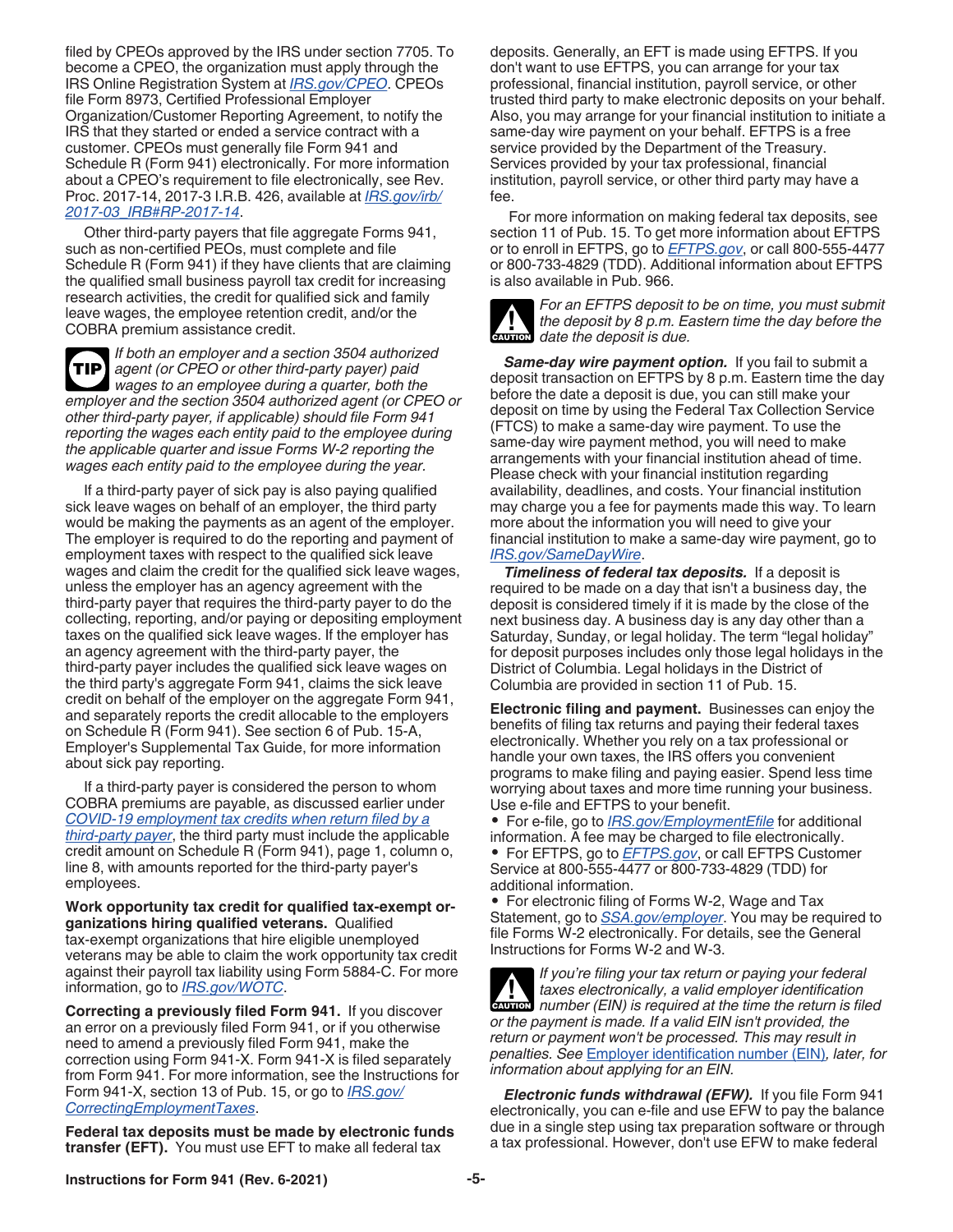<span id="page-5-0"></span>tax deposits. For more information on paying your taxes using EFW, go to *[IRS.gov/EFW](https://www.irs.gov/efw)*.

**Credit or debit card payments.** You can pay the balance due shown on Form 941 by credit or debit card. Your payment will be processed by a payment processor who will charge a processing fee. Don't use a credit or debit card to make federal tax deposits. For more information on paying your taxes with a credit or debit card, go to *[IRS.gov/](https://www.irs.gov/paybycard) [PayByCard](https://www.irs.gov/paybycard)*.

**Online payment agreement.** You may be eligible to apply for an installment agreement online if you can't pay the full amount of tax you owe when you file your return. For more information, see *[What if you can't pay in full](#page-18-0)*, later.

**Paid preparers.** If you use a paid preparer to complete Form 941, the paid preparer must complete and sign the paid preparer's section of the form.

**Where can you get telephone help?** For answers to your questions about completing Form 941 or tax deposit rules, you can call the IRS at 800-829-4933 or 800-829-4059 (TDD/TTY for persons who are deaf, hard of hearing, or have a speech disability), Monday–Friday from 7:00 a.m. to 7:00 p.m. local time (Alaska and Hawaii follow Pacific time).

**Photographs of missing children.** The IRS is a proud partner with the *[National Center for Missing & Exploited](https://www.missingkids.org) [Children® \(NCMEC\)](https://www.missingkids.org)*. Photographs of missing children selected by the Center may appear in instructions on pages that would otherwise be blank. You can help bring these children home by looking at the photographs and calling 1-800-THE-LOST (1-800-843-5678) if you recognize a child.

## **General Instructions: Purpose of Form 941**

These instructions give you some background information about Form 941. They tell you who must file Form 941, how to complete it line by line, and when and where to file it.

If you want more in-depth information about payroll tax topics relating to Form 941, see Pub. 15 or go to *[IRS.gov/](https://www.irs.gov/employmenttaxes) [EmploymentTaxes](https://www.irs.gov/employmenttaxes)*.

Federal law requires you, as an employer, to withhold certain taxes from your employees' pay. Each time you pay wages, you must withhold—or take out of your employees' pay—certain amounts for federal income tax, social security tax, and Medicare tax. You must also withhold Additional Medicare Tax from wages you pay to an employee in excess of \$200,000 in a calendar year. Under the withholding system, taxes withheld from your employees are credited to your employees in payment of their tax liabilities.

Federal law also requires you to pay any liability for the employer share of social security and Medicare taxes. This share of social security and Medicare taxes isn't withheld from employees.

## **Who Must File Form 941?**

If you pay wages subject to federal income tax withholding or social security and Medicare taxes, you must file Form 941 quarterly to report the following amounts.

- Wages you've paid.
- Tips your employees reported to you.
- Federal income tax you withheld.
- Both the employer and the employee share of social security and Medicare taxes.
- Additional Medicare Tax withheld from employees.

• Current quarter's adjustments to social security and Medicare taxes for fractions of cents, sick pay, tips, and group-term life insurance.

- Qualified small business payroll tax credit for increasing research activities.
- Credit for qualified sick and family leave wages.
- Employee retention credit.
- Credit for COBRA premium assistance payments.

• Total advances received from filing Form(s) 7200 for the quarter.

Don't use Form 941 to report backup withholding or income tax withholding on nonpayroll payments such as pensions, annuities, and gambling winnings. Report these types of withholding on Form 945, Annual Return of Withheld Federal Income Tax. Also, don't use Form 941 to report unemployment taxes. Report unemployment taxes on Form 940, Employer's Annual Federal Unemployment (FUTA) Tax Return.

After you file your first Form 941, you must file a return for each quarter, even if you have no taxes to report, unless you filed a final return or one of the exceptions listed next applies.

## **Exceptions**

Special rules apply to some employers.

• If you received notification to file **Form 944,** you must file Form 944 annually; don't file Form 941 quarterly.

• **Seasonal employers** don't have to file a Form 941 for quarters in which they have no tax liability because they have paid no wages. To tell the IRS that you won't file a return for one or more quarters during the year, check the box on line 18a every quarter you file Form 941. See section 12 of Pub. 15 for more information.

• Employers of **household employees** don't usually file Form 941. See Pub. 926 and Schedule H (Form 1040) for more information.

• Employers of **farm employees** don't file Form 941 for wages paid for agricultural labor. See Form 943 and Pub. 51 for more information.



*If none of the these exceptions apply and you haven't filed a final return, you must file Form 941 each quarter even if you didn't pay wages during the quarter. Use IRS e-file, if possible.*

### **Requesting To File Forms 941 Instead of Form 944, or Requesting To File Form 944 Instead of Forms 941**

**Requesting to file Forms 941 instead of Form 944.** 

Employers that would otherwise be required to file Form 944, Employer's ANNUAL Federal Tax Return, may contact the IRS to request to file quarterly Forms 941 instead of annual Form 944. To request to file quarterly Forms 941 to report your social security and Medicare taxes for the 2021 calendar year, you must either call the IRS at 800-829-4933 between January 1, 2021, and April 1, 2021, or send a written request postmarked between January 1, 2021, and March 15, 2021. After you contact the IRS, the IRS will send you a written notice that your filing requirement has been changed to Forms 941. You must receive written notice from the IRS to file Forms 941 instead of Form 944 before you may file these forms. If you don't receive this notice, you must file Form 944 for calendar year 2021.

## **Requesting to file Form 944 instead of Forms 941.** If

you're required to file Forms 941 but believe your employment taxes for calendar year 2021 will be \$1,000 or less, you may request to file Form 944 instead of Forms 941 by calling the IRS at 800-829-4933 between January 1, 2021,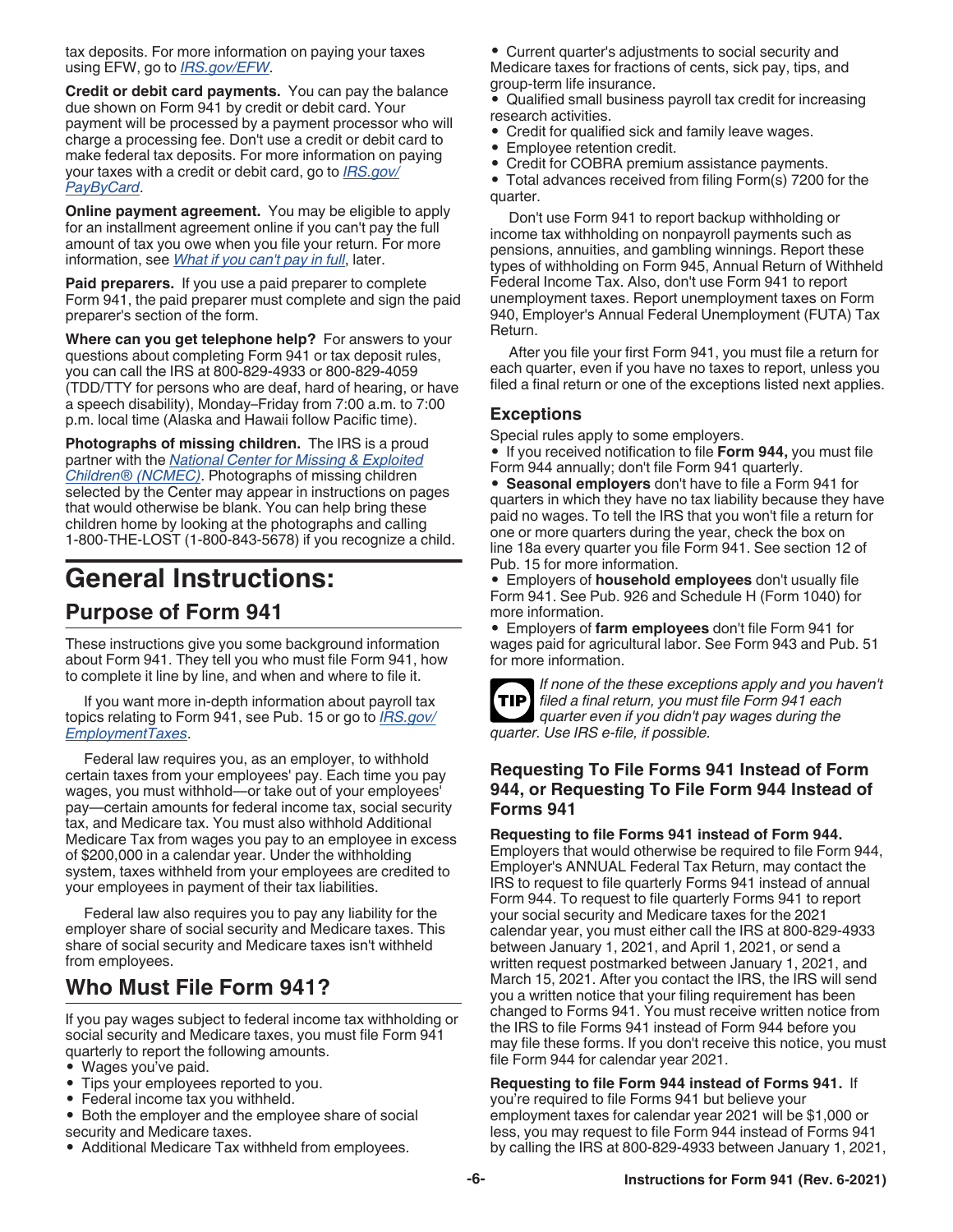<span id="page-6-0"></span>and April 1, 2021, or sending a written request postmarked between January 1, 2021, and March 15, 2021. After you contact the IRS, the IRS will send you a written notice that your filing requirement has been changed to Form 944. You must receive written notice from the IRS to file Form 944 instead of Forms 941 before you may file this form. If you don't receive this notice, you must file Forms 941 for calendar year 2021.

**Where to send written requests.** Written requests should be sent to:

| Department of the Treasury |    | Department of the Treasury |
|----------------------------|----|----------------------------|
| Internal Revenue Service   | or | Internal Revenue Service   |
| Ogden, UT 84201-0038       |    | Cincinnati, OH 45999-0038  |

If you would mail your return filed without a payment to Ogden, as shown under *[Where Should You File](#page-7-0)*, later, send your request to the Ogden address shown above. If you would mail your return filed without a payment to Kansas City, send your request to the address for Cincinnati shown above. For more information about these procedures, see Rev. Proc. 2009-51, 2009-45 I.R.B. 625, available at *[IRS.gov/irb/2009-45\\_IRB#RP-2009-51](https://www.irs.gov/irb/2009-45_IRB#RP-2009-51)*.

#### **What if You Reorganize or Close Your Business?**

#### **If You Sell or Transfer Your Business . . .**

If you sell or transfer your business during the quarter, you and the new owner must each file a Form 941 for the quarter in which the transfer occurred. Report only the wages you paid.

When two businesses merge, the continuing firm must file a return for the quarter in which the change took place and the other firm should file a final return.

Changing from one form of business to another—such as from a sole proprietorship to a partnership or corporation—is considered a transfer. If a transfer occurs, you may need a new EIN. See Pub. 1635 and section 1 of Pub. 15 for more information.

Attach a statement to your return with:

• The new owner's name (or the new name of the business);

• Whether the business is now a sole proprietorship,

- partnership, or corporation;
- The kind of change that occurred (a sale or transfer);
- The date of the change; and

• The name of the person keeping the payroll records and the address where those records will be kept.

#### **If Your Business Has Closed . . .**

If you permanently go out of business or stop paying wages to your employees, you must file a final return. To tell the IRS that Form 941 for a particular quarter is your final return, check the box on line 17 and enter the final date you paid wages. Also attach a statement to your return showing the name of the person keeping the payroll records and the address where those records will be kept.

See *Terminating a business* in the General Instructions for Forms W-2 and W-3 for information about earlier dates for the expedited furnishing and filing of Forms W-2 when a final Form 941 is filed.

If you participated in a statutory merger or consolidation, or qualify for predecessor-successor status due to an acquisition, you should generally file Schedule D (Form 941), Report of Discrepancies Caused by Acquisitions, Statutory Mergers, or Consolidations. See the Instructions for Schedule D (Form 941) to determine whether you should file Schedule D (Form 941) and when you should file it.

## **When Must You File?**

File your initial Form 941 for the quarter in which you first paid wages that are subject to social security and Medicare taxes or subject to federal income tax withholding. See the table titled *When To File Form 941*, later.

Then you must file for every quarter after that—every 3 months—even if you have no taxes to report, unless you're a seasonal employer or are filing your final return. See *[Seasonal employers](#page-5-0)* and *If Your Business Has Closed*, earlier.

File Form 941 only once for each quarter. If you filed electronically, don't file a paper Form 941. For more information about filing Form 941 electronically, see *[Electronic filing and payment](#page-4-0)*, earlier.

#### **When To File Form 941**

Your Form 941 is due by the last day of the month that follows the end of the quarter. **The Quarter Includes . . . Quarter Ends Form 941 Is Due** 1. January, February, March March 31 April 30 **2.** April, May, June **19. April, May, June 30** July 31 **3.** July, August, September September 30 October 31 **4.** October, November, December December 31 January 31

For example, you must generally report wages you pay during the first quarter—which is January through March—by April 30. If you made timely deposits in full payment of your taxes for the quarter, you may file by the 10th day of the 2nd month that follows the end of the quarter. For example, you may file Form 941 by May 10 if you made timely deposits in full payment of your taxes for the 1st quarter.

If we receive Form 941 after the due date, we will treat Form 941 as filed on time if the envelope containing Form 941 is properly addressed, contains sufficient postage, and is postmarked by the U.S. Postal Service on or before the due date, or sent by an IRS-designated private delivery service (PDS) on or before the due date. If you don't follow these guidelines, we will generally consider Form 941 filed when it is actually received. For more information about PDSs, see *[Where Should You File](#page-7-0)*, later.

If any due date for filing falls on a Saturday, Sunday, or legal holiday, you may file your return on the next business day.

## **How Should You Complete Form 941?**

Type or print your EIN, name, and address in the spaces provided. Also enter your name and EIN on the top of pages 2 and 3. Don't use your social security number (SSN) or individual taxpayer identification number (ITIN). Generally, enter the business (legal) name you used when you applied for your EIN. For example, if you're a sole proprietor, enter "Haleigh Smith" on the "Name" line and "Haleigh's Cycles" on the "Trade name" line. Leave the "Trade name" line blank if it is the same as your "Name."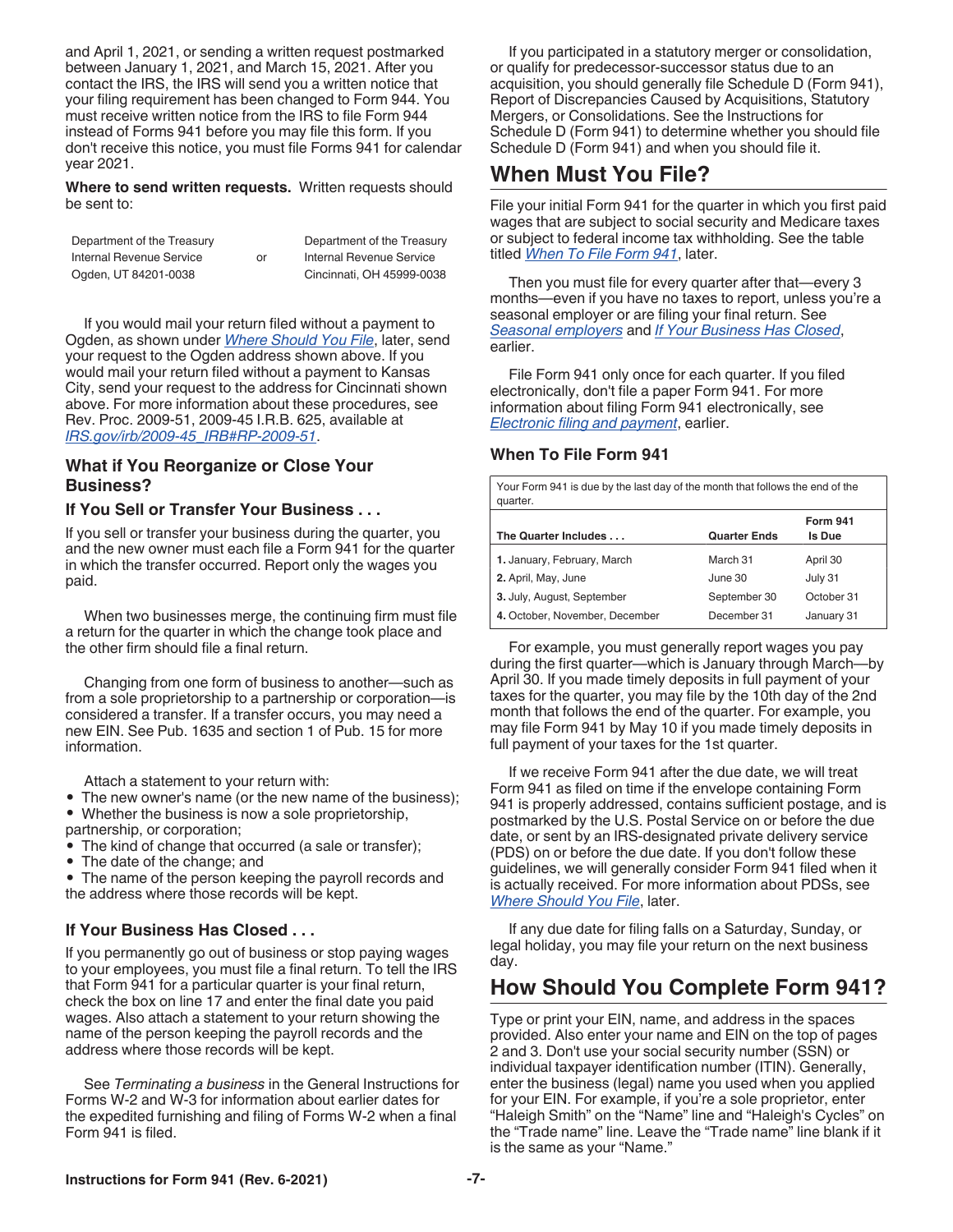<span id="page-7-0"></span>If you use a tax preparer to fill out Form 941, make sure the preparer shows your business name exactly as it appeared when you applied for your EIN.

**Employer identification number (EIN).** To make sure businesses comply with federal tax laws, the IRS monitors tax filings and payments by using a numerical system to identify taxpayers. A unique nine-digit EIN is assigned to all corporations, partnerships, and some sole proprietors. Businesses needing an EIN must apply for a number and use it throughout the life of the business on all tax returns, payments, and reports.

Your business should have only one EIN. If you have more than one and aren't sure which one to use, write to the IRS office where you file your returns (using the *Without a payment* address under *Where Should You File*, later) or call the IRS at 800-829-4933.

If you don't have an EIN, you may apply for one online by visiting *[IRS.gov/EIN](https://www.irs.gov/ein)*. You may also apply for an EIN by faxing or mailing Form SS-4 to the IRS. If the principal business was created or organized outside of the United States or U.S. territories, you may also apply for an EIN by calling 267-941-1099 (toll call). If you haven't received your EIN by the due date of Form 941, file a paper return and write "Applied For" and the date you applied in this entry space.

*If you're filing your tax return electronically, a valid EIN is required at the time the return is filed. If a valid*  **EIN** is required at the time the return is filed. If a valid **CAUTION**<br> **EIN** isn't provided, the return won't be accepted. This *may result in penalties.*

*Always be sure the EIN on the form you file exactly matches the EIN the IRS assigned to your business. Don't use your SSN or ITIN on forms that ask for an EIN. If you used an EIN (including a prior owner's EIN) on Form 941 that is different from the EIN reported on Form W-3, see* Box h—Other EIN used this year *in the General Instructions for Forms W-2 and W-3. Filing a Form 941 with an incorrect EIN or using another business's EIN may result in penalties and delays in processing your return.* **TIP**

**If you change your business name, business address, or responsible party...** Notify the IRS immediately if you change your business name, business address, or responsible party.

• Write to the IRS office where you file your returns (using the *Without a payment* address under *Where Should You File*, later) to notify the IRS of any business name change. See Pub.1635 to see if you need to apply for a new EIN. • Complete and mail Form 8822-B to notify the IRS of a business address or responsible party change. Don't mail Form 8822-B with your Form 941. For a definition of "responsible party," see the Instructions for Form SS-4.

## **Check the Box for the Quarter**

Under "Report for this Quarter of 2021" at the top of Form 941, check the appropriate box of the quarter for which you're filing. Make sure the quarter checked is the same as shown on any attached Schedule B (Form 941), Report of Tax Liability for Semiweekly Schedule Depositors, and, if applicable, Schedule R (Form 941).

#### **Completing and Filing Form 941**

Make entries on Form 941 as follows to enable accurate scanning and processing.

• Use 10-point Courier font (if possible) for all entries if you're typing or using a computer to complete your form.

Portable Document Format (PDF) forms on IRS.gov have fillable fields with acceptable font specifications.

• Don't enter dollar signs and decimal points. Commas are optional. Enter dollars to the left of the preprinted decimal point and cents to the right of it. Don't round entries to whole dollars. Always show an amount for cents, even if it is zero.

• Leave blank any data field (except lines 1, 2, and 12) with a value of zero.

• Enter negative amounts using a minus sign (if possible). Otherwise, use parentheses.

• Enter your name and EIN on all pages.

• Enter your name, EIN, "Form 941," and the tax year and quarter on all attachments.

• Staple multiple sheets in the upper left corner when filing.

**Complete all three pages.** You must complete all three pages of Form 941 and sign on page 3. Failure to do so may delay processing of your return.

## **Required Notice to Employees About the Earned Income Credit (EIC)**

To notify employees about the EIC, you must give the employees one of the following items.

• Form W-2 which has the required information about the EIC on the back of Copy B.

• A substitute Form W-2 with the same EIC information on the back of the employee's copy that is on Copy B of the IRS Form W-2.

• Notice 797, Possible Federal Tax Refund Due to the Earned Income Credit (EIC).

• Your written statement with the same wording as Notice 797.

For more information, see section 10 of Pub. 15, Pub. 596, and *[IRS.gov/EIC](https://www.irs.gov/eic)*.

## **Reconciling Forms 941 and Form W-3**

The IRS matches amounts reported on your four quarterly Forms 941 with Form W-2 amounts totaled on your yearly Form W-3, Transmittal of Wage and Tax Statements. If the amounts don't agree, you may be contacted by the IRS or the Social Security Administration (SSA). The following amounts are reconciled.

- Federal income tax withholding.
- Social security wages.
- Social security tips.
- Medicare wages and tips.

For more information, see section 12 of Pub. 15 and the Instructions for Schedule D (Form 941).

## **Where Should You File?**

You're encouraged to file Form 941 electronically. Go to *[IRS.gov/EmploymentEfile](https://www.irs.gov/employmentefile)* for more information on electronic filing. If you file a paper return, where you file depends on whether you include a payment with Form 941. Mail your return to the address listed for your location in the table that follows.

PDSs can't deliver to P.O. boxes. You must use the U.S. Postal Service to mail an item to a P.O. box address. Go to *[IRS.gov/PDS](https://www.irs.gov/pds)* for the current list of PDSs. For the IRS mailing address to use if you're using a PDS, go to *[IRS.gov/](https://www.irs.gov/pdsstreetaddresses) [PDSstreetAddresses](https://www.irs.gov/pdsstreetaddresses)*. Select the mailing address listed on the webpage that is in the same state as the address to which you would mail returns filed without a payment, as shown next.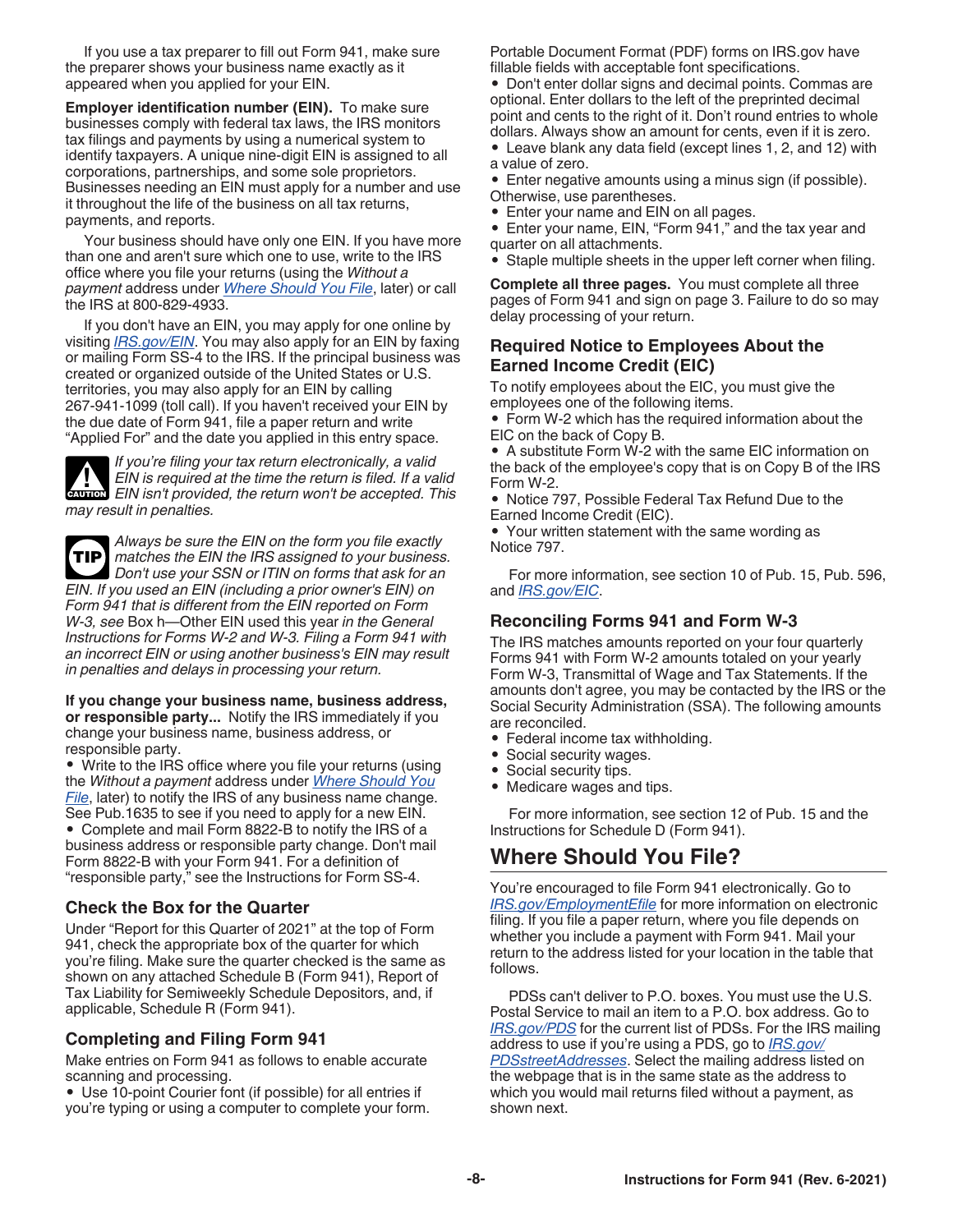<span id="page-8-0"></span>

| If you're $in \, \ldots$                                                                                                                                                                                                                                                                            | Without a payment                                                                    | With a payment $\dots$                                                   |
|-----------------------------------------------------------------------------------------------------------------------------------------------------------------------------------------------------------------------------------------------------------------------------------------------------|--------------------------------------------------------------------------------------|--------------------------------------------------------------------------|
| Connecticut, Delaware, District of Columbia, Georgia, Illinois, Indiana,<br>Kentucky, Maine, Maryland, Massachusetts, Michigan, New Hampshire,<br>New Jersey, New York, North Carolina, Ohio, Pennsylvania, Rhode Island,<br>South Carolina, Tennessee, Vermont, Virginia, West Virginia, Wisconsin | Department of the Treasury<br>Internal Revenue Service<br>Kansas City, MO 64999-0005 | Internal Revenue Service<br>P.O. Box 806532<br>Cincinnati, OH 45280-6532 |
| Alabama, Alaska, Arizona, Arkansas, California, Colorado, Florida, Hawaii,<br>Idaho, Iowa, Kansas, Louisiana, Minnesota, Mississippi, Missouri, Montana,<br>Nebraska, Nevada, New Mexico, North Dakota, Oklahoma, Oregon, South<br>Dakota, Texas, Utah, Washington, Wyoming                         | Department of the Treasury<br>Internal Revenue Service<br>Ogden, UT 84201-0005       | Internal Revenue Service<br>P.O. Box 932100<br>Louisville, KY 40293-2100 |
| No legal residence or principal place of business in any state                                                                                                                                                                                                                                      | Internal Revenue Service<br>P.O. Box 409101<br>Ogden, UT 84409                       | Internal Revenue Service<br>P.O. Box 932100<br>Louisville, KY 40293-2100 |
| Special filing address for exempt organizations; federal, state, and local<br>governmental entities; and Indian tribal governmental entities, regardless of<br>location                                                                                                                             | Department of the Treasury<br>Internal Revenue Service<br>Ogden, UT 84201-0005       | Internal Revenue Service<br>P.O. Box 932100<br>Louisville, KY 40293-2100 |

*Your filing address may have changed from that used to file your employment tax return in prior years. Don't*  to file your employment tax return in prior yearnow send Form 941 or any payments to the SSA.

## **Depositing Your Taxes**



*You must deposit all depository taxes electronically by EFT. For more information, see* [Federal tax](#page-4-0) [deposits must be made by electronic funds transfer](#page-4-0) [\(EFT\)](#page-4-0) *under* Reminders*, earlier.*

## **Must You Deposit Your Taxes?**

You may have to deposit the federal income taxes you withheld and both the employer and employee social security taxes and Medicare taxes.

• **If your total taxes after adjustments and nonrefundable credits (line 12) are less than \$2,500 for the current quarter or the prior quarter, and you didn't incur a \$100,000 next-day deposit obligation during the current quarter.** You don't have to make a deposit. To avoid a penalty, you must pay any amount due in full with a timely filed return or you must deposit any amount you owe by the due date of the return. For more information on paying with a timely filed return, see the instructions for [line 14,](#page-18-0) later. If you're not sure your total tax liability for the current quarter will be less than \$2,500 (and your liability for the prior quarter wasn't less than \$2,500), make deposits using the semiweekly or monthly rules so you won't be subject to failure-to-deposit (FTD) penalties.

• **If your total taxes after adjustments and nonrefundable credits (line 12) are \$2,500 or more for the current quarter and the prior quarter.** You must make deposits according to your deposit schedule. See section 11 of Pub. 15 for information about payments made under the accuracy of deposits rule and for rules about federal tax deposits.

#### **Reducing your deposits for COVID-19 credits.**

Employers eligible to claim the credit for qualified sick and family leave wages, the employee retention credit, and/or the COBRA premium assistance credit can reduce their deposits by the amount of their anticipated credits. You may reduce your deposits of federal employment taxes in anticipation of the COBRA premium assistance credit with regard to a period of coverage as of the date you are entitled to the credit. Employers won't be subject to an FTD penalty for reducing their deposits if certain conditions are met. See the instructions for [line 11b,](#page-13-0) [line 11c,](#page-14-0) [line 11d,](#page-15-0) and [line 11e,](#page-17-0) later,

for more information on these credits. For more information on reducing deposits, see Notice 2020-22, 2020-17 I.R.B. 664, available at *[IRS.gov/irb/2020-17\\_IRB#NOT-2020-22](https://www.irs.gov/irb/2020-17_IRB#NOT-2020-22)*, and Notice 2021-24, 2021-18 I.R.B. 1122, available at *[IRS.gov/irb/2021-18\\_IRB#NOT-2021-24](https://www.irs.gov/irb/2021-18_IRB#NOT-2021-24)*. See the instructions for [line 16](#page-19-0), later, for information on adjusting tax liabilities reported on line 16 or Schedule B (Form 941) for nonrefundable credits.

*Example. Reducing deposits for COBRA premium assistance.* Maple Co. has a semimonthly payroll period. Sophie Rose elected COBRA premium assistance on May 17, 2021. Maple Co. becomes entitled to a COBRA premium assistance credit as of May 17, 2021, for the premiums not paid by Sophie (an assistance eligible individual) for the periods of coverage of April 1, 2021, through April 30, 2021, and May 1, 2021, through May 31, 2021. Maple Co. may reduce its federal employment tax deposits as of May 17, 2021, in anticipation of the credit to which Maple Co. has become entitled.

## **When Must You Deposit Your Taxes?**

## **Determine if You're a Monthly or Semiweekly Schedule Depositor for the Quarter**

The IRS uses two different sets of deposit rules to determine when businesses must deposit their social security, Medicare, and withheld federal income taxes. These schedules tell you when a deposit is due after you have a payday.

Your deposit schedule isn't determined by how often you pay your employees. Your deposit schedule depends on the total tax liability you reported on Form 941 during the previous 4-quarter lookback period (July 1 of the second preceding calendar year through June 30 of the preceding calendar year). See section 11 of Pub. 15 for details. If you filed Form 944 in either 2019 or 2020, your lookback period is the 2019 calendar year.

Before the beginning of each calendar year, determine which type of deposit schedule you must use.

• If you reported \$50,000 or less in taxes during the lookback period, you're a **monthly schedule depositor**. • If you reported more than \$50,000 of taxes during the lookback period, you're a **semiweekly schedule depositor**.



*If you're a monthly schedule depositor and accumulate a \$100,000 tax liability on any day during*  **CAUTION** accumulate a \$100,000 tax liability on any day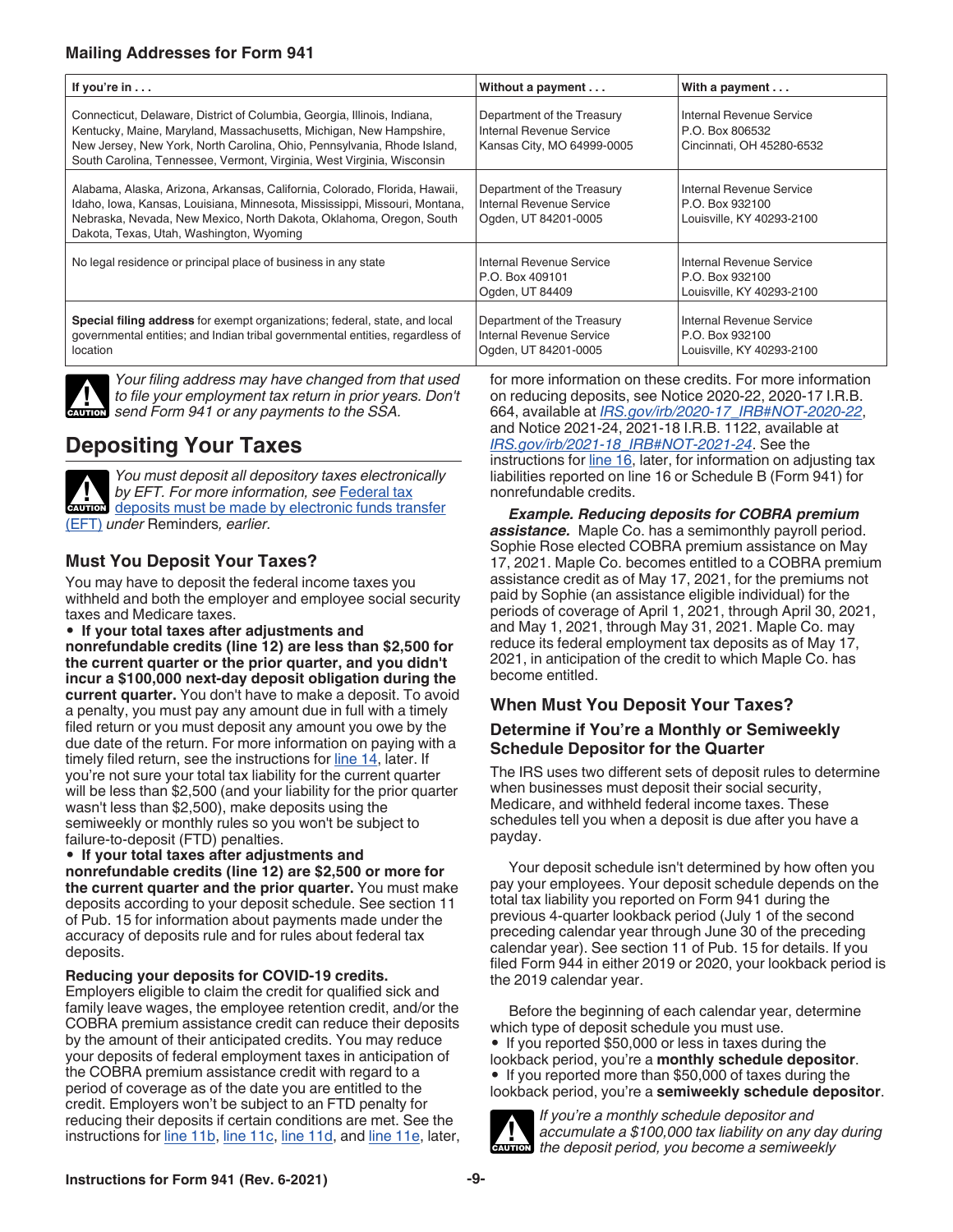*schedule depositor on the next day and remain so for at least the rest of the calendar year and for the following calendar year. See* \$100,000 Next-Day Deposit Rule *in section 11 of Pub. 15 for more information. The \$100,000 tax liability threshold requiring a next-day deposit is determined before you consider any reduction of your liability for nonrefundable credits. For more information, including an example, see frequently asked question 17 at [IRS.gov/ETD.](https://www.irs.gov/etd)*

## **What About Penalties and Interest?**

## **Avoiding Penalties and Interest**

You can avoid paying penalties and interest if you do all of the following.

• Deposit or pay your taxes when they are due, unless you meet the requirements discussed in *[Notice 2020-22](https://www.irs.gov/irb/2020-17_IRB#NOT-2020-22)* and *[Notice 2021-24](https://www.irs.gov/irb/2021-18_IRB#NOT-2021-24)*.

- File your fully completed Form 941 on time.
- Report your tax liability accurately.
- Submit valid checks for tax payments.
- Furnish accurate Forms W-2 to employees.

• File Form W-3 and Copy A of Forms W-2 with the SSA on time and accurately.

Penalties and interest are charged on taxes paid late and returns filed late at a rate set by law. See sections 11 and 12 of Pub. 15 for details.

Use Form 843 to request abatement of assessed penalties or interest. Don't request abatement of assessed penalties or interest on Form 941 or Form 941-X.

If you receive a notice about a penalty after you file this return, reply to the notice with an explanation and we will determine if you meet reasonable-cause criteria. Don't attach an explanation when you file your return.

*If federal income, social security, and Medicare taxes that must be withheld (that is, trust fund taxes) aren't*  **withheld or aren't deposited or paid to the United <b>CAUTION** *States Treasury, the trust fund recovery penalty may apply. The penalty is 100% of the unpaid trust fund tax. If these unpaid taxes can't be immediately collected from the employer or business, the trust fund recovery penalty may be imposed on all persons who are determined by the IRS to be responsible for collecting, accounting for, or paying over these taxes, and who acted willfully in not doing so. For more information, see section 11 of Pub. 15. The trust fund recovery penalty won't apply to any amount of trust fund taxes an employer holds back in anticipation of any credits they are entitled to. It also won't apply to applicable taxes deferred under section 2302 of the CARES Act or applicable taxes deferred under [Notice 2020-65](https://www.irs.gov/irb/2020-38_IRB#NOT-2020-65) and [Notice 2021-11](https://www.irs.gov/irb/2021-06_IRB#NOT-2021-11) if paid by the due date.*

## **Adjustment of Tax on Tips**

If, by the 10th of the month after the month you received an employee's report on tips, you don't have enough employee funds available to withhold the employee share of social security and Medicare taxes, you no longer have to collect it. Report the entire amount of these tips on line 5b (Taxable social security tips), line 5c (Taxable Medicare wages and tips), and, if the withholding threshold is met, line 5d (Taxable wages and tips subject to Additional Medicare Tax withholding). Include as a negative adjustment on [line 9 t](#page-13-0)he total uncollected employee share of the social security and Medicare taxes.

## **Specific Instructions:**

## **Part 1: Answer These Questions for This Quarter**

## **1. Number of Employees Who Received Wages, Tips, or Other Compensation**

Enter the number of employees on your payroll for the pay period including June 12, September 12, or December 12, for the quarter indicated at the top of Form 941. Don't include:

- Household employees,
- Employees in nonpay status for the pay period,
- Farm employees,
- Pensioners, or
- Active members of the U.S. Armed Forces.



*For purposes of these instructions, all references to "sick pay" mean ordinary sick pay, not "qualified sick leave wages" that are reported on line 5a(i).*

## **2. Wages, Tips, and Other Compensation**

Enter amounts on line 2 that would also be included in box 1 of your employees' Forms W-2. See *Box 1—Wages, tips, other compensation* in the General Instructions for Forms W-2 and W-3 for details. Include sick pay paid by your agent. Also include sick pay paid by a third party that isn't your agent (for example, an insurance company) if you were given timely notice of the payments and the third party transferred liability for the employer's taxes to you.

If you're a third-party payer of sick pay and not an agent of the employer, don't include sick pay that you paid to policyholders' employees here if you gave the policyholders timely notice of the payments. See section 6 of Pub. 15-A for more information about sick pay reporting and the procedures for transferring the liability to the employer.

## **3. Federal Income Tax Withheld From Wages, Tips, and Other Compensation**

Enter the federal income tax you withheld (or were required to withhold) from your employees on this quarter's wages, including qualified sick leave wages, qualified family leave wages, and qualified wages (excluding qualified health plan expenses) for the employee retention credit; tips; taxable fringe benefits; and supplemental unemployment compensation benefits. Don't include any income tax withheld by a third-party payer of sick pay even if you reported it on Forms W-2. You will reconcile this difference on Form W-3. Also include here any excise taxes you were required to withhold on golden parachute payments (section 4999). For information on the employment tax treatment of fringe benefits, see Pub. 15-B, Employer's Tax Guide to Fringe Benefits. For information about supplemental unemployment compensation benefits and golden parachute payments, see section 5 of Pub. 15-A.

If you're a third-party payer of sick pay, enter the federal income tax you withheld (or were required to withhold) on third-party sick pay here.

#### **4. If No Wages, Tips, and Other Compensation Are Subject to Social Security or Medicare Tax . . .**

If no wages, tips, and other compensation on line 2 are subject to social security or Medicare tax, check the box on line 4. If this question doesn't apply to you, leave the box blank. For more information about exempt wages, see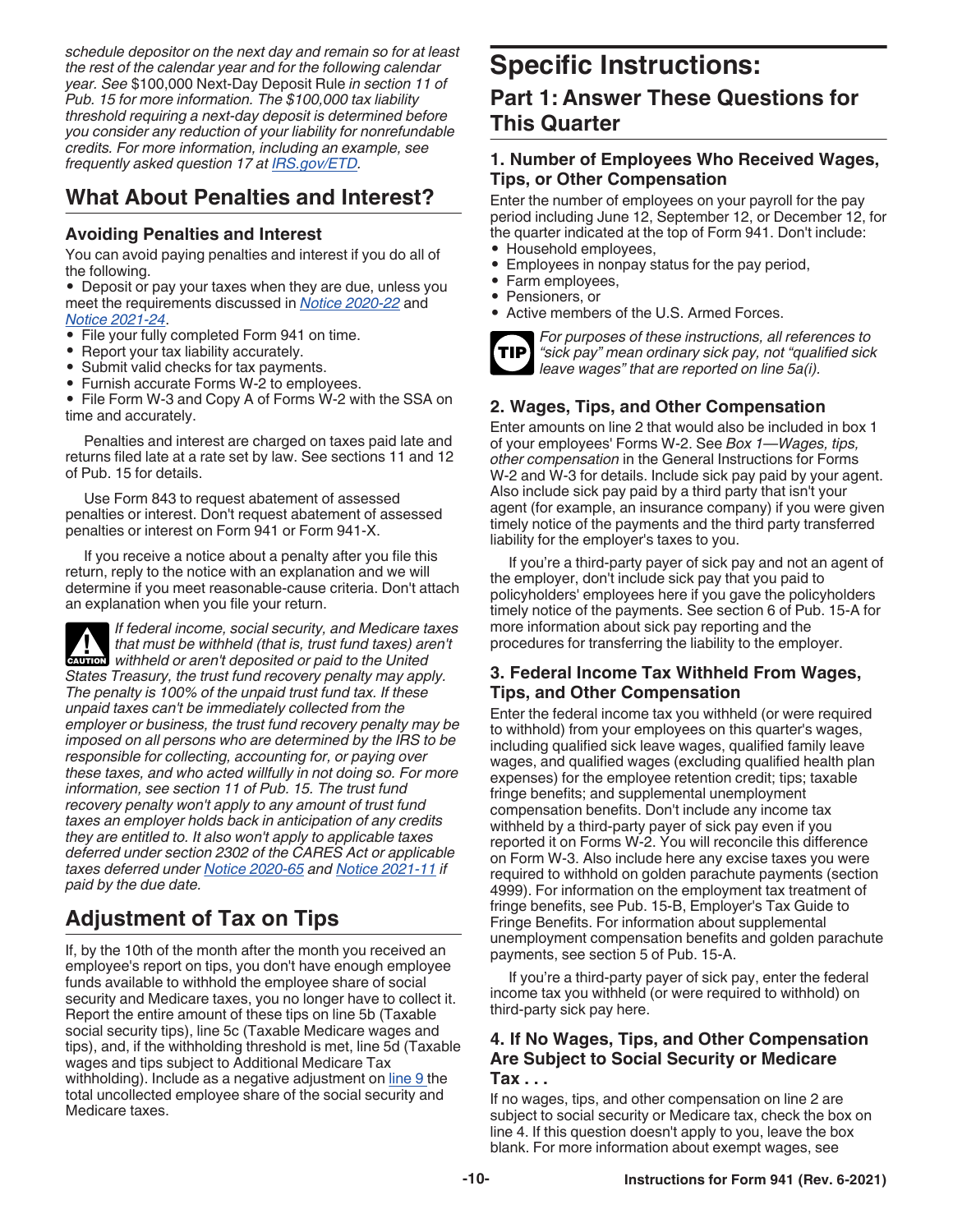<span id="page-10-0"></span>section 15 of Pub. 15. For religious exemptions, see section 4 of Pub. 15-A.

*If you're a governmental employer, wages you pay aren't automatically exempt from social security and*  **CAUTION**<br> *Medicare taxes. Your employees may be covered by law or by a voluntary Section 218 Agreement with the SSA. For more information, see Pub. 963, Federal-State Reference Guide.*

#### **5a–5e. Taxable Social Security and Medicare Wages and Tips**

**5a. Taxable social security wages.** Enter the total wages, including qualified sick leave wages and qualified family leave wages for leave taken after March 31, 2021; qualified wages (other than qualified health plan expenses) for the employee retention credit; sick pay; and taxable fringe benefits subject to social security taxes you paid to your employees during the quarter. Don't include the qualified sick leave wages reported on line 5a(i) or qualified family leave wages reported on line 5a(ii) for leave taken before April 1, 2021. For this purpose, sick pay includes payments made by an insurance company to your employees for which you received timely notice from the insurance company. See section 6 of Pub. 15-A for more information about sick pay reporting. See the instructions for  $line 8$  for an adjustment that you may need to make on Form 941 for sick pay.

Enter the amount before payroll deductions. Don't include tips on this line. For information on types of wages subject to social security taxes, see section 5 of Pub. 15.

For 2021, the rate of social security tax on taxable wages, except for qualified sick leave wages and qualified family leave wages for leave taken before April 1, 2021, is 6.2% (0.062) each for the employer and employee or 12.4% (0.124) for both. Stop paying social security tax on and entering an employee's wages on line 5a when the employee's taxable wages, including qualified sick leave wages reported on line 5a(i), qualified family leave wages reported on line 5a(ii), and tips, reach \$142,800 for the year. However, continue to withhold income and Medicare taxes for the whole year on all wages, including qualified sick leave wages, qualified family leave wages, and tips, even when the social security wage base of \$142,800 has been reached.

For purposes of the credit for qualified sick and family leave wages, qualified sick leave and family leave wages are wages for social security and Medicare tax purposes, determined without regard to the exclusions from the definition of employment under sections 3121(b)(1)–(22), that an employer pays that otherwise meet the requirements of the EPSLA or the Expanded FMLA, as enacted under the FFCRA and amended for purposes of the ARP. However, don't include any wages otherwise excluded under section 3121(b) when reporting qualified sick and family leave wages on lines 5a, 5a(i), 5a(ii), 5c, and, if applicable, 5d. See the instructions for [line 11d](#page-15-0) for information about the credit for qualified sick and family leave wages for leave taken after March 31, 2021.

line 5a (column 1)  

$$
\begin{array}{r}\n x \quad 0.124 \\
 \hline\n \text{line 5a} \quad \text{(column 2)}\n \end{array}
$$

*EPSLA.* Employers with fewer than 500 employees and, for leave taken after March 31, 2021, certain governmental employers without regard to number of employees (except for the federal government and its agencies and

instrumentalities unless described in section 501(c)(1)) are entitled to a credit if they provide paid sick leave to employees that otherwise meets the requirements of the EPSLA. Under the EPSLA, as amended for purposes of the ARP, wages are qualified sick leave wages if paid to employees that are unable to work or telework before October 1, 2021, because the employee:

1. Is subject to a federal, state, or local quarantine or isolation order related to COVID-19;

2. Has been advised by a health care provider to self-quarantine due to concerns related to COVID-19;

3. Is experiencing symptoms of COVID-19 and seeking a medical diagnosis; or, for leave taken after March 31, 2021, is seeking or awaiting the results of a diagnostic test for, or a medical diagnosis of, COVID-19 (and the employee has been exposed to COVID-19 or the employee's employer has requested such test or diagnosis), or the employee is obtaining immunizations related to COVID-19 or recovering from an injury, disability, illness, or condition related to such immunization;

4. Is caring for an individual subject to an order described in (1) or who has been advised as described in (2);

5. Is caring for a son or daughter because the school or place of care for that child has been closed, or the childcare provider for that child is unavailable, due to COVID-19 precautions; or

6. Is experiencing any other substantially similar condition specified by the U.S. Department of Health and Human Services.

*Son or daughter.* A son or daughter must generally have been under 18 years of age or incapable of self-care because of a mental or physical disability. A son or daughter includes a biological child, adopted child, stepchild, foster child, legal ward, or a child for whom the employee assumes parental status and carries out the obligations of a parent.

*The 80-hour limit discussed next is the combined total allowed for leave taken after March 31, 2021. If an employee received qualified sick leave wages for leave taken before April 1, 2021, those hours don't reduce the 80 combined hours allowed for leave taken after March 31, 2021.* **TIP**

*Limits on qualified sick leave wages.* The EPSLA, as amended for purposes of the ARP, provides different limitations for different circumstances under which qualified sick leave wages are paid. For paid sick leave qualifying under (1), (2), or (3) above, the amount of qualified sick leave wages is determined at the employee's regular rate of pay, but the wages may not exceed \$511 for any day (or portion of a day) for which the individual is paid sick leave. For paid sick leave qualifying under (4), (5), or (6), earlier, the amount of qualified sick leave wages is determined at two-thirds the employee's regular rate of pay, but the wages may not exceed \$200 for any day (or portion of a day) for which the individual is paid sick leave. The EPSLA also limits each individual to a maximum of up to 80 hours of paid sick leave. Therefore, the maximum amount of paid sick leave wages paid to one employee can't exceed \$5,110 for an employee for leave under (1), (2), or (3), and it can't exceed \$2,000 for an employee for leave under (4), (5), or (6).

For more information about qualified sick leave wages, go to *[IRS.gov/PLC](https://www.irs.gov/plc)*.

*Expanded FMLA.* Employers with fewer than 500 employees and, for leave taken after March 31, 2021, certain governmental employers without regard to number of employees (except for the federal government and its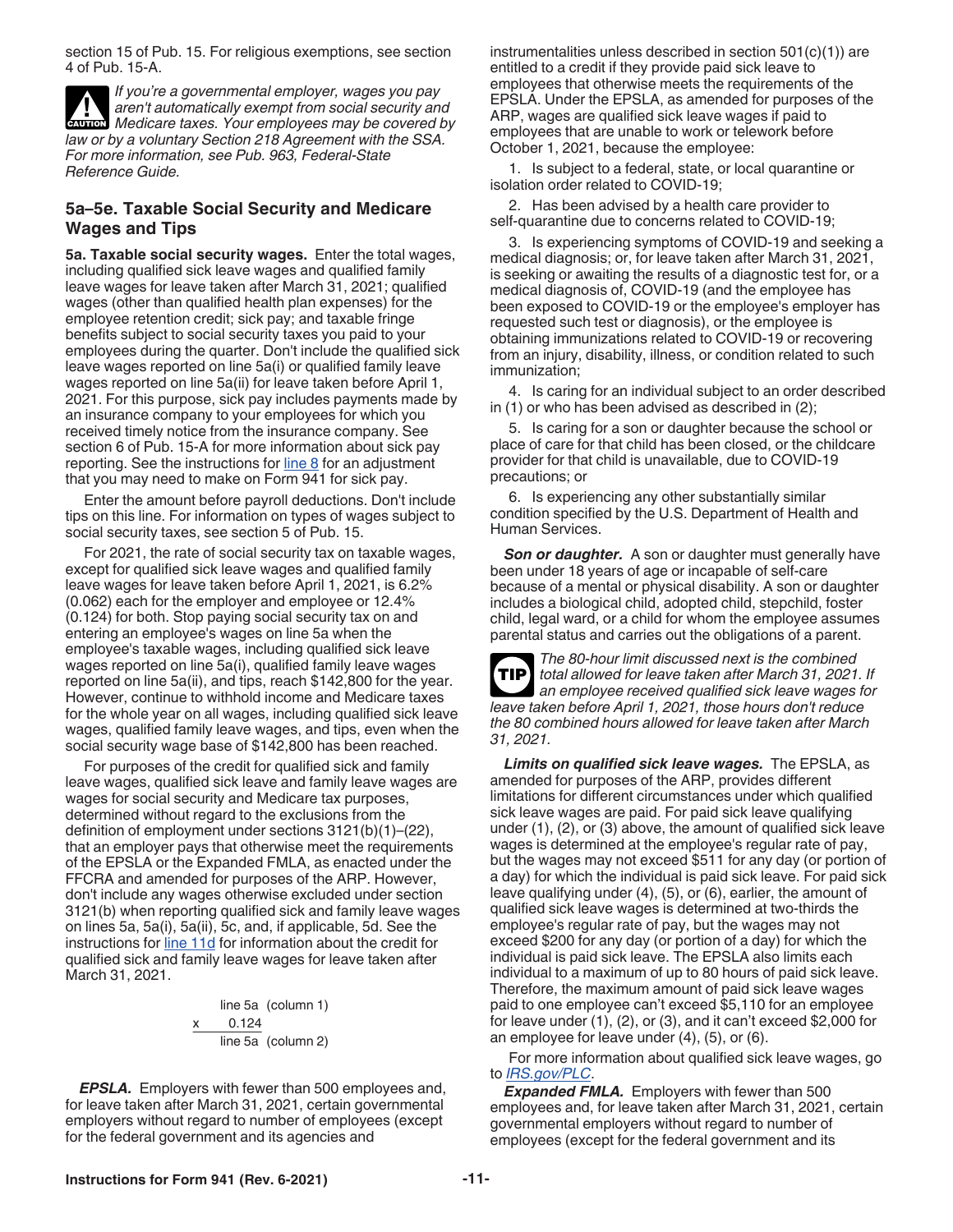<span id="page-11-0"></span>agencies and instrumentalities unless described in section  $501(c)(1)$  are entitled to a credit under the FFCRA, as amended for purposes of the ARP, if they provide paid family leave to employees that otherwise meets the requirements of the Expanded FMLA. For leave taken before April 1, 2021, wages are qualified family leave wages if paid to an employee who has been employed for at least 30 calendar days when an employee is unable to work or telework due to the need to care for a son or daughter under 18 years of age or incapable of self-care because of a mental or physical disability because the school or place of care for that child has been closed, or the childcare provider for that child is unavailable, due to a public health emergency. See *[Son or](#page-10-0)  [daughter](#page-10-0)*, earlier, for more information. For leave taken after March 31, 2021, the leave can be granted for any other reason provided by the EPSLA, as amended for purposes of the ARP.

For leave taken before April 1, 2021, the first 10 days for which an employee takes leave may be unpaid. During this period, employees may use other forms of paid leave, such as qualified sick leave, accrued sick leave, annual leave, or other paid time off. After an employee takes leave for 10 days, the employer must provide the employee paid leave (that is, qualified family leave wages) for up to 10 weeks. For leave taken after March 31, 2021, the 10-day rule discussed above doesn't apply and the paid leave can be provided for up to 12 weeks.

*Rate of pay and limit on wages.* The rate of pay must be at least two-thirds of the employee's regular rate of pay (as determined under the Fair Labor Standards Act of 1938), multiplied by the number of hours the employee otherwise would have been scheduled to work. For leave taken before April 1, 2021, the qualified family leave wages can't exceed \$200 per day or \$10,000 in the aggregate per employee. For leave taken after March 31, 2021, the qualified wages can't exceed \$200 per day or \$12,000 in the aggregate per employee.

For more information about qualified family leave wages, go to *[IRS.gov/PLC](https://www.irs.gov/plc)*.

**5a(i). Qualified sick leave wages.** Enter the qualified taxable sick leave wages you paid to your employees during the quarter for leave taken before April 1, 2021. Qualified sick leave wages for leave taken before April 1, 2021, aren't subject to the employer share of social security tax; therefore, the tax rate on these wages is 6.2% (0.062). Stop paying social security tax on and entering an employee's wages on line 5a(i) when the employee's taxable wages, including wages reported on line 5a, qualified sick leave wages reported on line 5a(i), qualified family leave wages reported on line 5a(ii), and tips, reach \$142,800 for the year. See the instructions for [line 5c](#page-12-0) for reporting Medicare tax on qualified sick leave wages, including the portion above the social security wage base.

For purposes of the credit for qualified sick and family leave wages, qualified sick leave wages are wages for social security and Medicare tax purposes, determined without regard to the exclusions from the definition of employment under sections 3121(b)(1)–(22), that an employer pays that otherwise meet the requirements of the EPSLA, as enacted under the FFCRA and amended by the COVID-related Tax Relief Act of 2020. However, don't include any wages otherwise excluded under section 3121(b) when reporting qualified sick leave wages on lines 5a(i), 5c, and, if applicable, 5d. See the instructions for [line 11b](#page-13-0) for information about the credit for qualified sick and family leave wages for leave taken before April 1, 2021.

line 5a(i) (column 1) 0.062 line 5a(i) (column 2)

**5a(ii). Qualified family leave wages.** Enter the qualified taxable family leave wages you paid to your employees during the quarter for leave taken before April 1, 2021. Qualified family leave wages for leave taken before April 1, 2021, aren't subject to the employer share of social security tax; therefore, the tax rate on these wages is 6.2% (0.062). Stop paying social security tax on and entering an employee's wages on line 5a(ii) when the employee's taxable wages, including wages reported on line 5a, qualified sick leave wages reported on line 5a(i), qualified family leave wages reported on line 5a(ii), and tips, reach \$142,800 for the year. See the instructions for [line 5c](#page-12-0) for reporting Medicare tax on qualified family leave wages, including the portion above the social security wage base.

For purposes of the credit for qualified sick and family leave wages, qualified family leave wages are wages for social security and Medicare tax purposes, determined without regard to the exclusions from the definition of employment under sections 3121(b)(1)–(22), that an employer pays that otherwise meet the requirements of the Expanded FMLA, as enacted under the FFCRA and amended by the COVID-related Tax Relief Act of 2020. However, don't include any wages otherwise excluded under section 3121(b) when reporting qualified family leave wages on lines 5a(ii), 5c, and, if applicable, 5d. See the instructions for [line 11b](#page-13-0) for information about the credit for qualified sick and family leave wages for leave taken before April 1, 2021.

> line 5a(ii) (column 1) 0.062 line 5a(ii) (column 2)

**5b. Taxable social security tips.** Enter all tips your employees reported to you during the quarter until the total of the tips and taxable wages, including wages reported on line 5a, qualified sick leave wages reported on line 5a(i), and qualified family leave wages reported on line 5a(ii), for an employee reach \$142,800 for the year. Include all tips your employee reported to you even if you were unable to withhold the employee tax of 6.2%. You will reduce your total taxes by the amount of any uncollected employee share of social security and Medicare taxes on tips later on line 9; see *[Current quarter's adjustments for tips and group-term life](#page-13-0) [insurance](#page-13-0)*, later. Don't include service charges on line 5b. For details about the difference between tips and service charges, see Rev. Rul. 2012-18, 2012-26 I.R.B. 1032, available at *[IRS.gov/irb/2012-26\\_IRB#RR-2012-18](https://www.irs.gov/irb/2012-26_IRB#RR-2012-18)*.

Your employee must report cash tips to you by the 10th day of the month after the month the tips are received. Cash tips include tips paid by cash, check, debit card, and credit card. The report should include charged tips (for example, credit and debit card charges) you paid over to the employee for charge customers, tips the employee received directly from customers, and tips received from other employees under any tip-sharing arrangement. Both directly and indirectly tipped employees must report tips to you. No report is required for months when tips are less than \$20. Employees may use Form 4070 (available only in Pub. 1244), or submit a written statement or electronic tip record.

Don't include allocated tips (described in section 6 of Pub. 15) on this line. Instead, report them on Form 8027. Allocated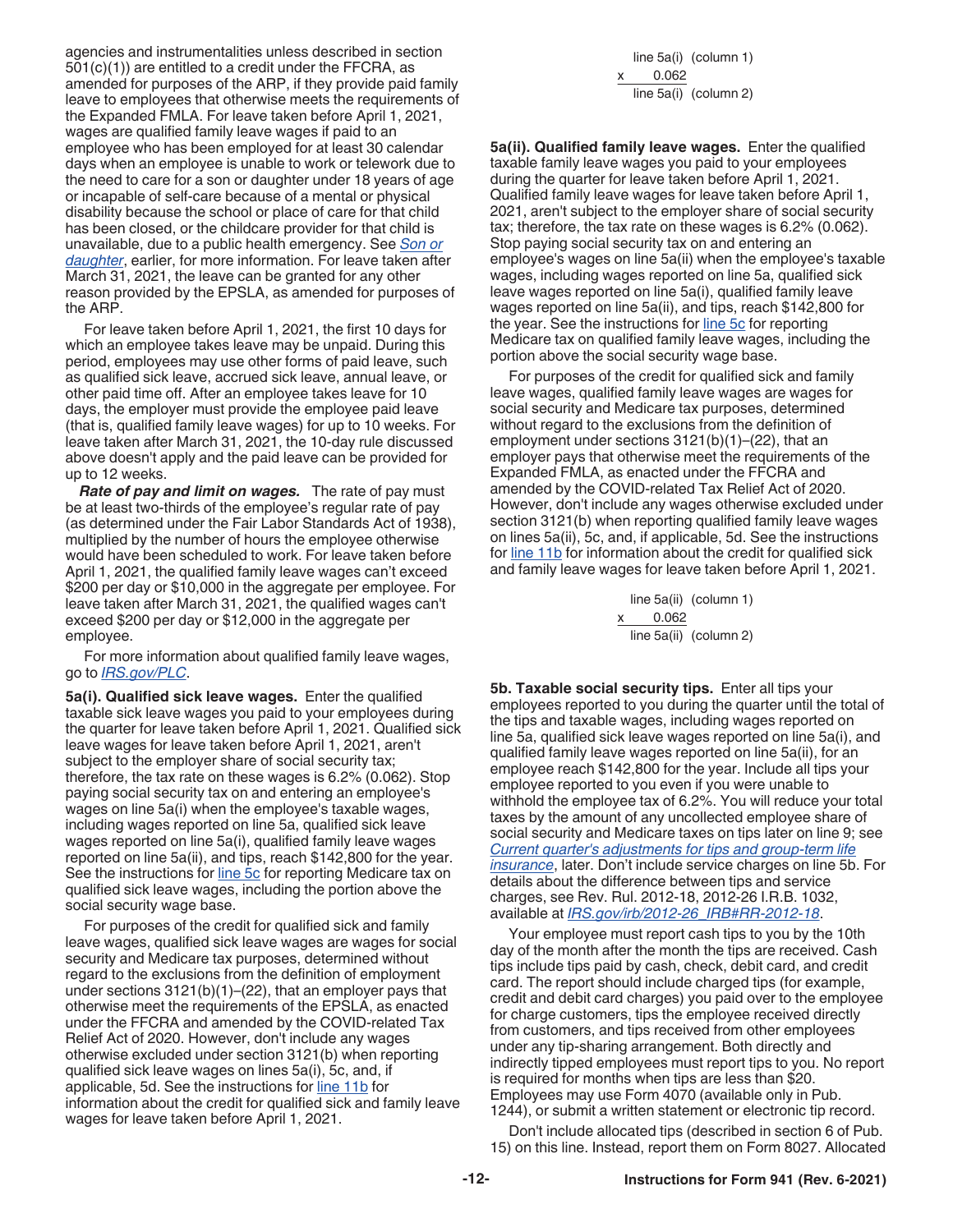<span id="page-12-0"></span>tips aren't reportable on Form 941 and aren't subject to withholding of federal income, social security, or Medicare taxes.

line 5b (column 1)  

$$
\begin{array}{r}\n x \quad 0.124 \\
 \hline\n \text{line 5b} \quad \text{(column 2)}\n \end{array}
$$

**5c. Taxable Medicare wages & tips.** Enter all wages, including qualified sick leave wages, qualified family leave wages, and qualified wages (excluding qualified health plan expenses) for the employee retention credit; tips; sick pay; and taxable fringe benefits that are subject to Medicare tax. Unlike social security wages, there is no limit on the amount of wages subject to Medicare tax.

The rate of Medicare tax is 1.45% (0.0145) each for the employer and employee or 2.9% (0.029) for both. Include all tips your employees reported during the quarter, even if you were unable to withhold the employee tax of 1.45%.

line 5c (column 1)  

$$
\begin{array}{r}\n x \quad 0.029 \\
 \hline\n \text{line 5c (column 2)}\n \end{array}
$$

For more information on tips, see section 6 of Pub. 15. See the instructions for line 8 for an adjustment that you may need to make on Form 941 for sick pay.

**5d. Taxable wages & tips subject to Additional Medicare Tax withholding.** Enter all wages, including qualified sick leave wages, qualified family leave wages, and qualified wages (excluding qualified health plan expenses) for the employee retention credit; tips; sick pay; and taxable fringe benefits that are subject to Additional Medicare Tax withholding. You're required to begin withholding Additional Medicare Tax in the pay period in which you pay wages in excess of \$200,000 to an employee and continue to withhold it each pay period until the end of the calendar year. Additional Medicare Tax is only imposed on the employee. There is no employer share of Additional Medicare Tax. All wages that are subject to Medicare tax are subject to Additional Medicare Tax withholding if paid in excess of the \$200,000 withholding threshold.

For more information on what wages are subject to Medicare tax, see the chart, *Special Rules for Various Types of Services and Payments*, in section 15 of Pub. 15. For more information on Additional Medicare Tax, go to *[IRS.gov/](https://www.irs.gov/admt) [ADMT](https://www.irs.gov/admt)*. See the instructions for line 8 for an adjustment that you may need to make on Form 941 for sick pay.

Once wages and tips exceed the \$200,000 withholding threshold, include all tips your employees reported during the quarter, even if you were unable to withhold the employee tax of 0.9%.

line 5d (column 1)  

$$
\begin{array}{r}\n x \quad 0.009 \\
 \hline\n \text{line 5d} \quad \text{(column 2)}\n \end{array}
$$

**5e. Total social security and Medicare taxes.** Add the column 2 amounts on lines 5a–5d. Enter the result on line 5e.

#### **5f. Section 3121(q) Notice and Demand—Tax Due on Unreported Tips**

Enter the tax due from your Section 3121(q) Notice and Demand on line 5f. The IRS issues a Section 3121(q) Notice and Demand to advise an employer of the amount of tips received by employees who failed to report or underreported tips to the employer. An employer isn't liable for the employer share of the social security and Medicare taxes on unreported tips until notice and demand for the taxes is made to the employer by the IRS in a Section 3121(q) Notice and Demand. The tax due may have been determined from tips reported to the IRS on employees' Forms 4137, Social Security and Medicare Tax on Unreported Tip Income, or other tips that weren't reported to their employer as determined by the IRS during an examination. For additional information, see Rev. Rul. 2012-18, 2012-26 I.R.B. 1032, available at *[IRS.gov/irb/2012-26\\_IRB#RR-2012-18](https://www.irs.gov/irb/2012-26_IRB#RR-2012-18)*.

Deposit the tax within the time period required under your deposit schedule to avoid any possible deposit penalty. The tax is treated as accumulated by the employer on the "Date of Notice and Demand" as printed on the Section 3121(q) Notice and Demand. The employer must include this amount on the appropriate line of the record of federal tax liability (Part 2 of Form 941 for a monthly schedule depositor or Schedule B (Form 941) for a semiweekly schedule depositor).

#### **6. Total Taxes Before Adjustments**

Add the total federal income tax withheld from wages, tips, and other compensation (line 3); the total social security and Medicare taxes before adjustments (line 5e); and any tax due under a Section 3121(q) Notice and Demand (line 5f). Enter the result on line 6.

#### **7–9. Tax Adjustments**

Enter tax amounts on lines 7–9 that result from current quarter adjustments. Use a minus sign (if possible) to show an adjustment that decreases the total taxes shown on line 6 instead of parentheses. Doing so enhances the accuracy of our scanning software. For example, enter "-10.59" instead of "(10.59)." However, if your software only allows for parentheses in entering negative amounts, you may use them.

**Current quarter's adjustments.** In certain cases, you must adjust the amounts you entered as social security and Medicare taxes in column 2 of lines 5a–5d to figure your correct tax liability for this quarter's Form 941. See section 13 of Pub. 15.

*7. Current quarter's adjustment for fractions of cents.*  Enter adjustments for fractions of cents (due to rounding) relating to the employee share of social security and Medicare taxes withheld. The employee share of amounts shown in column 2 of lines 5a–5d may differ slightly from amounts actually withheld from employees' pay due to the rounding of social security and Medicare taxes based on statutory rates. This adjustment may be a positive or a negative adjustment.

*8. Current quarter's adjustment for sick pay.* If your third-party payer of sick pay that isn't your agent (for example, an insurance company) transfers the liability for the employer share of the social security and Medicare taxes to you, enter a negative adjustment on line 8 for the employee share of social security and Medicare taxes that were withheld and deposited by your third-party sick pay payer on the sick pay. If you're the third-party sick pay payer and you transferred the liability for the employer share of the social security and Medicare taxes to the employer, enter a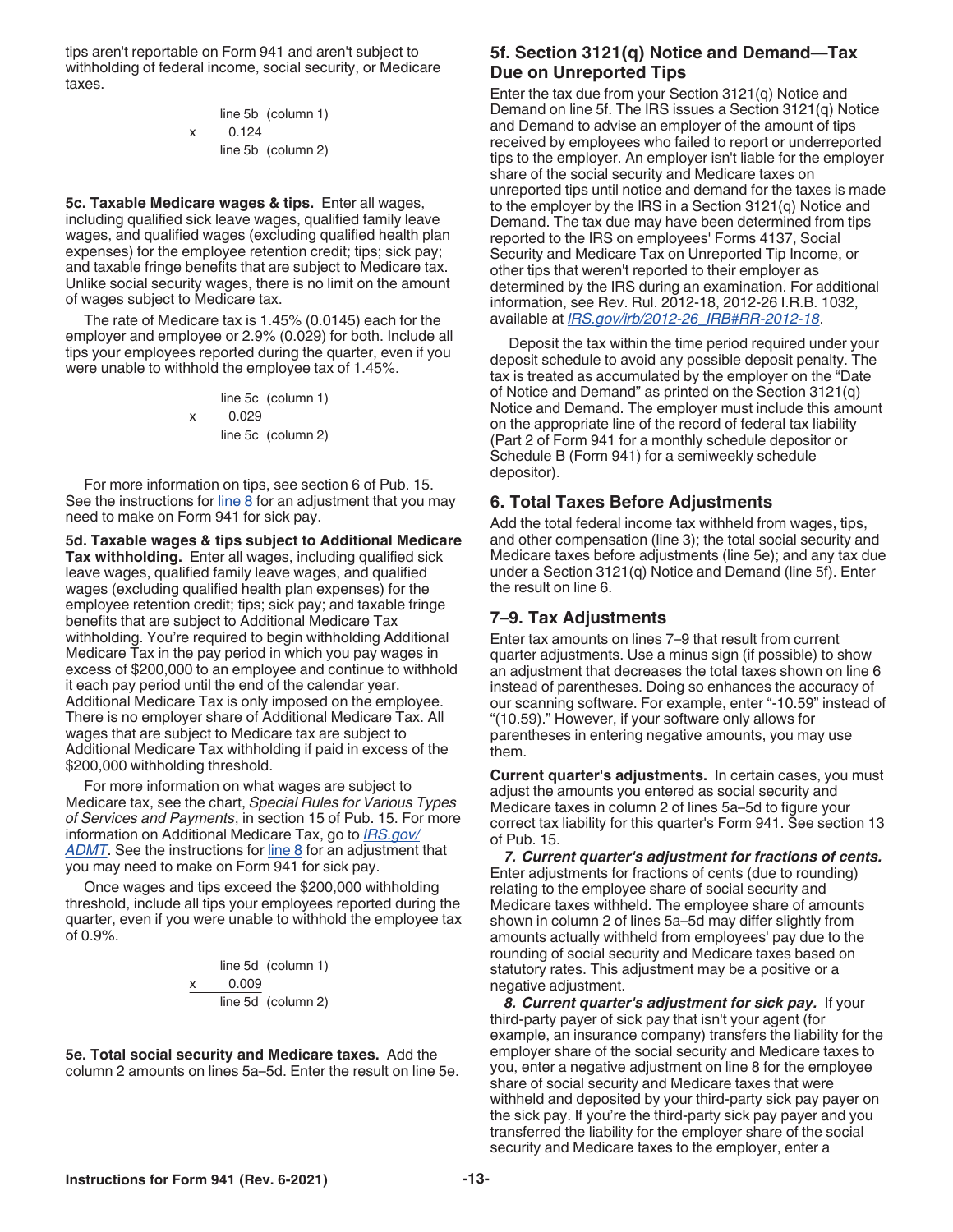<span id="page-13-0"></span>negative adjustment on line 8 for any employer share of these taxes required to be paid by the employer. The sick pay should be included on line 5a, line 5c, and, if the withholding threshold is met, line 5d.

No adjustment is reported on line 8 for sick pay that is paid through a third party as an employer's agent. An employer's agent bears no insurance risk and is reimbursed on a cost-plus-fee basis for payment of sick pay and similar amounts. If an employer uses an agent to pay sick pay, the employer reports the wages on line 5a, line 5c, and, if the withholding threshold is met, line 5d, unless the employer has an agency agreement with the third-party payer that requires the third-party payer to do the collecting, reporting, and/or paying or depositing employment taxes on the sick pay. See section 6 of Pub. 15-A for more information about sick pay reporting.

*9. Current quarter's adjustments for tips and group-term life insurance.* Enter a negative adjustment for:

• Any uncollected employee share of social security and Medicare taxes on tips, and

• The uncollected employee share of social security and Medicare taxes on group-term life insurance premiums paid for former employees.

See the General Instructions for Forms W-2 and W-3 for information on how to report the uncollected employee share of social security and Medicare taxes on tips and group-term life insurance on Form W-2.

**Prior quarter's adjustments.** If you need to correct any adjustment reported on a previously filed Form 941, complete and file Form 941-X. Form 941-X is an adjusted return or claim for refund and is filed separately from Form 941. See section 13 of Pub. 15.

## **10. Total Taxes After Adjustments**

Combine the amounts shown on lines 6–9 and enter the result on line 10.

## **11a. Qualified Small Business Payroll Tax Credit for Increasing Research Activities**

Enter the amount of the credit from Form 8974, line 12.

*If you enter an amount on line 11a, you must attach Form 8974. The December 2017 revision of Form*  **Profilm 8974.** The December 2017 revision of Form 8974 instructs you to enter the amount from Form *8974, line 12, on Form 941, line 11. Instead, the amount from Form 8974, line 12, should be entered on Form 941, line 11a.*

*Form 941 and these instructions use the terms "nonrefundable" and "refundable" when discussing credits. The term "nonrefundable" means the portion of the credit which is limited by law to the amount of certain taxes. The term "refundable" means the portion of the credit which is in excess of those taxes.* **TIP**

## **11b. Nonrefundable Portion of Credit for Qualified Sick and Family Leave Wages for Leave Taken Before April 1, 2021**

Certain private employers with fewer than 500 employees that provide paid sick leave under the **EPSLA** and/or provide paid family leave under the **Expanded FMLA** are eligible to claim the credit for qualified sick and family leave wages for leave taken before April 1, 2021. For purposes of this credit, qualified sick leave wages and qualified family leave wages are wages for social security and Medicare tax purposes, determined without regard to the exclusions from the definition of employment under sections 3121(b)(1)–(22),

that an employer pays that otherwise meet the requirements of the EPSLA or Expanded FMLA. Enter the nonrefundable portion of the credit for qualified sick and family leave wages from [Worksheet 1](#page-24-0), Step 2, line 2j. The credit for qualified sick and family leave wages consists of the qualified sick leave wages, the qualified family leave wages, the qualified health plan expenses allocable to those wages, and the employer share of Medicare tax allocable to those wages. The nonrefundable portion of the credit is limited to the employer share of social security tax reported on Form 941, lines 5a and 5b, after that share is first reduced by any credit claimed on Form 8974 for the qualified small business payroll tax credit for increasing research activities, any credit to be claimed on Form 5884-C for the work opportunity credit for qualified tax-exempt organizations hiring qualified veterans, and/or any credit to be claimed on Form 5884-D for the disaster credit for qualified tax-exempt organizations.

*If you're a third-party payer of sick pay that isn't an agent (for example, an insurance company) and*  **z**<br>*z***<sub><b>z**</sub><br>*cvvou're claiming the credit for qualified sick and family leave wages for amounts paid to your own employees, the amount of the employer share of social security tax reported on line 5a must be reduced by any adjustment you make on line 8 for the employer share of social security tax transferred to your client. If you received a Section 3121(q) Notice and Demand for tax due on unreported tips (Letter 3263 or Letter 4520) during the quarter, you report the amount for the employer share of social security tax and Medicare tax on Form 941, line 5f. Letter 3263 or Letter 4520 includes an attachment that shows the employer share of social security tax. This amount of the employer share of social security tax can also be reduced by the nonrefundable portion of the credit. See [Worksheet 1](#page-24-0) to figure your credit.*

Any credit in excess of the remaining amount of the employer share of social security tax is refundable and reported on Form 941, line 13c. For more information on the credit for qualified sick and family leave wages, go to *[IRS.gov/PLC](https://www.irs.gov/plc)*.

**Qualified health plan expenses allocable to qualified sick leave and family leave wages.** The credit for qualified sick leave wages and qualified family leave wages is increased to cover the qualified health plan expenses that are properly allocable to the qualified leave wages for which the credit is allowed. These qualified health plan expenses are amounts paid or incurred by the employer to provide and maintain a group health plan but only to the extent such amounts are excluded from the employees' income as coverage under an accident or health plan. The amount of qualified health plan expenses generally includes both the portion of the cost paid by the employer and the portion of the cost paid by the employee with pre-tax salary reduction contributions. However, qualified health plan expenses don't include amounts that the employee paid for with after-tax contributions. For more information, go to *[IRS.gov/PLC](https://www.irs.gov/plc)*.



*You must include the full amount (both the nonrefundable and refundable portions) of the credit for qualified sick and family leave wages in your gross income for the tax year that includes the last day of any calendar quarter in which a credit is allowed. You can't use the same wages for the employee retention credit and the credits for paid sick and family leave.*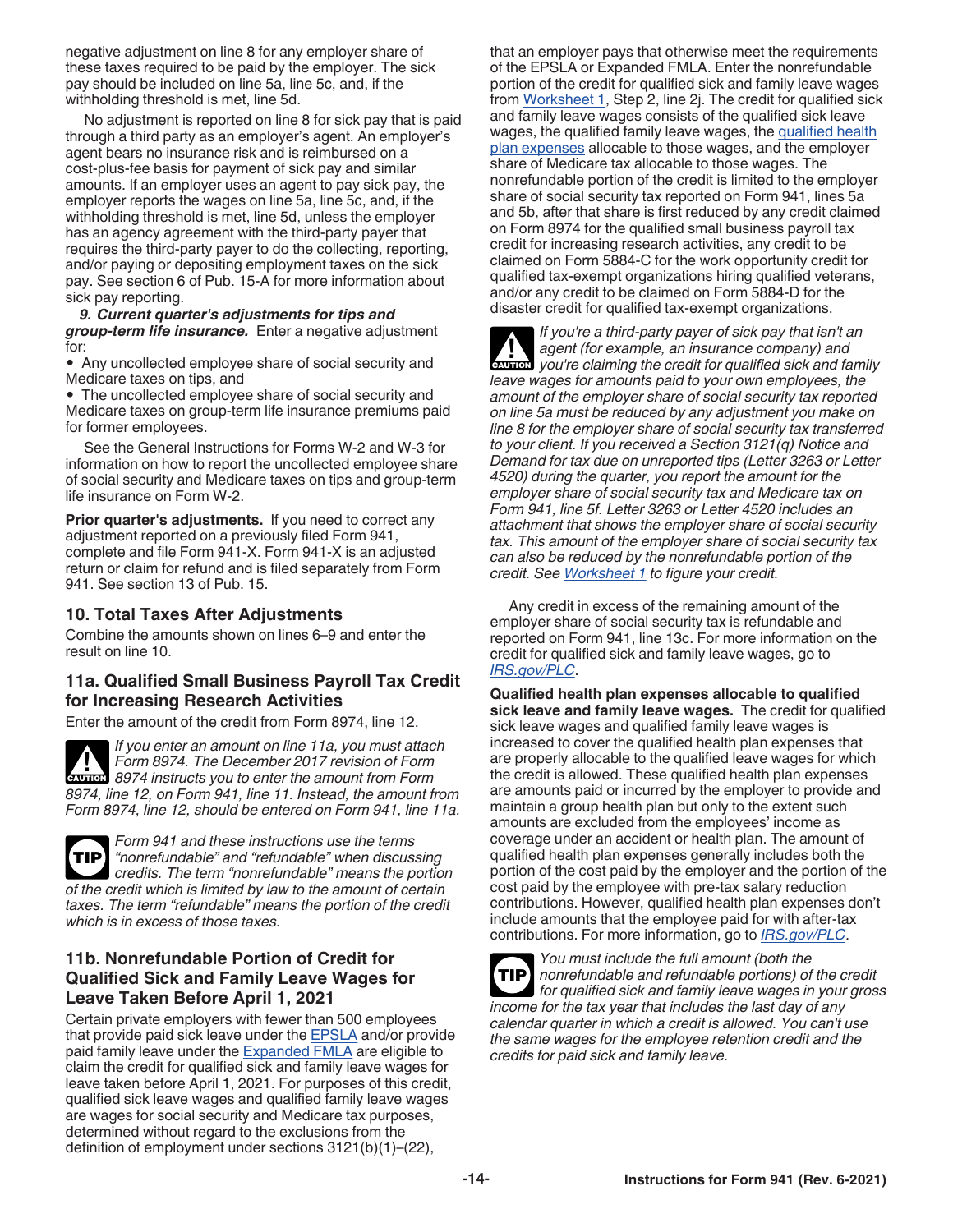#### <span id="page-14-0"></span>**11c. Nonrefundable Portion of Employee Retention Credit**

*Certain government entities are entitled to the credit for calendar quarters in 2021, including (1) federal instrumentalities described in section 501(c)(1) and exempt from tax under section 501(a); and (2) any government, agency, or instrumentality that is a college or university or the principal purpose or function of the entity is providing medical or hospital care.* **TIP**

### **Instructions for the Second Quarter of 2021**

Enter the nonrefundable portion of the employee retention credit from [Worksheet 2,](#page-25-0) Step 2, line 2h. The employee retention credit is 70% of the qualified wages you paid to your employees in the quarter. Qualified wages include [qualified](#page-21-0)  [health plan expenses for the employee retention credit.](#page-21-0) The nonrefundable portion of the credit is limited to the employer share of social security tax reported on Form 941, lines 5a and 5b, after that share is first reduced by any credit claimed on Form 8974 for the qualified small business payroll tax credit for increasing research activities, any credit to be claimed on Form 5884-C for the work opportunity credit for qualified tax-exempt organizations hiring qualified veterans, any credit to be claimed on Form 5884-D for the disaster credit for qualified tax-exempt organizations, and/or any credit claimed for the nonrefundable portion of the credit for qualified sick and family leave wages for leave taken before April 1, 2021.

*If you're a third-party payer of sick pay that isn't an agent (for example, an insurance company) and you're claiming the employee retention credit for amounts paid to your own employees, the amount of the employer share of social security tax reported on line 5a must be reduced by any adjustment you make on line 8 for the employer share of social security tax transferred to your client. If you received a Section 3121(q) Notice and Demand for tax due on unreported tips (Letter 3263 or Letter 4520) during the quarter, you report the amount for the employer share of social security tax and Medicare tax on Form 941, line 5f. Letter 3263 or Letter 4520 includes an attachment that shows the employer share of social security tax. This amount of the employer share of social security tax can also be reduced by the nonrefundable portion of the credit. See [Worksheet 2](#page-25-0) to figure your credit* **CAUTION !**

Any credit in excess of the remaining amount of the employer share of social security tax is refundable and reported on Form 941, line 13d. For more information on the employee retention credit for the second quarter of 2021, see *[Notice 2021-23](https://www.irs.gov/irb/2021-16_IRB#NOT-2021-23)*.

**Qualified wages for the employee retention credit paid in the second quarter of 2021.** The tax credit is equal to 70% of qualified wages paid to employees after March 31, 2021, and before July 1, 2021. Qualified wages, including qualified health plan expenses, are limited to a maximum of \$10,000 for each employee for the quarter. Qualified wages are wages for social security and Medicare tax purposes (for government entities, determined without regard to section 3121(b)(5), (6), (7), (10), or (13), except for services performed by an inmate at a penal institution) paid to certain employees during any period in a quarter in which your business operations are fully or partially suspended due to a governmental order or during a quarter in which your gross receipts (within the meaning of section 448(c) or, if you're a tax-exempt organization, section 6033) are less than 80% of

the gross receipts for the same calendar quarter in calendar year 2019.

The wages and qualified health plan expenses considered in calculating your credit depend on the size of your workforce. Eligible employers that had an average number of 500 or fewer full-time employees during 2019 count wages paid to all their employees and the qualified health plan expenses paid or incurred for all employees during any period in the quarter in which business operations are fully or partially suspended due to a governmental order or during a quarter in which gross receipts are less than 80% of the gross receipts for the same calendar quarter in calendar year 2019. Eligible employers that had an average number of more than 500 full-time employees in 2019 may count only wages paid to employees for time that the employees weren't providing services, and qualified health plan expenses paid or incurred by the employer allocable to the time those employees weren't providing services, due to the suspension or decline in gross receipts.

Qualified wages don't include wages for which the employer receives a credit for qualified sick and family leave wages and any wages taken into account in determining the employee retention credit can't be taken into account as wages for purposes of the credits under sections 41, 45A, 45P, 45S, 51, and 1396. Employers can receive both a Small Business Interruption Loan under the PPP and the employee retention credit; however, employers can't receive both loan forgiveness and a credit for the same wages.

**Qualified health plan expenses for the employee retention credit.** Qualified wages for the employee retention credit include qualified health plan expenses. Qualified health plan expenses are amounts paid or incurred by the employer to provide and maintain a group health plan but only to the extent such amounts are excluded from the employees' income as coverage under an accident or health plan. The amount of qualified health plan expenses taken into account in determining the amount of qualified wages generally includes both the portion of the cost paid by the employer and the portion of the cost paid by the employee with pre-tax salary reduction contributions. However, the qualified health plan expenses shouldn't include amounts that the employee paid for with after-tax contributions. Generally, qualified health plan expenses are those which are allocable to an employee (and to a period) in which your business operations are fully or partially suspended due to a governmental order or experience a decline in gross receipts. The allocation will be treated as proper if made on the basis of being pro rata among periods of coverage.

## **Instructions for the Third and Fourth Quarters of 2021**

Enter the nonrefundable portion of the employee retention credit from [Worksheet 4,](#page-27-0) Step 2, line 2h. The employee retention credit is 70% of the qualified wages you paid to your employees in the quarter. Qualified wages include qualified [health plan expenses for the employee retention credit.](#page-21-0) The nonrefundable portion of the credit is limited to the employer share of Medicare tax reported on Form 941, line 5c, after that share is first reduced by any credit claimed for the nonrefundable portion of the credit for qualified sick and family leave wages for leave taken after March 31, 2021.

*If you're a third-party payer of sick pay that isn't an agent (for example, an insurance company) and*  **z** *you're claiming the employee retention credit for amounts paid to your own employees, the amount of the employer share of Medicare tax reported on line 5c must be*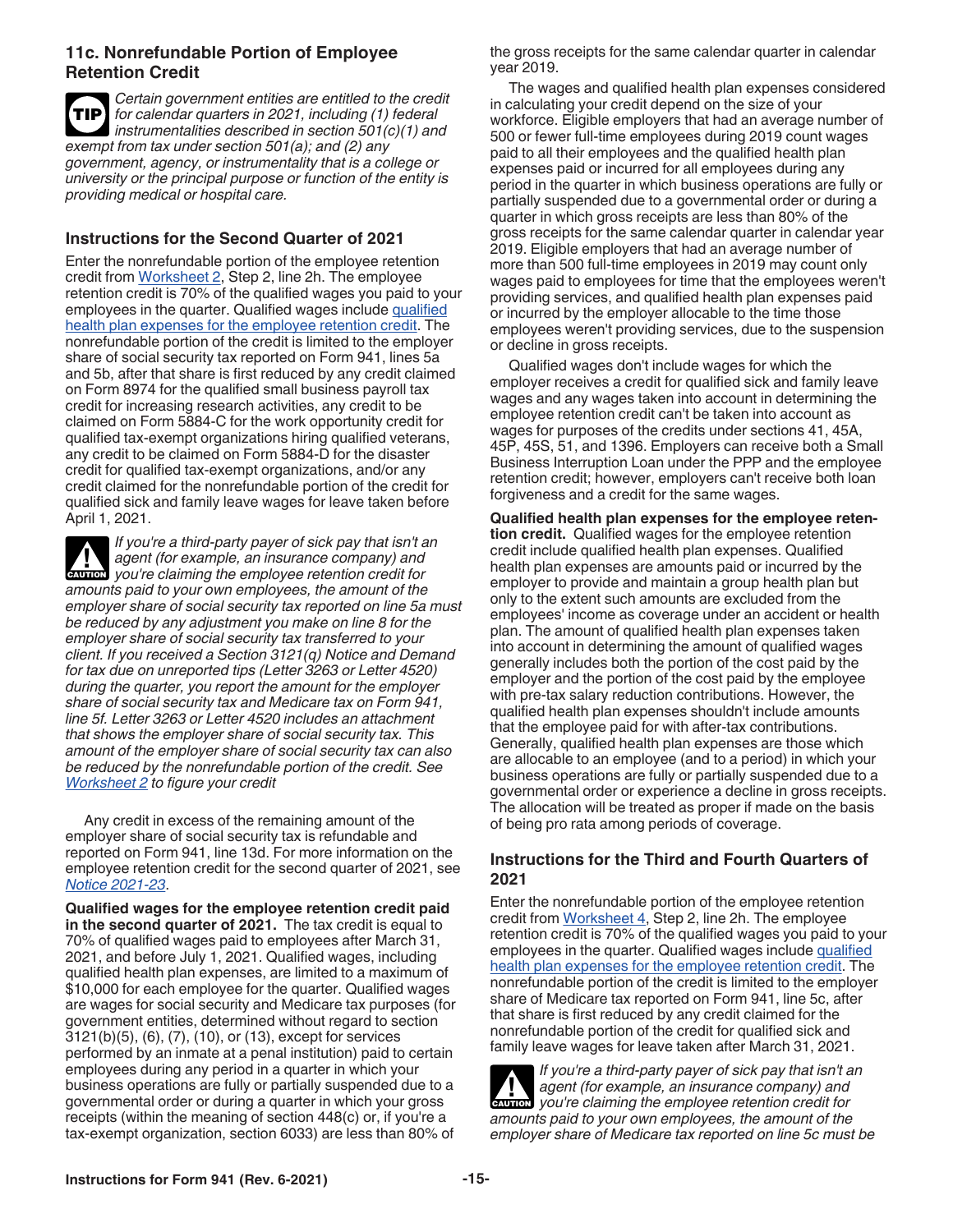<span id="page-15-0"></span>*reduced by any adjustment you make on line 8 for the employer share of Medicare tax transferred to your client. If you received a Section 3121(q) Notice and Demand for tax due on unreported tips (Letter 3263 or Letter 4520) during the quarter, you report the amount for the employer share of social security tax and Medicare tax on Form 941, line 5f. Letter 3263 or Letter 4520 includes an attachment that shows the employer share of Medicare tax. This amount of the employer share of Medicare tax can also be reduced by the nonrefundable portion of the credit. See [Worksheet 4](#page-27-0) to figure your credit.*

Any credit in excess of the remaining amount of the employer share of Medicare tax is refundable and reported on Form 941, line 13d. The IRS expects to issue guidance about the employee retention credit provided under the ARP for wages paid after June 30, 2021, and before January 1, 2022, later this year. A link to any new guidance issued will be posted at *[IRS.gov/ERC](https://www.irs.gov/erc)*.

**Qualified wages for the employee retention credit paid in the third and fourth quarters of 2021.** The tax credit is equal to 70% of qualified wages paid to employees in each quarter. Qualified wages, including qualified health plan expenses, are limited to a maximum of \$10,000 for each employee for the quarter. Qualified wages are wages for social security and Medicare tax purposes (for government entities, determined without regard to section 3121(b)(5), (6), (7), (10), or (13), except for services performed by an inmate at a penal institution) paid to certain employees during any period in a quarter in which your business operations are fully or partially suspended due to a governmental order or during a quarter in which your gross receipts (within the meaning of section 448(c) or, if you're a tax-exempt organization, section 6033) are less than 80% of the gross receipts for the same calendar quarter in calendar year 2019; or wages paid by a recovery startup business. See *Recovery startup business*, later, for more information about a recovery startup business. A recovery startup business must also check the box on line 18b and is limited to a \$50,000 employee retention credit per quarter.

Unless you're a severely financially distressed employer, the wages and qualified health plan expenses considered in calculating your credit depend on the size of your workforce. Eligible employers that had an average number of 500 or fewer full-time employees during 2019 count wages paid to all their employees and the qualified health plan expenses paid or incurred for all employees during any period in the quarter in which business operations are fully or partially suspended due to a governmental order or during a quarter in which gross receipts are less than 80% of the gross receipts for the same calendar quarter in calendar year 2019. Eligible employers that had an average number of more than 500 full-time employees in 2019 may count only wages paid to employees for time that the employees weren't providing services, and qualified health plan expenses paid or incurred by the employer allocable to the time those employees weren't providing services, due to the suspension or decline in gross receipts.

Qualified wages under section 3134 for the employee retention credit don't include wages taken into account for credits under sections 41, 45A, 45P, 45S, 51, 1396, 3131 (qualified sick leave wages for leave taken after March 31, 2021), and 3132 (qualified family leave wages for leave taken after March 31, 2021). Qualified wages also don't include wages that were used as payroll costs in connection with a Shuttered Venue Operator Grant under section 324 of the Economic Aid to Hard-Hit Small Businesses, Nonprofits, and

Venues Act; or a restaurant revitalization grant under section 5003 of the ARP. Employers can receive both a Small Business Interruption Loan under the PPP and the employee retention credit; however, employers can't receive both loan forgiveness and a credit for the same wages.

*Severely financially distressed employer.* Severely financially distressed employers are eligible employers during a quarter in which gross receipts are less than 10% of the gross receipts for the same calendar quarter in calendar year 2019.

*Recovery startup business.* A recovery startup business is an employer that:

• Began carrying on a trade or business after February 15, 2020;

• Had average annual gross receipts of \$1 million or less for the 3 tax years ending with the tax year before the calendar quarter in which the employee retention credit is claimed; and

• Isn't otherwise eligible for the third or the fourth quarter, as applicable, for the employee retention credit because business operations aren't fully or partially suspended due to a governmental order or because gross receipts (within the meaning of section 448(c) or, if you're a tax-exempt organization, section 6033) aren't less than 80% of the gross receipts for the same calendar quarter in calendar year 2019.

## **11d. Nonrefundable Portion of Credit for Qualified Sick and Family Leave Wages for Leave Taken After March 31, 2021**

Employers with fewer than 500 employees and certain governmental employers without regard to number of employees (except for the federal government and its agencies and instrumentalities unless described in section 501(c)(1)) are entitled to a credit if they provide paid sick leave to employees that otherwise meets the requirements of the [EPSLA,](#page-10-0) as amended for purposes of the ARP, and/or provide paid family leave to employees that otherwise meets the requirements under the **[Expanded FMLA](#page-10-0)**, as amended for purposes of the ARP, for qualified sick and family leave wages for leave taken after March 31, 2021, and before October 1, 2021. For purposes of this credit, qualified sick leave wages and qualified family leave wages are wages for social security and Medicare tax purposes, determined without regard to the exclusions from the definition of employment under sections 3121(b)(1)–(22), that an employer pays that otherwise meet the requirements of the EPSLA or Expanded FMLA, as enacted under the FFCRA and amended for purposes of the ARP. Enter the nonrefundable portion of the credit for qualified sick and family leave wages from [Worksheet 3,](#page-26-0) Step 2, line 2r.

The credit for qualified sick and family leave wages consists of the:

• Qualified sick leave wages and/or qualified family leave wages;

• [Qualified health plan expenses allocable to qualified sick](#page-16-0)  [leave and family leave wages](#page-16-0);

[Collectively bargained defined benefit pension plan](#page-16-0) [contributions,](#page-16-0) subject to the qualified leave wage limitations, allocable to the qualified sick and family leave wages;

#### • [Collectively bargained apprenticeship program](#page-16-0)

[contributions,](#page-16-0) subject to the qualified leave wage limitations, allocable to the qualified sick and family leave wages; and • Employer share of social security and Medicare tax allocable to the qualified sick and family leave wages.

The nonrefundable portion of the credit is limited to the employer share of Medicare tax reported on Form 941, line 5c. You can't claim the credit in a quarter in which you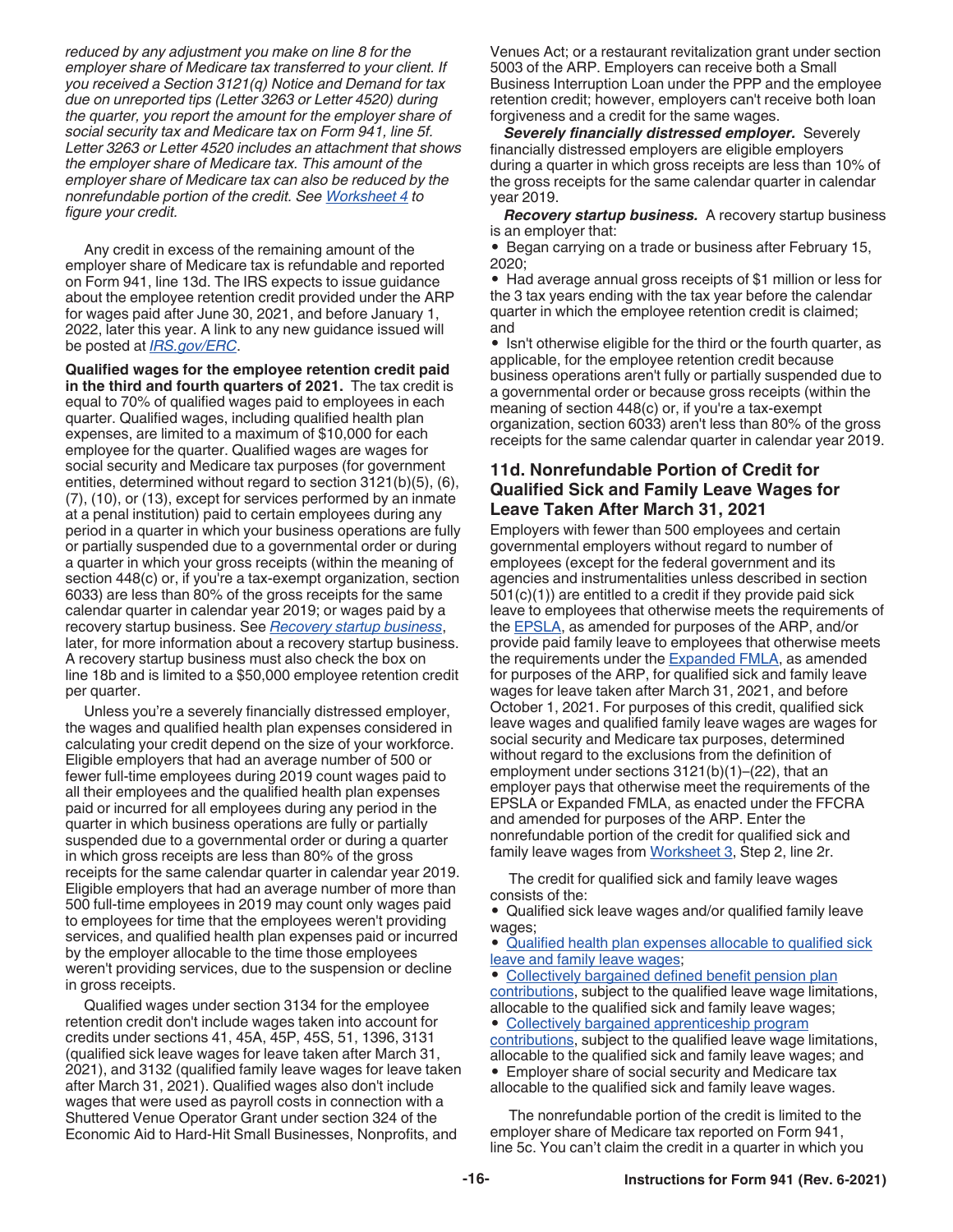<span id="page-16-0"></span>provide the leave in a manner that discriminates in favor of highly compensated employees, full-time employees, or employees on the basis of employment tenure when making qualified sick and/or family leave available to employees. See *Highly compensated employee*, later, for the definition.

For qualified sick and family leave wages paid before July 1, 2021, for leave taken after March 31, 2021, and before July 1, 2021, the credit for qualified sick and family leave wages is reduced by the amount of the credit allowed under section 2301 of the CARES Act (for the employee retention credit) or under section 41 (for the credit for increasing research activities) with respect to wages taken into account for determining both the credit under section 2301 of the CARES Act or section 41 and the credit for qualified sick and family leave wages; and any wages taken into account in determining the credit for qualified sick and family leave wages can't be taken into account as wages for purposes of the credits under sections 45A, 45P, 45S, 51, and 1396. For leave taken after June 30, 2021, the credit for qualified sick and family leave wages is reduced by the amount of the credit allowed under section 41 (for the credit for increasing research activities) with respect to wages taken into account for determining the credit for qualified sick and family leave wages; and any wages taken into account in determining the credit for qualified sick and family leave wages can't be taken into account as wages for purposes of the credits under sections 45A, 45P, 45S, 51, 1396, and 3134. For both the second and third quarters of 2021, qualified wages also don't include wages that were used as payroll costs in connection with a Shuttered Venue Operator Grant under section 324 of the Economic Aid to Hard-Hit Small Businesses, Nonprofits, and Venues Act; or a restaurant revitalization grant under section 5003 of the ARP. Employers can receive both a Small Business Interruption Loan under the PPP and the credit for qualified sick and family leave wages; however, employers can't receive both loan forgiveness and a credit for the same wages. The same wages can't be treated as both qualified sick leave wages and qualified family leave wages.

*If you're a third-party payer of sick pay that isn't an agent (for example, an insurance company) and*  **z**<br>*z***<sub><b>z**</sub><br>*z***<sub></sub><br><b>c**</del><br>*you're claiming the credit for qualified sick and family leave wages for amounts paid to your own employees, the amount of the employer share of Medicare tax reported on line 5c must be reduced by any adjustment you make on line 8 for the employer share of Medicare tax transferred to your client. If you received a Section 3121(q) Notice and Demand for tax due on unreported tips (Letter 3263 or Letter 4520) during the quarter, you report the amount for the employer share of social security tax and Medicare tax on Form 941, line 5f. Letter 3263 or Letter 4520 includes an attachment that shows the employer share of Medicare tax. This amount of the employer share of Medicare tax can also be reduced by the nonrefundable portion of the credit. See [Worksheet 3](#page-26-0) to figure your credit.*

Any credit in excess of the remaining amount of the employer share of Medicare tax is refundable and reported on Form 941, line 13e. For more information on the credit for qualified sick and family leave wages, go to *[IRS.gov/PLC](https://www.irs.gov/PLC)*.

**Qualified health plan expenses allocable to qualified sick leave and family leave wages.** The credit for qualified sick leave wages and qualified family leave wages is increased to cover the qualified health plan expenses that are properly allocable to the qualified leave wages for which the credit is allowed. These qualified health plan expenses are amounts paid or incurred by the employer to provide and maintain a group health plan but only to the extent such

amounts are excluded from the employees' income as coverage under an accident or health plan. The amount of qualified health plan expenses generally includes both the portion of the cost paid by the employer and the portion of the cost paid by the employee with pre-tax salary reduction contributions. However, qualified health plan expenses don't include amounts that the employee paid for with after-tax contributions. For more information, go to *[IRS.gov/PLC](https://www.irs.gov/PLC)*.

**Collectively bargained defined benefit pension plan contributions.** For purposes of qualified sick and family leave wages, collectively bargained defined benefit pension plan contributions are contributions for a calendar quarter that are:

• Paid or incurred by an employer on behalf of its employees to a defined benefit plan, as defined in section 414(j), which meets the requirements of section 401(a);

• Made based on a pension contribution rate; and

• Required to be made under the terms of a collective bargaining agreement in effect for the quarter.

*Pension contribution rate.* The pension contribution rate is the contribution rate that the employer is obligated to pay under the terms of a collective bargaining agreement to a defined benefit plan, as the rate is applied to contribution base units, as defined by section 4001(a)(11) of the Employee Retirement Income Security Act of 1974 (ERISA).

*Allocation rules.* The amount of collectively bargained defined benefit pension plan contributions allocated to qualified sick leave wages and/or qualified family leave wages in a quarter is the pension contribution rate (expressed as an hourly rate) multiplied by the number of hours qualified sick leave wages and/or qualified family leave wages were provided to employees covered under the collective bargaining agreement during the quarter.

**Collectively bargained apprenticeship program contributions.** For purposes of qualified sick and family leave wages, collectively bargained apprenticeship program contributions are contributions for a calendar quarter that are:

• Paid or incurred by an employer on behalf of its employees to a registered apprenticeship program, which is an apprenticeship registered under the National Apprenticeship Act of August 16, 1937, and meets the standards of Federal Regulations under subpart A of Part 29 and Part 30 of title 29; • Made based on an apprenticeship program contribution rate; and

• Required to be made under the terms of a collective bargaining agreement in effect for the quarter.

*Apprenticeship program contribution rate.* The apprenticeship program contribution rate is the contribution rate that the employer is obligated to pay under the terms of a collective bargaining agreement for benefits under a registered apprenticeship program, as the rate is applied to contribution base units, as defined by section 4001(a)(11) of ERISA.

*Allocation rules.* The amount of collectively bargained apprenticeship program contributions allocated to qualified sick leave wages and/or qualified family leave wages in a quarter is the apprenticeship program contribution rate (expressed as an hourly rate) multiplied by the number of hours qualified sick leave wages and/or qualified family leave wages were provided to employees covered under the collective bargaining agreement during the quarter.

**Highly compensated employee.** A highly compensated employee is an employee who meets either of the following tests.

1. The employee was a 5% owner at any time during the year or the preceding year.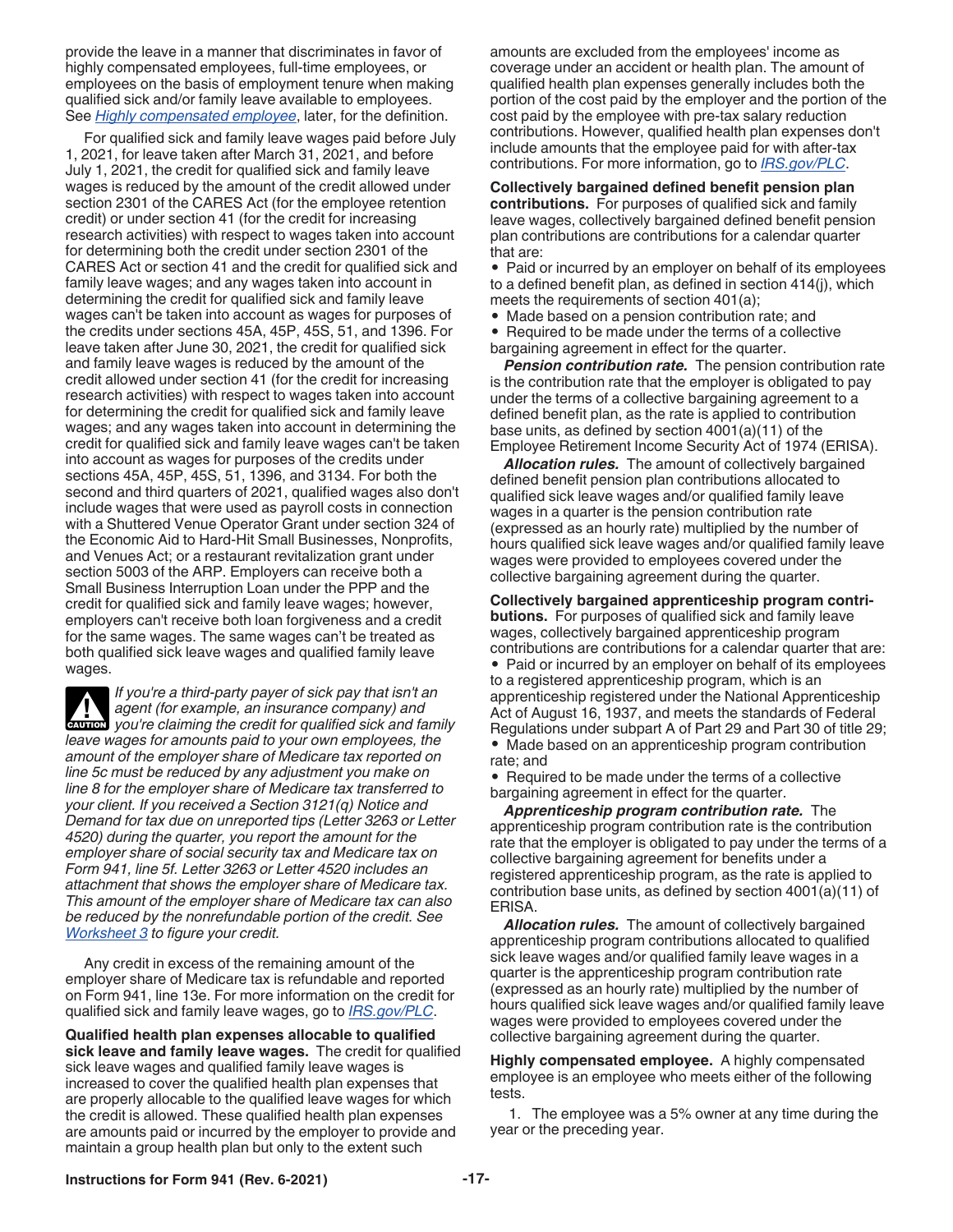<span id="page-17-0"></span>2. The employee received more than \$130,000 in pay for the preceding year.

You can choose to ignore test (2) if the employee wasn't also in the top 20% of employees when ranked by pay for the preceding year.

## **11e. Nonrefundable Portion of COBRA Premium Assistance Credit**

Enter the COBRA premium assistance that you provided in the quarter. You can claim the credit for a period of coverage once the individual elects COBRA continuation coverage, and for any period of coverage beginning after the election, as of the beginning of such period of coverage for which the individual doesn't pay the premiums for the coverage. Don't include any amount that was included as qualified wages for the employee retention credit or included as qualified health plan expenses allocable to qualified sick leave and family leave wages. Enter the nonrefundable portion of the COBRA premium assistance credit from [Worksheet 5](#page-28-0), Step 2, line 2g. See *COBRA background* next for more information about COBRA.

**COBRA background.** The Consolidated Omnibus Budget Reconciliation Act of 1985 (COBRA) provides certain former employees, retirees, spouses, former spouses, and dependent children the right to temporary continuation of health coverage at group rates. COBRA generally covers multiemployer health plans and health plans maintained by private-sector employers (other than churches) with 20 or more full- and part-time employees. Parallel requirements apply to these plans under ERISA. Under the Public Health Service Act, COBRA requirements also apply to health plans covering state or local government employees. Similar requirements apply under some state laws.

## **11f. Number of Individuals Provided COBRA Premium Assistance**

Enter the number of individuals provided COBRA premium assistance during the quarter. Count each assistance eligible individual that received assistance as one individual, whether or not the COBRA coverage was for insurance that covered more than one assistance eligible individual. For example, if the coverage was for a former employee, spouse, and two children, you would include one individual on line 11f. Further, each individual is reported only once per quarter. For example, an assistance eligible individual that received assistance for all 3 months of a quarter is only reported as one individual.

## **11g. Total Nonrefundable Credits**

Add lines 11a, 11b, 11c, 11d, and 11e. Enter the total on line 11g.

#### **12. Total Taxes After Adjustments and Nonrefundable Credits**

Subtract line 11g from line 10 and enter the result on line 12. The amount entered on line 12 can't be less than zero.

• **If line 12 is less than \$2,500 or line 12 on the prior quarterly return was less than \$2,500, and you didn't incur a \$100,000 next-day deposit obligation during the current quarter.** You may pay the amount with Form 941 or you may deposit the amount. To avoid a penalty, you must pay any amount you owe in full with a timely filed return or you must deposit any amount you owe before the due date of the return. For more information on paying with a timely filed return, see the instructions for [line 14,](#page-18-0) later.

• **If line 12 is \$2,500 or more and line 12 on the prior quarterly return was \$2,500 or more, or if you incurred a \$100,000 next-day deposit obligation during the current quarter.** You must make required deposits according to your deposit schedule. See *[Notice 2020-22](https://www.irs.gov/irb/2020-17_IRB#NOT-2020-22)* and *[Notice 2021-24](https://www.irs.gov/irb/2021-18_IRB#NOT-2021-24)*  for information on reducing deposits for certain credits. The amount shown on line 12 must equal the "Total liability for quarter" shown on line 16 or the "Total liability for the quarter" shown on Schedule B (Form 941). For more information, see the [line 16](#page-19-0) instructions, later.

For more information and rules about federal tax deposits, see *[Depositing Your Taxes](#page-8-0)*, earlier, and section 11 of Pub. 15.



*If you're a semiweekly schedule depositor, you must complete Schedule B (Form 941). If you fail to*  **COMPLETE AND COMPLETE Schedule B (Form 941). If you fail to complete and submit Schedule B (Form 941), the IRS** *may assess deposit penalties based on available information.*

## **13a. Total Deposits for This Quarter**

Enter your deposits for this quarter, including any overpayment from a prior quarter that you applied to this return. Also include in the amount shown any overpayment that you applied from filing Form 941-X, 941-X (PR), 944-X, or 944-X (SP) in the current quarter. Don't include any amount that you didn't deposit because you reduced your deposits in anticipation of the credit for qualified sick and family leave wages, the employee retention credit, and/or the COBRA premium assistance credit, as discussed in *[Notice](https://www.irs.gov/irb/2020-17_IRB#NOT-2020-22)  [2020-22](https://www.irs.gov/irb/2020-17_IRB#NOT-2020-22)* and *[Notice 2021-24](https://www.irs.gov/irb/2021-18_IRB#NOT-2021-24)*.

### **13c. Refundable Portion of Credit for Qualified Sick and Family Leave Wages for Leave Taken Before April 1, 2021**

Certain private employers with fewer than 500 employees that provide paid sick leave under the [EPSLA](#page-10-0) and/or provide paid family leave under the **Expanded FMLA** are eligible to claim the credit for qualified sick and family leave wages. Enter the refundable portion of the credit for qualified sick and family leave wages from [Worksheet 1,](#page-24-0) Step 2, line 2k. The credit for qualified sick and family leave wages consists of the qualified sick leave wages, the qualified family leave wages, the [qualified health plan expenses](#page-13-0) allocable to those wages, and the employer share of Medicare tax allocable to those wages. The refundable portion of the credit is allowed after the employer share of social security tax is reduced to zero by nonrefundable credits that are applied against the employer share of social security tax.

#### **13d. Refundable Portion of Employee Retention Credit**

**Credit for wages paid after March 31, 2021, and before July 1, 2021 (second quarter).** Enter the refundable portion of the employee retention credit from [Worksheet 2,](#page-25-0) Step 2, line 2i. The employee retention credit is 70% of the [qualified wages for the employee retention credit paid in the](#page-14-0)  [second quarter of 2021.](#page-14-0) The refundable portion of the credit is allowed after the employer share of social security tax is reduced to zero by nonrefundable credits that are applied against the employer share of social security tax.

**Credit for wages paid after June 30, 2021, and before January 1, 2022 (third and fourth quarters).** Enter the refundable portion of the employee retention credit from [Worksheet 4,](#page-27-0) Step 2, line 2i. The employee retention credit is 70% of the [qualified wages for the employee retention credit](#page-15-0) [paid in the third and fourth quarters of 2021](#page-15-0). The refundable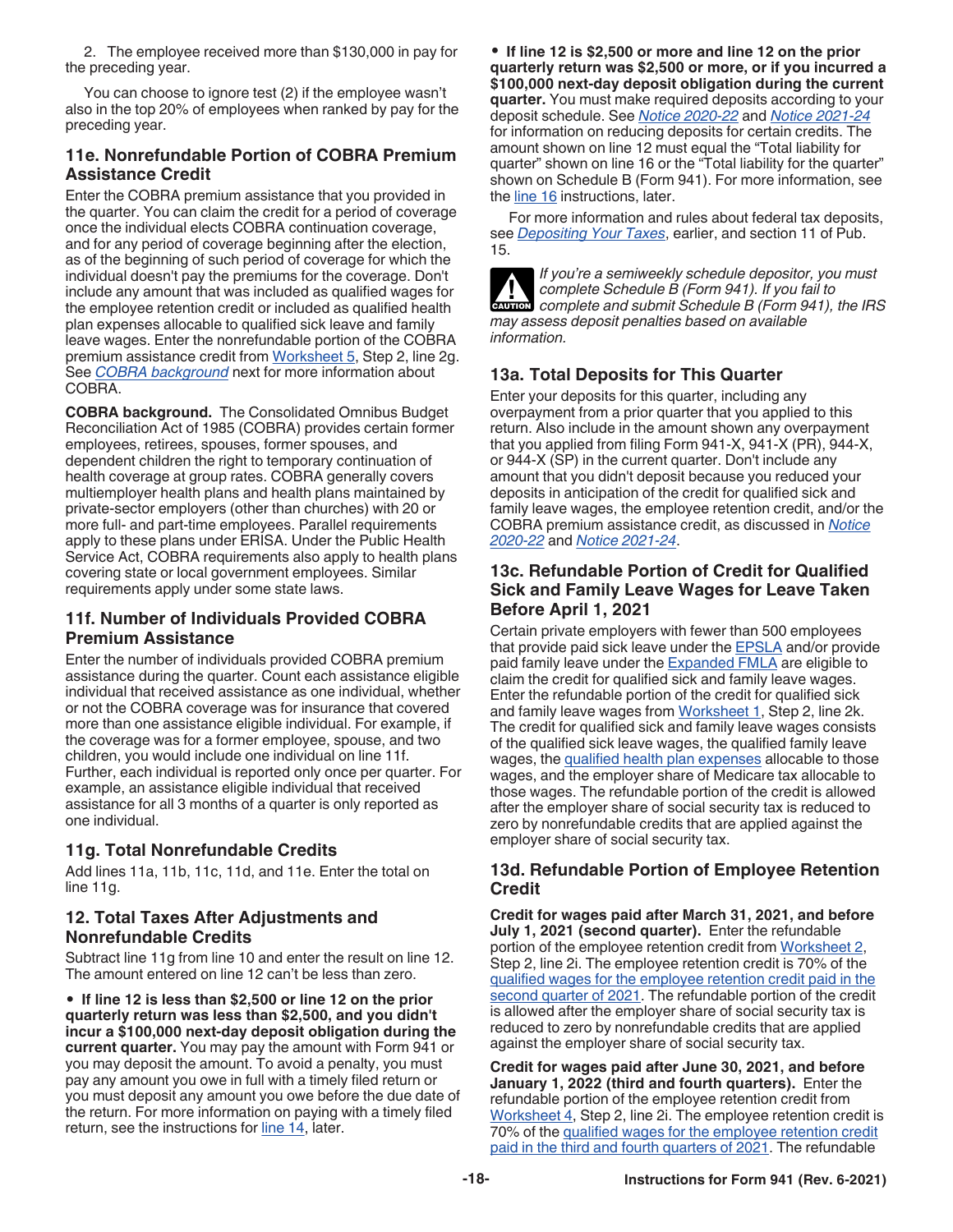<span id="page-18-0"></span>portion of the credit is allowed after the employer share of Medicare tax is reduced to zero by nonrefundable credits that are applied against the employer share of Medicare tax.

## **13e. Refundable Portion of Credit for Qualified Sick and Family Leave Wages for Leave Taken After March 31, 2021**

Employers with fewer than 500 employees and certain governmental employers without regard to number of employees (except for the federal government and its agencies and instrumentalities unless described in section 501(c)(1)) are entitled to a credit if they provide paid sick leave to employees that otherwise meets the requirements of the [EPSLA,](#page-10-0) as amended for purposes of the ARP, and/or provide paid family leave to employees that otherwise meets the requirements under the [Expanded FMLA](#page-10-0), as amended for purposes of the ARP, for leave taken after March 31, 2021, and before October 1, 2021. Enter the refundable portion of the credit for qualified sick and family leave wages from [Worksheet 3](#page-26-0), Step 2, line 2s. The refundable portion of the credit is allowed after the employer share of Medicare tax is reduced to zero by nonrefundable credits that are applied against the employer share of Medicare tax.

## **13f. Refundable Portion of COBRA Premium Assistance Credit**

Enter the refundable portion of the COBRA premium assistance credit from [Worksheet 5,](#page-28-0) Step 2, line 2h. The refundable portion of the credit is allowed after the employer share of Medicare tax is reduced to zero by nonrefundable credits that are applied against the employer share of Medicare tax.

## **13g. Total Deposits and Refundable Credits**

Add lines 13a, 13c, 13d, 13e, and 13f. Enter the total on line 13g.

## **13h. Total Advances Received From Filing Form(s) 7200 for the Quarter**

Enter the total advances received from filing Form(s) 7200 for the quarter. If you filed a Form 7200 for the quarter but you haven't received the advance before filing Form 941, don't include on line 13h the amount of the advance requested. Employers were eligible to file Form 7200 for the quarter if they paid qualified sick leave wages, qualified family leave wages, qualified wages for the employee retention credit, and/or provided COBRA premium assistance and the amount of employment tax deposits they retained wasn't sufficient to cover their anticipated credits.



*Form 7200 may be filed for a quarter up to the earlier of the end of the month after the end of each quarter or filing of Form 941 for the quarter. However, if you file Form 7200 after the end of the quarter, it's possible that it may not be processed prior to the processing of the filed Form 941. Advance payment requests on Form 7200 for a quarter won't be paid after your Form 941 is processed for that quarter. When the IRS processes Form 941, we will correct the amount reported on line 13h to match the amount of advance payments issued or contact you to reconcile the difference before we finish processing Form 941.*

## **13i. Total Deposits and Refundable Credits Less Advances**

Subtract line 13h from line 13g. Enter the result on line 13i.

## **14. Balance Due**

If line 12 is more than line 13i, enter the difference on line 14. Otherwise, see *Overpayment*, later.

## **Never make an entry on both lines 14 and 15.**

You don't have to pay if line 14 is under \$1. Generally, you should have a balance due only if your total taxes after adjustments and nonrefundable credits (line 12) for the current quarter or prior quarter are less than \$2,500, and you didn't incur a \$100,000 next-day deposit obligation during the current quarter. However, see section 11 of Pub. 15 for information about payments made under the accuracy of deposits rule.

If you were required to make federal tax deposits, pay the amount shown on line 14 by EFT. If you weren't required to make federal tax deposits (see *[Must You Deposit Your](#page-8-0)  [Taxes](#page-8-0)*, earlier) or you're a monthly schedule depositor making a payment under the accuracy of deposits rule, you may pay the amount shown on line 14 by EFT, credit card, debit card, check, money order, or EFW. For more information on electronic payment options, go to *[IRS.gov/](https://www.irs.gov/payments) [Payments](https://www.irs.gov/payments)*.

If you pay by EFT, credit card, or debit card, file your return using the *Without a payment* address under *[Where](#page-7-0)  [Should You File](#page-7-0)*, earlier, and don't file Form 941-V, Payment Voucher.

If you pay by check or money order, make it payable to "United States Treasury." Enter your EIN, "Form 941," and the tax period ("2nd Quarter 2021," "3rd Quarter 2021," or "4th Quarter 2021") on your check or money order. Complete Form 941-V and enclose it with Form 941.

If line 12 is \$2,500 or more on both your prior and current quarter Form 941, and you've deposited all taxes when due, the balance due on line 14 should be zero.



*If you're required to make deposits and instead pay the taxes with Form 941, you may be subject to a*  **h**e taxes with Form 941, you may be subject to a penalty. See [Must You Deposit Your Taxes](#page-8-0), earlier.

*What if you can't pay in full?* If you can't pay the full amount of tax you owe, you can apply for an installment agreement online. You can apply for an installment agreement online if:

- You can't pay the full amount shown on line 14,
- The total amount you owe is \$25,000 or less, and
- You can pay the liability in full in 24 months.

To apply using the Online Payment Agreement Application, go to *[IRS.gov/OPA](https://www.irs.gov/opa)*.

Under an installment agreement, you can pay what you owe in monthly installments. There are certain conditions you must meet to enter into and maintain an installment agreement, such as paying the liability within 24 months, and making all required deposits and timely filing tax returns during the length of the agreement.

If your installment agreement is accepted, you will be charged a fee and you will be subject to penalties and interest on the amount of tax not paid by the due date of the return.

## **15. Overpayment**

If line 13i is more than line 12, enter the difference on line 15.

#### **Never make an entry on both lines 14 and 15.**

If you deposited more than the correct amount for the quarter, you can choose to have the IRS either refund the overpayment or apply it to your next return. Check only one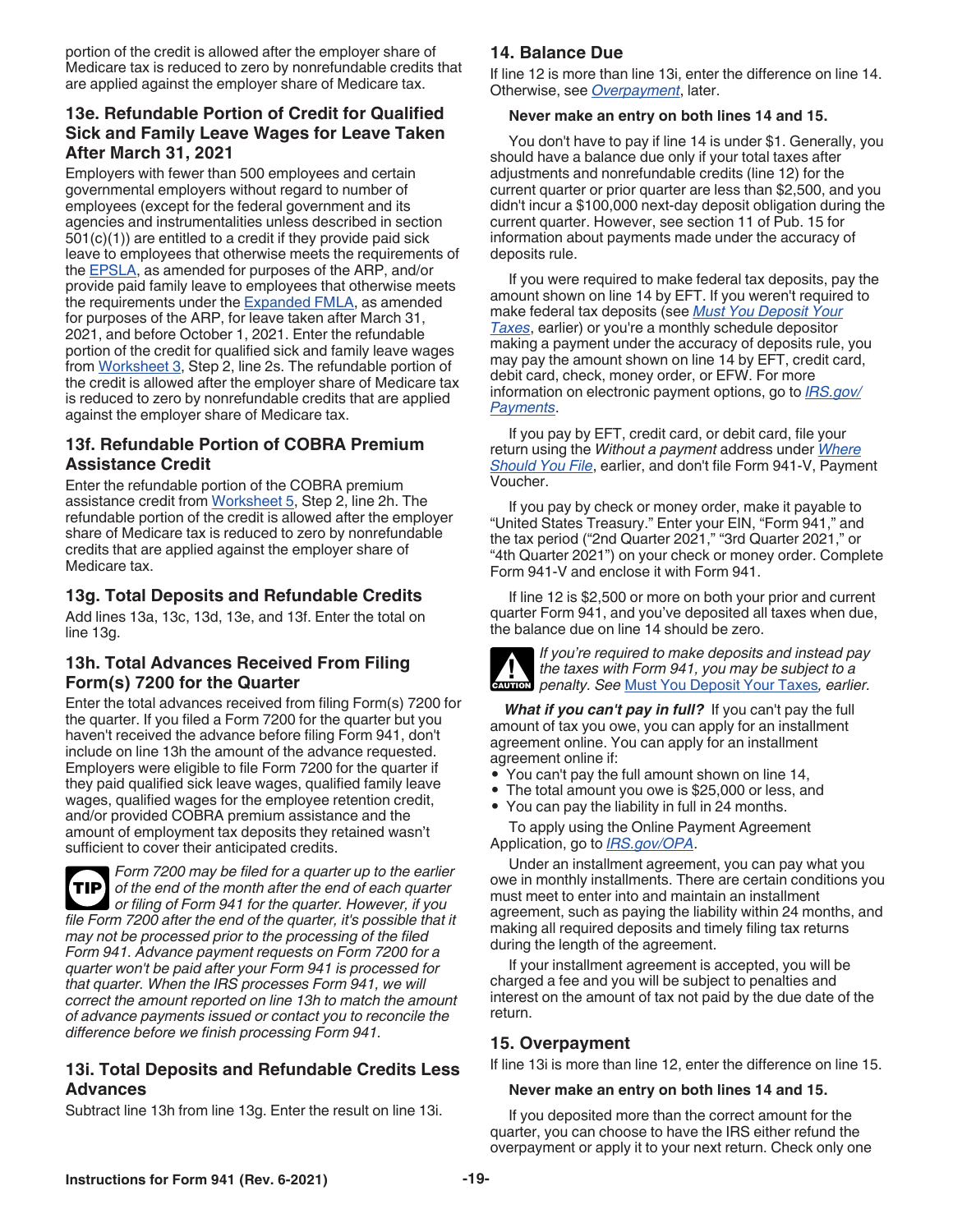<span id="page-19-0"></span>box on line 15. If you don't check either box or if you check both boxes, we will generally apply the overpayment to your next return. Regardless of any boxes you check or don't check on line 15, we may apply your overpayment to any past due tax account that is shown in our records under your EIN.

If line 15 is under \$1, we will send a refund or apply it to your next return only if you ask us in writing to do so.

## **Part 2: Tell Us About Your Deposit Schedule and Tax Liability for This Quarter**

## **16. Tax Liability for the Quarter**

Check one of the boxes on line 16. Follow the instructions for each box to determine if you need to enter your monthly tax liability on Form 941 or your daily tax liability on Schedule B (Form 941).

**De minimis exception.** If line 12 is less than \$2,500 or line 12 on the prior quarterly return was less than \$2,500, and you didn't incur a \$100,000 next-day deposit obligation during the current quarter, check the first box on line 16 and go to Part 3.

*If you meet the de minimis exception based on the prior quarter and line 12 for the current quarter is*  **Providence And Subset of the current quarter is<br>
<b>CAUTION** \$100,000 or more, you must provide a record of your *federal tax liability. If you're a monthly schedule depositor, complete the deposit schedule on line 16. If you're a semiweekly schedule depositor, attach Schedule B (Form 941).*

**Monthly schedule depositor.** If you reported \$50,000 or less in taxes during the lookback period, you're a monthly schedule depositor unless the \$100,000 Next-Day Deposit Rule discussed in section 11 of Pub. 15 applies. Check the second box on line 16 and enter your tax liability for each month in the quarter. Enter your tax liabilities in the month that corresponds to the dates you paid wages to your employees, not the date payroll liabilities were accrued or deposits were made. Add the amounts for each month. Enter the result in the "Total liability for quarter" box.

Note that your total tax liability for the quarter must equal your total taxes shown on line 12. If it doesn't, your tax deposits and payments may not be counted as timely. Don't reduce your total liability reported on line 16 by the refundable portion of the credit for qualified sick and family leave wages, the refundable portion of the employee retention credit, or the refundable portion of the COBRA premium assistance credit. Don't change your tax liability on line 16 by adjustments reported on any Forms 941-X.

You're a monthly schedule depositor for the calendar year if the amount of your Form 941 taxes reported for the lookback period is \$50,000 or less. The lookback period is the 4 consecutive quarters ending on June 30 of the prior year. For 2021, the lookback period begins July 1, 2019, and ends June 30, 2020. For details on the deposit rules, see section 11 of Pub. 15. If you filed Form 944 in either 2019 or 2020, your lookback period is the 2019 calendar year.

*The amounts entered on line 16 are a summary of your monthly tax liability, not a summary of deposits*  **your monthly tax liability, not a summary of deposits caution** you made. If you don't properly report your liabilities *when required or if you're a semiweekly schedule depositor and enter your liabilities on line 16 instead of on Schedule B (Form 941), you may be assessed an "averaged" FTD* 

*penalty. See* Deposit Penalties *in section 11 of Pub. 15 for more information.*

*Reporting adjustments from lines 7–9 on line 16.* If your net adjustment during a month is negative and it exceeds your total tax liability for the month, don't enter a negative amount for the month. Instead, enter "-0-" for the month and carry over the unused portion of the adjustment to the next month.

**Semiweekly schedule depositor.** If you reported more than \$50,000 of taxes for the lookback period, you're a semiweekly schedule depositor. Check the third box on line 16.

You must complete Schedule B (Form 941) and submit it with your Form 941. Don't file Schedule B (Form 941) with your Form 941 if you're a monthly schedule depositor.

Don't change your tax liability on Schedule B (Form 941) by adjustments reported on any Forms 941-X.

**Adjusting tax liability for nonrefundable credits claimed on lines 11a, 11b, 11c, 11d, and 11e.** Monthly schedule depositors and semiweekly schedule depositors must account for nonrefundable credits claimed on lines 11a, 11b, 11c, 11d, and 11e when reporting their tax liabilities on line 16 or Schedule B (Form 941). The total tax liability for the quarter must equal the amount reported on line 12. Failure to account for the nonrefundable credits on line 16 or Schedule B (Form 941) may cause line 16 or Schedule B (Form 941) to report more than the total tax liability reported on line 12. Don't reduce your monthly tax liability reported on line 16 or your daily tax liability reported on Schedule B (Form 941) below zero.

*Qualified small business payroll tax credit for increasing research activities (line 11a).* The qualified small business payroll tax credit for increasing research activities is limited to the employer share of social security tax on wages paid in the quarter that begins after the income tax return electing the credit has been filed. In completing line 16 or Schedule B (Form 941), you take into account the payroll tax credit against the liability for the employer share of social security tax starting with the first payroll payment of the quarter that includes payments of wages subject to social security tax to your employees. The credit may be taken to the extent of the employer share of social security tax on wages associated with the first payroll payment, and then to the extent of the employer share of social security tax associated with succeeding payroll payments in the quarter until the credit is used. Consistent with the entries on line 16 or Schedule B (Form 941), the payroll tax credit should be taken into account in making deposits of employment tax. If any payroll tax credit is remaining at the end of the quarter that hasn't been used completely because it exceeds the employer share of social security tax for the quarter, the excess credit may be carried forward to the succeeding quarter and allowed as a payroll tax credit for the succeeding quarter. The payroll tax credit may not be taken as a credit against income tax withholding, Medicare tax, or the employee share of social security tax. Also, the remaining payroll tax credit may not be carried back and taken as a credit against wages paid from preceding quarters.

**Example.** Rose Co. is an employer with a calendar tax year that filed its timely income tax return on April 15, 2021. Rose Co. elected to take the qualified small business payroll tax credit for increasing research activities on Form 6765. The third quarter of 2021 is the first quarter that begins after Rose Co. filed the income tax return making the payroll tax credit election. Therefore, the payroll tax credit applies against Rose Co.'s share of social security tax on wages paid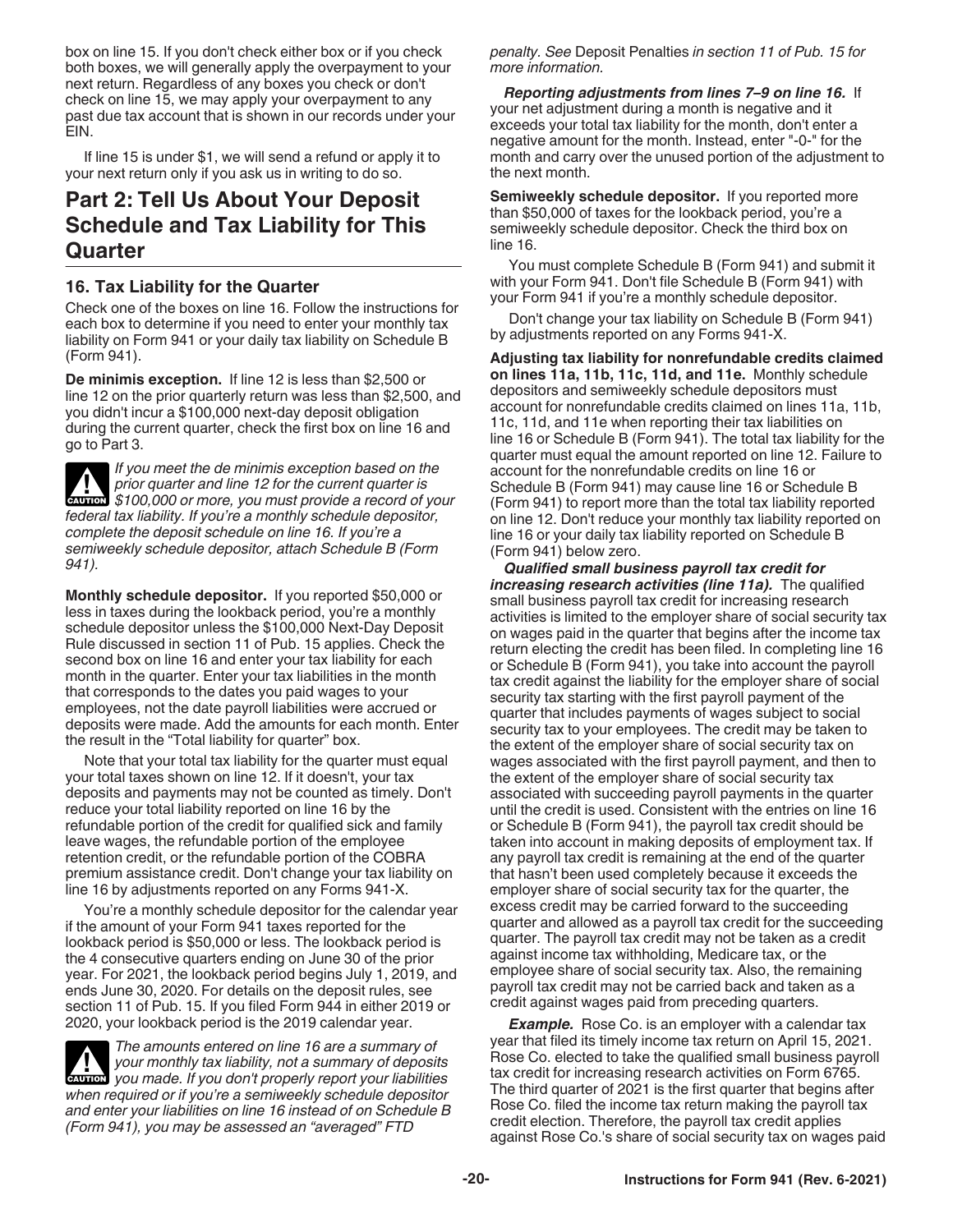to employees in the third quarter of 2021. Rose Co. is a semiweekly schedule depositor. Rose Co. completes Schedule B (Form 941) by reducing the amount of liability entered for the first payroll payment in the third quarter of 2021 that includes wages subject to social security tax by the lesser of (1) its share of social security tax on the wages, or (2) the available payroll tax credit. If the payroll tax credit elected is more than Rose Co.'s share of social security tax on the first payroll payment of the quarter, the excess payroll tax credit would be carried forward to succeeding payroll payments in the third quarter until it is used. If the amount of the payroll tax credit exceeds Rose Co.'s share of social security tax on wages paid to its employees in the third quarter, the excess credit would be treated as a payroll tax credit against its share of social security tax on wages paid in the fourth quarter. If the amount of the payroll tax credit remaining exceeded Rose Co.'s share of social security tax on wages paid in the fourth quarter, it could be carried forward and treated as a payroll tax credit for the first quarter of 2022.

*Nonrefundable portion of credit for qualified sick and family leave wages for leave taken before April 1, 2021 (line 11b).* The nonrefundable portion of the credit for qualified sick and family leave wages for leave taken before April 1, 2021, is limited to the employer share of social security tax on wages paid in the quarter that is remaining after that share is first reduced by any credit claimed on Form 941, line 11a, for the qualified small business payroll tax credit for increasing research activities; any credit to be claimed on Form 5884-C, line 11, for the work opportunity credit for qualified tax-exempt organizations hiring qualified veterans; and/or any credit to be claimed on Form 5884-D for the disaster credit for qualified tax-exempt organizations. In completing line 16 or Schedule B (Form 941), you take into account the entire quarter's nonrefundable portion of the credit for sick and family leave wages against the liability for the first payroll payment of the quarter, but not below zero. Then reduce the liability for each successive payroll payment in the quarter until the nonrefundable portion of the credit is used. Any credit for qualified sick and family leave wages for leave taken before April 1, 2021, that is remaining at the end of the quarter because it exceeds the employer share of social security tax for the quarter is claimed on line 13c as a refundable credit. The refundable portion of the credit doesn't reduce the liability reported on line 16 or Schedule B (Form 941).

*Example.* Maple Co. is a semiweekly schedule depositor that pays employees every other Friday. In the second quarter of 2021, Maple Co. had pay dates of April 2, April 16, April 30, May 14, May 28, June 11, and June 25. Maple Co. paid qualified sick and family leave wages on April 2 and April 16 for leave taken before April 1, 2021. The nonrefundable portion of the credit for qualified sick and family leave wages for the quarter is \$10,000. On Schedule B (Form 941), Maple Co. will use the \$10,000 to reduce the liability for the April 2 pay date, but not below zero. If any nonrefundable portion of the credit remains, Maple Co. applies it to the liability for the April 16 pay date, then the April 30 pay date, and so forth until the entire \$10,000 is used.

*Nonrefundable portion of employee retention credit for wages paid after March 31, 2021, and before July 1, 2021 (line 11c).* The nonrefundable portion of the employee retention credit is limited to the employer share of social security tax on wages paid in the quarter that is remaining after that share is first reduced by any credit claimed on Form 941, line 11a, for the qualified small business payroll tax credit for increasing research activities; any credit to be

claimed on Form 5884-C, line 11, for the work opportunity credit for qualified tax-exempt organizations hiring qualified veterans; any credit to be claimed on Form 5884-D for the disaster credit for qualified tax-exempt organizations; and/or any credit claimed on Form 941, line 11b, for the nonrefundable portion of the credit for qualified sick and family leave wages for leave taken before April 1, 2021. In completing line 16 or Schedule B (Form 941), you take into account the entire quarter's nonrefundable portion of the employee retention credit against the liability for the first payroll payment of the quarter, but not below zero. Then reduce the liability for each successive payroll payment in the quarter until the nonrefundable portion of the credit is used. Any employee retention credit that is remaining at the end of the quarter because it exceeds the employer share of social security tax for the quarter is claimed on line 13d as a refundable credit. The refundable portion of the credit doesn't reduce the liability reported on line 16 or Schedule B (Form 941).

*Example.* Maple Co. is a semiweekly schedule depositor that pays employees every other Friday. In the second quarter of 2021, Maple Co. had pay dates of April 2, April 16, April 30, May 14, May 28, June 11, and June 25. Maple Co. paid qualified wages for the employee retention credit on May 14 and May 28. The nonrefundable portion of the employee retention credit for the quarter is \$10,000. On Schedule B (Form 941), Maple Co. will use the \$10,000 to reduce the liability for the April 2 pay date, but not below zero. If any nonrefundable portion of the credit remains, Maple Co. applies it to the liability for the April 16 pay date, then the April 30 pay date, and so forth until the entire \$10,000 is used.

*Nonrefundable portion of employee retention credit for wages paid after June 30, 2021, and before January 1, 2022 (line 11c).* The nonrefundable portion of the employee retention credit is limited to the employer share of Medicare tax on wages paid in the quarter that is remaining after that share is first reduced by any credit claimed on Form 941, line 11d, for the nonrefundable portion of the credit for qualified sick and family leave wages for leave taken after March 31, 2021. In completing line 16 or Schedule B (Form 941), you take into account the entire quarter's nonrefundable portion of the employee retention credit against the liability for the first payroll payment of the quarter, but not below zero. Then reduce the liability for each successive payroll payment in the quarter until the nonrefundable portion of the credit is used. Any employee retention credit that is remaining at the end of the quarter because it exceeds the employer share of Medicare tax for the quarter is claimed on line 13d as a refundable credit. The refundable portion of the credit doesn't reduce the liability reported on line 16 or Schedule B (Form 941).

*Nonrefundable portion of credit for qualified sick and family leave wages for leave taken after March 31, 2021 (line 11d).* The nonrefundable portion of the credit for qualified sick and family leave wages for leave taken after March 31, 2021, is limited to the employer share of Medicare tax on wages paid in the quarter. In completing line 16 or Schedule B (Form 941), you take into account the entire quarter's nonrefundable portion of the credit for sick and family leave wages against the liability for the first payroll payment of the quarter, but not below zero. Then reduce the liability for each successive payroll payment in the quarter until the nonrefundable portion of the credit is used. Any credit for qualified sick and family leave wages that is remaining at the end of the quarter because it exceeds the employer share of Medicare tax for the quarter is claimed on line 13e as a refundable credit. The refundable portion of the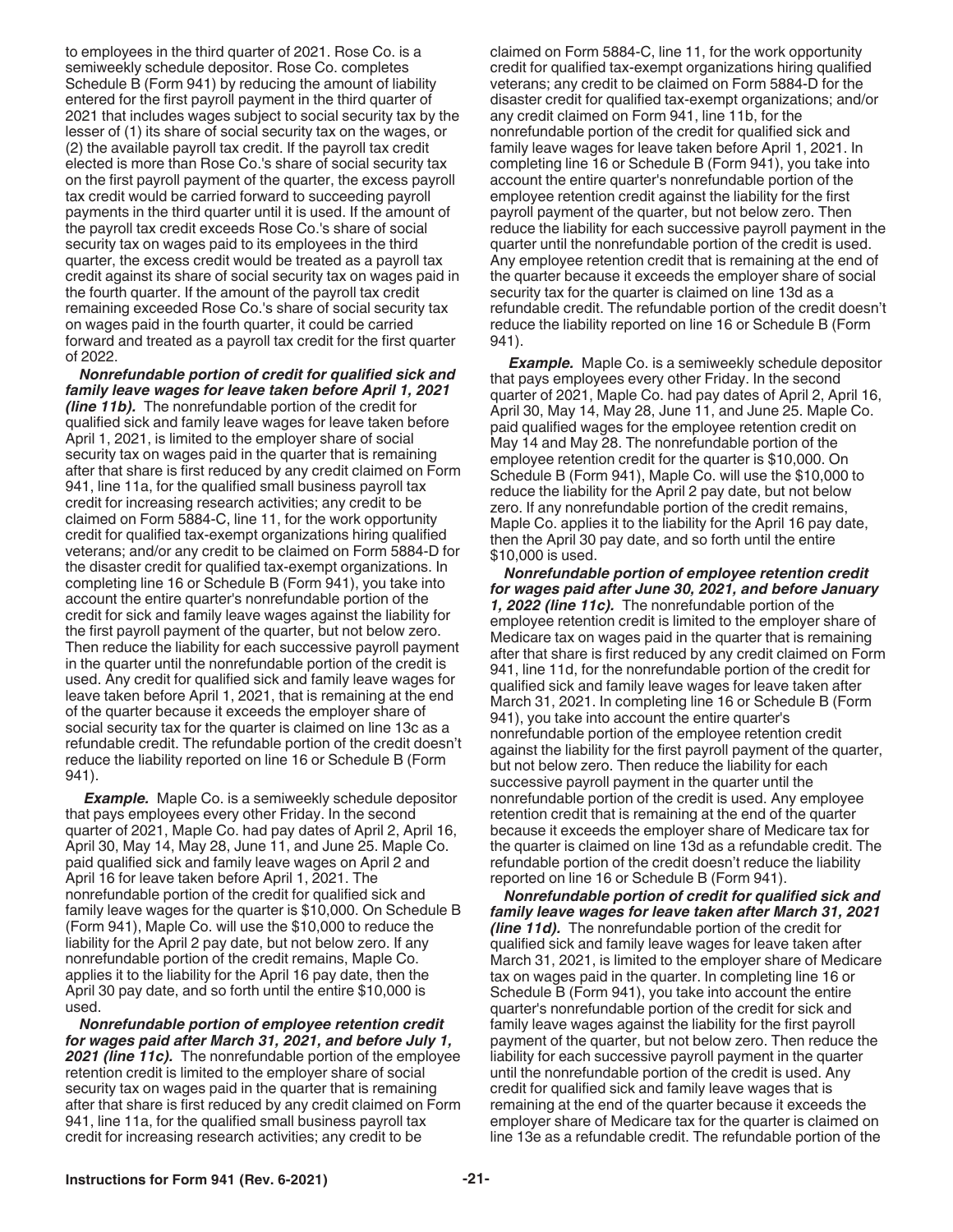<span id="page-21-0"></span>credit doesn't reduce the liability reported on line 16 or Schedule B (Form 941).

*Nonrefundable portion of COBRA premium assistance credit (line 11e).* The nonrefundable portion of the COBRA premium assistance credit is limited to the employer share of Medicare tax on wages paid in the quarter that is remaining after that share is first reduced by any credit claimed on Form 941, line 11d, for the nonrefundable portion of the credit for qualified sick and family leave wages for leave taken after March 31, 2021; and/or any credit claimed on Form 941, line 11c, for the nonrefundable portion of the employee retention credit for wages paid after June 30, 2021, and before January 1, 2022. In completing line 16 or Schedule B (Form 941), you take into account the entire quarter's nonrefundable portion of the COBRA premium assistance credit against the liability for the first payroll payment of the quarter, but not below zero. Then reduce the liability for each successive payroll payment in the quarter until the nonrefundable portion of the credit is used. Any COBRA premium assistance credit that is remaining at the end of the quarter because it exceeds the employer share of Medicare tax for the quarter is claimed on line 13f as a refundable credit. The refundable portion of the credit doesn't reduce the liability reported on line 16 or Schedule B (Form 941).

*You may reduce your deposits by the amount of the nonrefundable and refundable portions of the credit for qualified sick and family leave wages, the nonrefundable and refundable portions of the employee retention credit, and the nonrefundable and refundable portions of the COBRA premium assistance credit, as discussed earlier under* [Reducing your deposits for](#page-8-0)  [COVID-19 credits](#page-8-0)*.* **TIP**

## **Part 3: Tell Us About Your Business**

In Part 3, answer only those questions that apply to your business. If the questions don't apply, leave them blank and go to Part 4.

## **17. If Your Business Has Closed . . .**

If you go out of business or stop paying wages, you must file a final return. To tell the IRS that a particular Form 941 is your final return, check the box on line 17 and enter the final date you paid wages in the space provided. For additional filing requirements, including information about attaching a statement to your final return, see *[If Your Business Has](#page-6-0)  [Closed](#page-6-0)*, earlier.

#### **18a. If You're a Seasonal Employer . . .**

If you hire employees seasonally—such as for summer or winter only—check the box on line 18a. Checking the box tells the IRS not to expect four Forms 941 from you throughout the year because you haven't paid wages regularly.

Generally, we won't ask about unfiled returns if at least one taxable return is filed each year. However, you must check the box on line 18a on every Form 941 you file. Otherwise, the IRS will expect a return to be filed for each quarter.

Also, when you complete Form 941, be sure to check the box on the top of the form that corresponds to the quarter reported.

### **18b. If You're Eligible for the Employee Retention Credit Solely Because Your Business Is a Recovery Startup Business . . .**

*Recovery startup businesses are limited to a maximum employee retention credit of \$50,000 per*  **autor** *quarter. If you check the box on line 18b, don't enter more than \$50,000 per quarter in total on lines 11c and 13d.*

For the third and fourth quarters of 2021 only, check the box on line 18b if you qualify for the employee retention credit **solely** because your business is a recovery startup business. Don't check this box for the second quarter of 2021. For the definition of a recovery startup business, see *[Recovery](#page-15-0)  [startup business](#page-15-0)*, earlier. Don't check this box if you're a third-party payer filing an aggregate Form 941 with an attached Schedule R (Form 941).

**TIP**

*The amounts entered on lines 19 through 28 are amounts that you use on the worksheets at the end of these instructions to figure certain credits. If you're claiming these credits, you must enter the applicable amounts.*

### **19. Qualified Health Plan Expenses Allocable to Qualified Sick Leave Wages for Leave Taken Before April 1, 2021**

Enter the [qualified health plan expenses](#page-13-0) allocable to qualified sick leave wages for leave taken before April 1, 2021. This amount is also entered on [Worksheet 1,](#page-24-0) Step 2, line 2b.

### **20. Qualified Health Plan Expenses Allocable to Qualified Family Leave Wages for Leave Taken Before April 1, 2021**

Enter the [qualified health plan expenses](#page-13-0) allocable to qualified family leave wages for leave taken before April 1, 2021. This amount is also entered on [Worksheet 1,](#page-24-0) Step 2, line 2f.



*The total amount reported on lines 21 and 22, discussed next, can't exceed \$10,000 per employee*  **discussed ne**<br> **each quarter.** 

## **21. Qualified Wages for the Employee Retention Credit**

Enter the qualified wages for the employee retention credit (excluding the amount of any qualified health plan expenses). For the second quarter of 2021, this amount is entered on [Worksheet 2](#page-25-0), Step 2, line 2a. For the third and fourth quarters of 2021, this amount is entered on [Worksheet](#page-27-0) [4](#page-27-0), Step 2, line 2a.

## **22. Qualified Health Plan Expenses for the Employee Retention Credit**

Enter the [qualified health plan expenses for the employee](#page-14-0) [retention credit](#page-14-0). These expenses are generally those which are allocable to an employee (and to a period) in which your business operations are fully or partially suspended due to a governmental order or experience a decline in gross receipts. The allocation will be treated as proper if made on the basis of being pro rata among periods of coverage. For more information, go to *[IRS.gov/ERC](https://www.irs.gov/erc)*. For the second quarter of 2021, this amount is entered on [Worksheet 2](#page-25-0), Step 2, line 2b. For the third and fourth quarters of 2021, this amount is entered on [Worksheet 4](#page-27-0), Step 2, line 2b.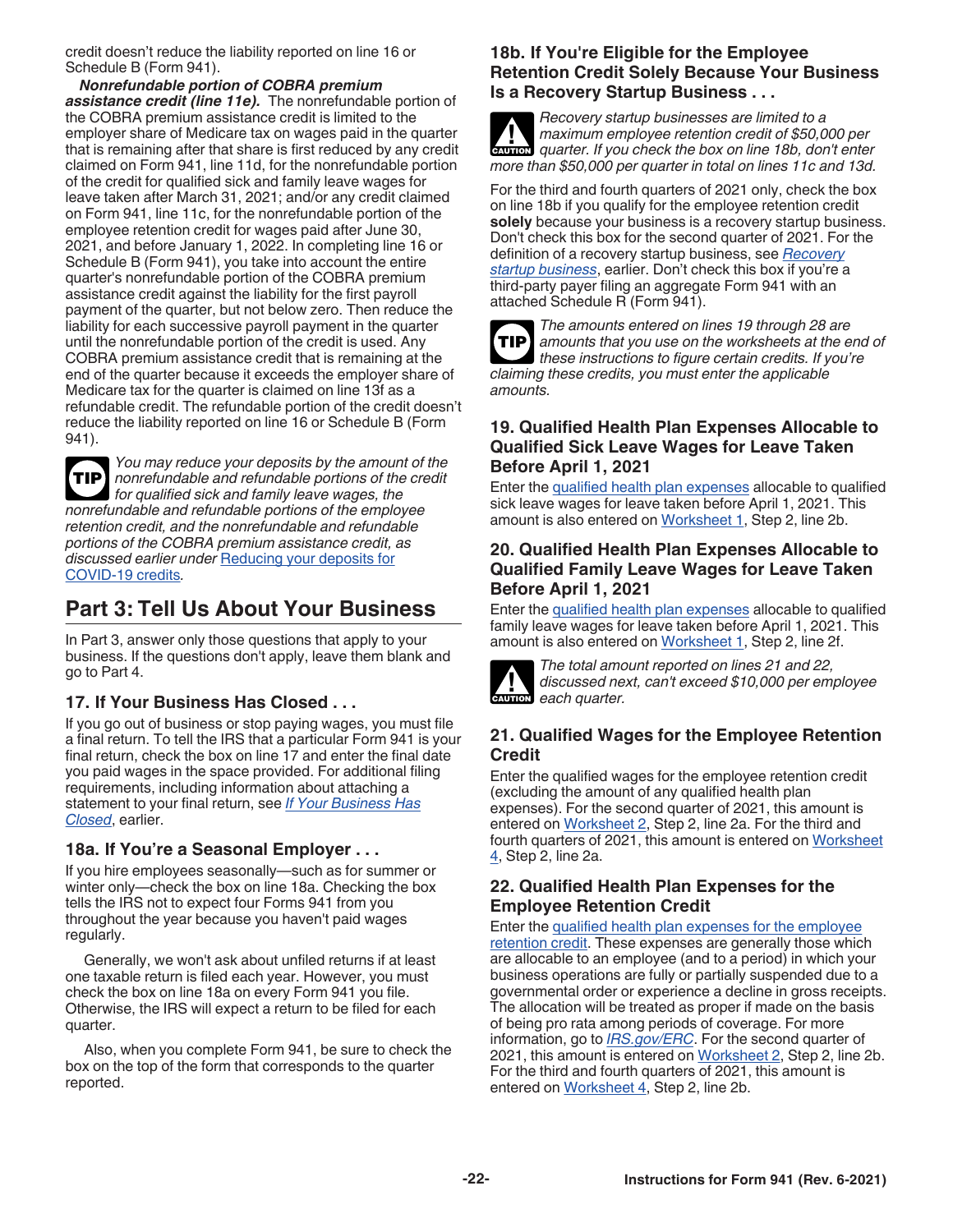### <span id="page-22-0"></span>**23. Qualified Sick Leave Wages for Leave Taken After March 31, 2021**

Enter the qualified sick leave wages you paid to your employees for leave taken after March 31, 2021, including any qualified sick leave wages that were above the social security wage base and any qualified sick leave wages excluded from the definition of employment under sections 3121(b)(1)–(22). See the instructions for [line 11d](#page-15-0), earlier, for more information about qualified sick leave wages for leave taken after March 31, 2021. This amount is also entered on [Worksheet 3,](#page-26-0) Step 2, line 2a.

### **24. Qualified Health Plan Expenses Allocable to Qualified Sick Leave Wages Reported on Line 23**

Enter the [qualified health plan expenses](#page-16-0) allocable to qualified sick leave wages for leave taken after March 31, 2021. This amount is also entered on [Worksheet 3,](#page-26-0) Step 2, line 2b.

## **25. Amounts Under Certain Collectively Bargained Agreements Allocable to Qualified Sick Leave Wages Reported on Line 23**

Enter the [collectively bargained defined benefit pension plan](#page-16-0)  [contributions](#page-16-0) and [collectively bargained apprenticeship](#page-16-0) [program contributions](#page-16-0) allocable to qualified sick leave wages for leave taken after March 31, 2021. This amount is also entered on [Worksheet 3](#page-26-0), Step 2, line 2c.

## **26. Qualified Family Leave Wages for Leave Taken After March 31, 2021**

Enter the qualified family leave wages you paid to your employees for leave taken after March 31, 2021, including any qualified family leave wages that were above the social security wage base and any qualified family leave wages excluded from the definition of employment under sections 3121(b)(1)–(22). See the instructions for [line 11d](#page-15-0), earlier, for more information about qualified family leave wages for leave taken after March 31, 2021. This amount is also entered on [Worksheet 3,](#page-26-0) Step 2, line 2g.

### **27. Qualified Health Plan Expenses Allocable to Qualified Family Leave Wages Reported on Line 26**

Enter the [qualified health plan expenses](#page-16-0) allocable to qualified family leave wages for leave taken after March 31, 2021. This amount is also entered on [Worksheet 3,](#page-26-0) Step 2, line 2h.

## **28. Amounts Under Certain Collectively Bargained Agreements Allocable to Qualified Family Leave Wages Reported on Line 26**

Enter the [collectively bargained defined benefit pension plan](#page-16-0)  [contributions](#page-16-0) and [collectively bargained apprenticeship](#page-16-0) [program contributions](#page-16-0) allocable to qualified family leave wages for leave taken after March 31, 2021. This amount is also entered on [Worksheet 3](#page-26-0), Step 2, line 2i.

## **Part 4: May We Speak With Your Third-Party Designee?**

If you want to allow an employee, a paid tax preparer, or another person to discuss your Form 941 with the IRS, check the "Yes" box in Part 4. Enter the name, phone number, and the five-digit personal identification number (PIN) of the specific person to speak with—not the name of the firm that

prepared your tax return. The designee may choose any five numbers as his or her PIN.

By checking "Yes," you authorize the IRS to talk to the person you named (your designee) about any questions we may have while we process your return. You also authorize your designee to do all of the following.

- Give us any information that is missing from your return.<br>• Call us for information about processing your return.
- Call us for information about processing your return.<br>• Respond to certain IRS notices that you've shared w

• Respond to certain IRS notices that you've shared with your designee about math errors and return preparation. The IRS won't send notices to your designee.

You're not authorizing your designee to bind you to anything (including additional tax liability) or to otherwise represent you before the IRS. If you want to expand your designee's authorization, see Pub. 947.

The authorization will automatically expire 1 year from the due date (without regard to extensions) for filing your Form 941. If you or your designee wants to terminate the authorization, write to the IRS office for your location using the *Without a payment* address under *[Where Should You](#page-7-0)  [File](#page-7-0)*, earlier.

## **Part 5: Sign Here (Approved Roles)**

Complete all information and sign Form 941. The following persons are authorized to sign the return for each type of business entity.

• **Sole proprietorship—**The individual who owns the business.

• **Corporation (including a limited liability company (LLC) treated as a corporation)—**The president, vice president, or other principal officer duly authorized to sign.

• **Partnership (including an LLC treated as a partnership) or unincorporated organization—**A responsible and duly authorized partner, member, or officer having knowledge of its affairs.

• **Single-member LLC treated as a disregarded entity for federal income tax purposes—**The owner of the LLC or a principal officer duly authorized to sign.

• **Trust or estate—**The fiduciary.

Form 941 may be signed by a duly authorized agent of the taxpayer if a valid power of attorney has been filed.

**Alternative signature method.** Corporate officers or duly authorized agents may sign Form 941 by rubber stamp, mechanical device, or computer software program. For details and required documentation, see Rev. Proc. 2005-39, 2005-28 I.R.B. 82, available at *[IRS.gov/irb/](https://www.irs.gov/irb/2005-28_IRB#RP-2005-39) [2005-28\\_IRB#RP-2005-39](https://www.irs.gov/irb/2005-28_IRB#RP-2005-39)*.

## **Paid Preparer Use Only**

A paid preparer must sign Form 941 and provide the information in the *Paid Preparer Use Only* section of Part 5 if the preparer was paid to prepare Form 941 and isn't an employee of the filing entity. Paid preparers must sign paper returns with a manual signature. The preparer must give you a copy of the return in addition to the copy to be filed with the IRS.

If you're a paid preparer, enter your Preparer Tax Identification Number (PTIN) in the space provided. Include your complete address. If you work for a firm, enter the firm's name and the EIN of the firm. You can apply for a PTIN online or by filing Form W-12. For more information about applying for a PTIN online, go to *[IRS.gov/PTIN](https://www.irs.gov/ptin)*. You can't use your PTIN in place of the EIN of the tax preparation firm.

Generally, don't complete this section if you're filing the return as a reporting agent and have a valid Form 8655 on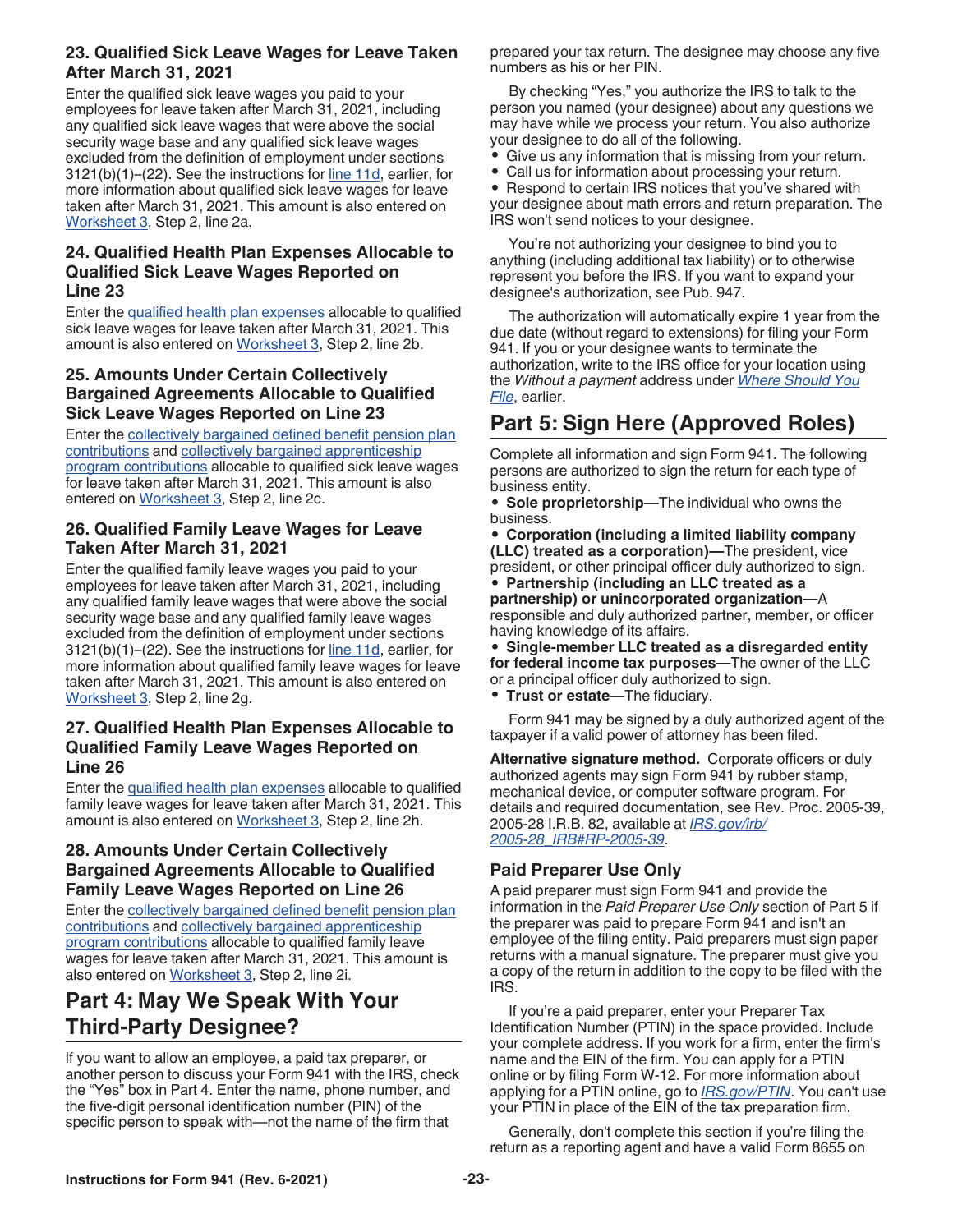file with the IRS. However, a reporting agent must complete this section if the reporting agent offered legal advice, for example, advising the client on determining whether its workers are employees or independent contractors for federal tax purposes.

## **How To Get Forms, Instructions, and Publications**

You can view, download, or print most of the forms, instructions, and publications you may need at *[IRS.gov/Forms](https://www.irs.gov/forms)*. Otherwise, you can go to *[IRS.gov/](https://www.irs.gov/orderforms) [OrderForms](https://www.irs.gov/orderforms)* to place an order and have them mailed to you. The IRS will process your order for forms and publications as soon as possible. Don't resubmit requests you've already sent us. You can get forms and publications faster online.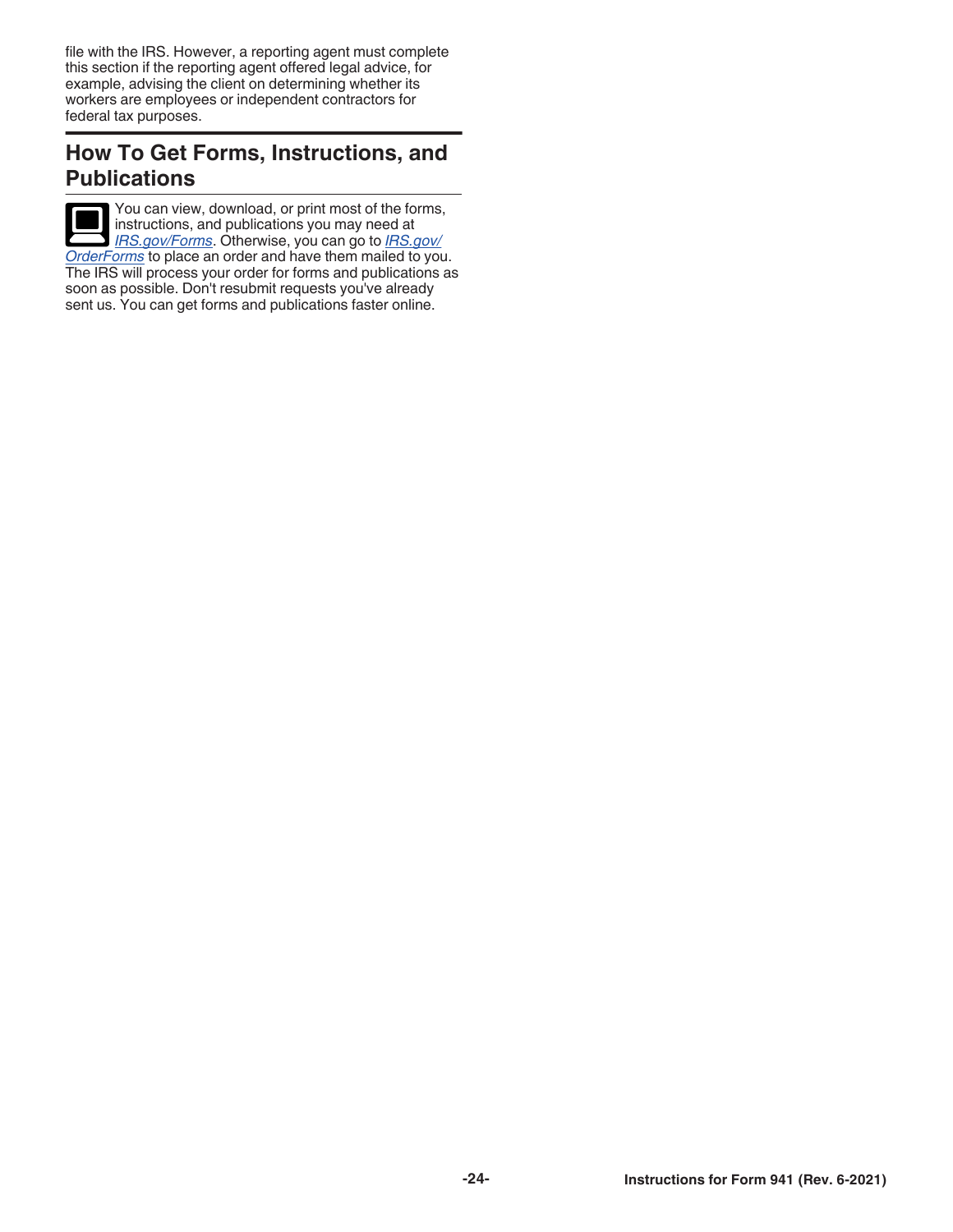

<span id="page-24-0"></span>**Determine how you will complete this worksheet. (If you're a third-party payer, you must complete this worksheet for each client for which it is applicable, on a client-by-client basis.)** lf you paid qualified sick leave wages and/or qualified family leave wages this quarter for leave taken before April 1, 2021, complete Step 1 and Step 2.<br>**Caution:** Use Worksheet 3 to figure the credit for qualified sick a **Step 1. Determine the employer share of social security tax this quarter after it is reduced by any credit claimed on Form 8974 and any credit to be claimed on Form 5884-C and/or Form 5884-D** 1a Enter the amount of social security tax from Form 941, Part 1, [line 5a,](#page-10-0) column 2 ........ 1a 1b Enter the amount of social security tax from Form 941, Part 1, [line 5b,](#page-11-0) column 2 ....... 1b 1c Add lines 1a and 1b .................................................. 1c 1d Multiply line 1c by 50% (0.50) ........................................... 1d 1e If you're a third-party payer of sick pay that isn't an agent and you're claiming credits for amounts paid to your employees, enter the employer share of social security tax included<br>on Form 941, Part 1, <u>line 8</u> (enter as a positive number) ..................... 1f Subtract line 1e from line 1d ............................................ 1f 1g If you received a Section 3121(q) Notice and Demand during the quarter, enter the amount of the employer share of social security tax from the notice ...................... 1g 1h **Employer share of social security tax.** Add lines 1f and 1g .................... 1h 1i Enter the amount from Form 941, Part 1, [line 11a](#page-13-0) (credit from Form 8974) ............ 1i 1j Enter the amount to be claimed on Form 5884-C, line 11, for this quarter . . . . . . . . . . . . . 1j 1 $j(i)$  Enter the amount to be claimed on Form 5884-D, line 12, for this quarter  $\dots\dots\dots\dots\dots$  1 $j(i)$ 1k **Total nonrefundable credits already used against the employer share of social security tax.** Add lines 1i, 1j, and 1j(i) ..................................... 1k 1l **Employer share of social security tax remaining.** Subtract line 1k from line 1h ...... 1l **Step 2. Figure the sick and family leave credit** 2a Qualified sick leave wages reported on Form 941, Part 1, [line 5a\(i\)](#page-11-0), column 1 .......... 2a 2a(i) Qualified sick leave wages included on Form 941, Part 1, line 5c, but not included on Form 941, Part 1, line 5a(i), column 1, because the wages reported on that line were limited by the social security wage base  $\ldots \ldots \ldots \ldots \ldots \ldots \ldots \ldots \ldots \ldots \ldots \ldots$ the social security was security was security and the security of  $2a(i)$ 2a(ii) Total qualified sick leave wages. Add lines 2a and 2a(i) ......................... 2a(ii) 2a(iii) Qualified sick leave wages excluded from the definition of employment under sections 3121(b)(1)–(22) ..................................................... 2a(iii) 2b Qualified health plan expenses allocable to qualified sick leave wages (Form 941, Part 3, [line 19\)](#page-21-0) ........................................................... 2b 2c Employer share of Medicare tax on qualified sick leave wages. Multiply line 2a(ii) by 1.45% (0.0145) .......................................................... 2c 2d **Credit for qualified sick leave wages.** Add lines 2a(ii), 2a(iii), 2b, and 2c ........... 2d 2e Qualified family leave wages reported on Form 941, Part 1, [line 5a\(ii\),](#page-11-0) column 1 ....... 2e 2e(i) Qualified family leave wages included on Form 941, Part 1, line 5c, but not included on Form 941, Part 1, line 5a(ii), column 1, because the wages reported on that line were limited by the social security wage base .................................... 2e(i) 2e(ii) Total qualified family leave wages. Add lines 2e and 2e(i) ....................... 2e(ii) 2e(iii) Qualified family leave wages excluded from the definition of employment under sections 3121(b)(1)–(22) ..................................................... 2e(iii) 2f Qualified health plan expenses allocable to qualified family leave wages (Form 941, Part 3, [line 20\)](#page-21-0) ........................................................... 2f 2g Employer share of Medicare tax on qualified family leave wages. Multiply line 2e(ii) by 1.45% (0.0145) ..................................................... 2g 2h **Credit for qualified family leave wages.** Add lines 2e(ii), 2e(iii), 2f, and 2g  $\ldots$ ...... 2i **Credit for qualified sick and family leave wages.** Add lines 2d and 2h ............ 2i 2j **Nonrefundable portion of credit for qualified sick and family leave wages for leave taken before April 1, 2021.** Enter the smaller of line 1l or line 2i. Enter this amount on Form 941, Part 1, line 11b .............................................. 2j 2k **Refundable portion of credit for qualified sick and family leave wages for leave taken before April 1, 2021.** Subtract line 2j from line 2i and enter this amount on Form 941, Part 1, line 13c .................................................. 2k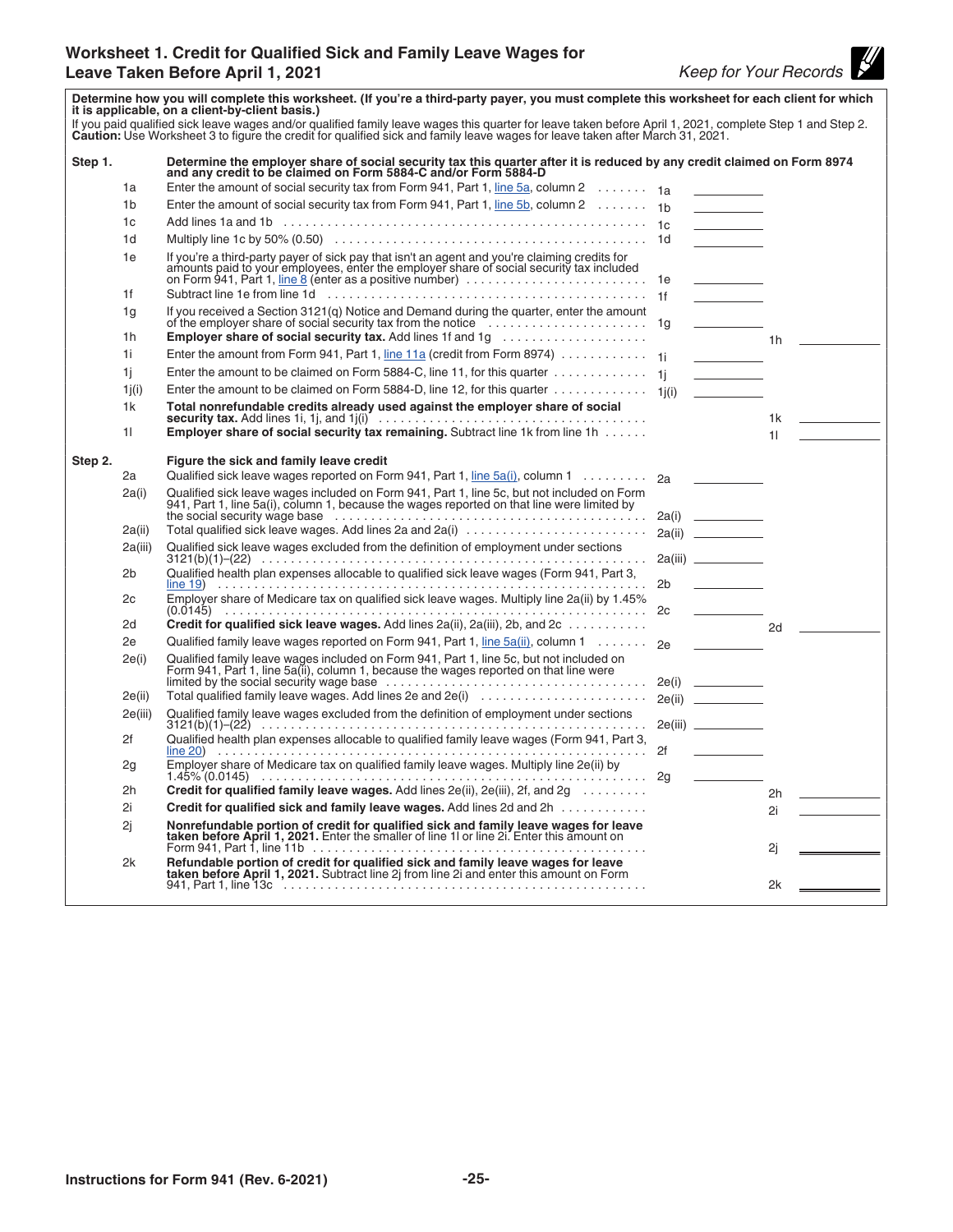## <span id="page-25-0"></span>**Worksheet 2. Employee Retention Credit for the Second Quarter of 2021 Only (Wages Paid After March 31, 2021, and Before July 1, 2021)** *Keep for Your Records*

| Determine how you will complete this worksheet. (If you're a third-party payer, you must complete this worksheet for each client for which<br>it is applicable, on a client-by-client basis.)                                                          |                |                                                                                                                                                                                                                                                                                                                                                                                                                                                                                                                      |                                                                                                                          |               |  |
|--------------------------------------------------------------------------------------------------------------------------------------------------------------------------------------------------------------------------------------------------------|----------------|----------------------------------------------------------------------------------------------------------------------------------------------------------------------------------------------------------------------------------------------------------------------------------------------------------------------------------------------------------------------------------------------------------------------------------------------------------------------------------------------------------------------|--------------------------------------------------------------------------------------------------------------------------|---------------|--|
| If you paid qualified wages after March 31, 2021, and before July 1, 2021, for purposes of the employee retention credit, complete Step 1 and Step 2. If<br>you're claiming a credit for qualified sick and family leave wages in<br>quarters of 2021. |                |                                                                                                                                                                                                                                                                                                                                                                                                                                                                                                                      |                                                                                                                          |               |  |
| Step 1.                                                                                                                                                                                                                                                |                | Determine the employer share of social security tax for the second quarter of 2021 after it is reduced by any credit<br>claimed on Form 8974 and any credit to be claimed on Form 5884-C and/or Form 5884-D                                                                                                                                                                                                                                                                                                          |                                                                                                                          |               |  |
|                                                                                                                                                                                                                                                        | 1a             | If you completed Worksheet 1 for the second quarter of 2021 to claim a credit for qualified<br>sick and family leave wages for leave taken before April 1, 2021, enter the amount from<br>Worksheet 1, Step 1, line 11, and go to Step 2. If you're not claiming a credit for qualified<br>sick and family leave wages for leave taken before April 1, 2021, continue by completing<br>lines 1b-1n below and then go to Step 2 $\ldots \ldots \ldots \ldots \ldots \ldots \ldots \ldots \ldots \ldots \ldots \ldots$ |                                                                                                                          | 1a            |  |
|                                                                                                                                                                                                                                                        | 1b             | Enter the amount of social security tax from Form 941, Part 1, line 5a, column 2 1b                                                                                                                                                                                                                                                                                                                                                                                                                                  |                                                                                                                          |               |  |
|                                                                                                                                                                                                                                                        | 1c             | Enter the amount of social security tax from Form 941, Part 1, line 5b, column 2 $\ldots \ldots$ 1c                                                                                                                                                                                                                                                                                                                                                                                                                  |                                                                                                                          |               |  |
|                                                                                                                                                                                                                                                        | 1 <sub>d</sub> |                                                                                                                                                                                                                                                                                                                                                                                                                                                                                                                      |                                                                                                                          |               |  |
|                                                                                                                                                                                                                                                        | 1e             |                                                                                                                                                                                                                                                                                                                                                                                                                                                                                                                      |                                                                                                                          |               |  |
|                                                                                                                                                                                                                                                        | 1f             | If you're a third-party payer of sick pay that isn't an agent and you're claiming credits for<br>amounts paid to your employees, enter the employer share of social security tax included<br>on Form 941, Part 1, <u>line 8</u> (enter as                                                                                                                                                                                                                                                                            |                                                                                                                          |               |  |
|                                                                                                                                                                                                                                                        | 1g             |                                                                                                                                                                                                                                                                                                                                                                                                                                                                                                                      | $\mathcal{L}^{\mathcal{L}}(\mathcal{L}^{\mathcal{L}})$ and $\mathcal{L}^{\mathcal{L}}(\mathcal{L}^{\mathcal{L}})$ . Then |               |  |
|                                                                                                                                                                                                                                                        | 1h             | If you received a Section 3121(q) Notice and Demand during the quarter, enter the amount<br>of the employer share of social security tax from the notice<br>interaction contains the motion of the employer share of social security                                                                                                                                                                                                                                                                                 |                                                                                                                          |               |  |
|                                                                                                                                                                                                                                                        | 1i             |                                                                                                                                                                                                                                                                                                                                                                                                                                                                                                                      |                                                                                                                          | 11            |  |
|                                                                                                                                                                                                                                                        | 1i             |                                                                                                                                                                                                                                                                                                                                                                                                                                                                                                                      |                                                                                                                          |               |  |
|                                                                                                                                                                                                                                                        | 1k             | Enter the amount to be claimed on Form 5884-C, line 11, for this quarter 1k                                                                                                                                                                                                                                                                                                                                                                                                                                          | <u> 1999 - Johann Barnett, f</u>                                                                                         |               |  |
|                                                                                                                                                                                                                                                        | 11             | Enter the amount to be claimed on Form 5884-D, line 12, for this quarter $\dots \dots \dots \dots$                                                                                                                                                                                                                                                                                                                                                                                                                   |                                                                                                                          |               |  |
|                                                                                                                                                                                                                                                        | 1 <sub>m</sub> | Total nonrefundable credits already used against the employer share of social                                                                                                                                                                                                                                                                                                                                                                                                                                        |                                                                                                                          | 1m __________ |  |
|                                                                                                                                                                                                                                                        | 1n             | <b>Employer share of social security tax remaining.</b> Subtract line 1m from line 1i                                                                                                                                                                                                                                                                                                                                                                                                                                |                                                                                                                          | 1n            |  |
| Step 2.                                                                                                                                                                                                                                                |                | Figure the employee retention credit for the second quarter of 2021<br><b>Caution:</b> The total amount included on lines 2a and 2b can't exceed \$10,000 per<br>employee.                                                                                                                                                                                                                                                                                                                                           |                                                                                                                          |               |  |
|                                                                                                                                                                                                                                                        | 2a             | Qualified wages (excluding qualified health plan expenses) for the employee retention                                                                                                                                                                                                                                                                                                                                                                                                                                |                                                                                                                          |               |  |
|                                                                                                                                                                                                                                                        | 2 <sub>b</sub> | Qualified health plan expenses allocable to qualified wages for the employee retention                                                                                                                                                                                                                                                                                                                                                                                                                               |                                                                                                                          |               |  |
|                                                                                                                                                                                                                                                        | 2c             |                                                                                                                                                                                                                                                                                                                                                                                                                                                                                                                      |                                                                                                                          |               |  |
|                                                                                                                                                                                                                                                        | 2d             |                                                                                                                                                                                                                                                                                                                                                                                                                                                                                                                      |                                                                                                                          | 2d            |  |
|                                                                                                                                                                                                                                                        | 2e             | Enter the amount of the employer share of social security tax from Step 1, line 1a, or, if                                                                                                                                                                                                                                                                                                                                                                                                                           |                                                                                                                          |               |  |
|                                                                                                                                                                                                                                                        | 2f             | Enter any second quarter amount of the nonrefundable portion of the credit for qualified<br>sick and family leave wages for leave taken before April 1, 2021, from Worksheet 1, Step                                                                                                                                                                                                                                                                                                                                 |                                                                                                                          |               |  |
|                                                                                                                                                                                                                                                        | 2g             |                                                                                                                                                                                                                                                                                                                                                                                                                                                                                                                      |                                                                                                                          |               |  |
|                                                                                                                                                                                                                                                        | 2h             | Nonrefundable portion of employee retention credit. Enter the smaller of line 2d or                                                                                                                                                                                                                                                                                                                                                                                                                                  |                                                                                                                          |               |  |
|                                                                                                                                                                                                                                                        |                |                                                                                                                                                                                                                                                                                                                                                                                                                                                                                                                      |                                                                                                                          | 2h            |  |
|                                                                                                                                                                                                                                                        | 2i             | Refundable portion of employee retention credit. Subtract line 2h from line 2d and<br>enter this amount on Form 941, Part 1, line 13d $\ldots \ldots \ldots \ldots \ldots \ldots \ldots \ldots \ldots \ldots$                                                                                                                                                                                                                                                                                                        |                                                                                                                          | 2i            |  |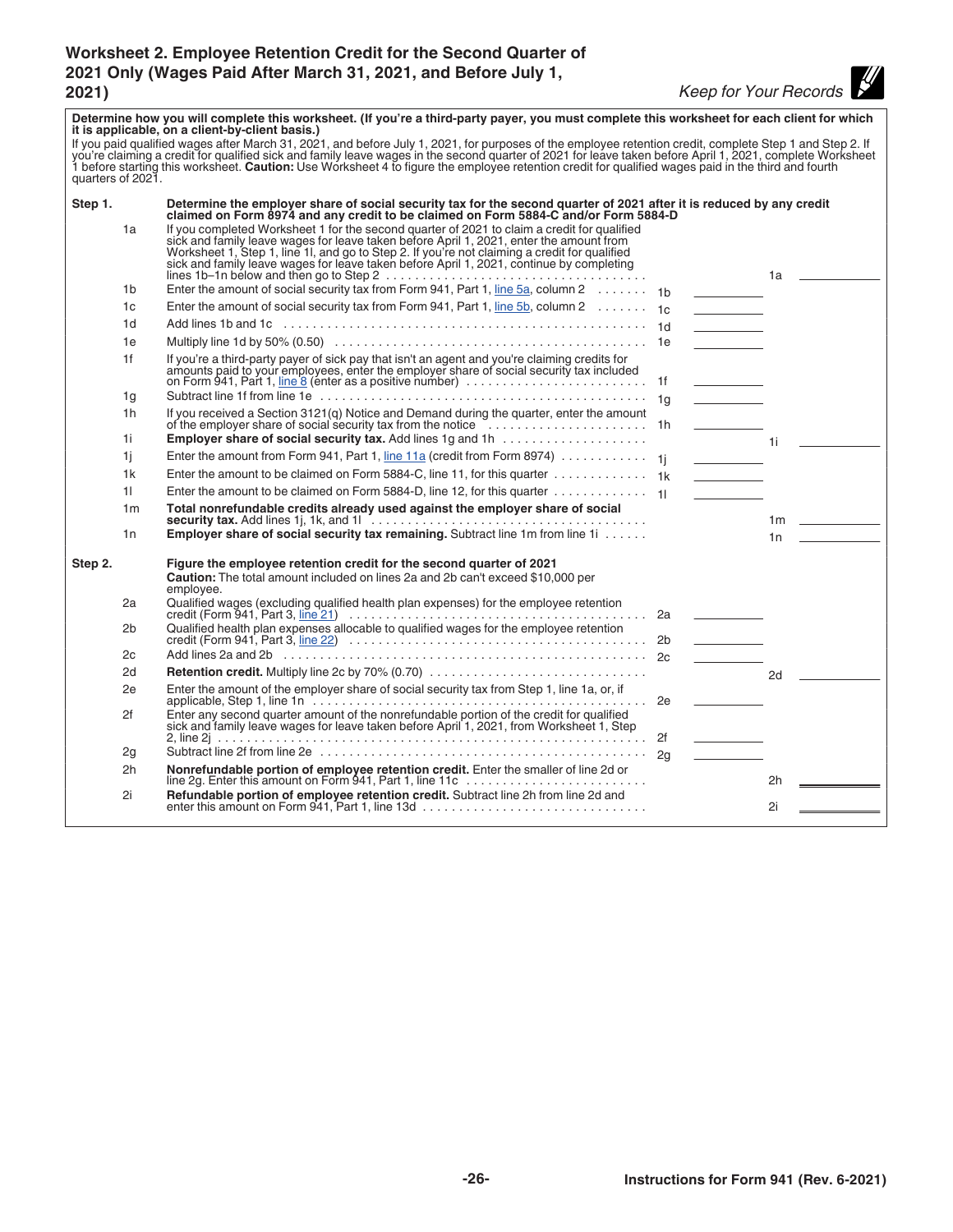<span id="page-26-0"></span>

|         |                | Determine how you will complete this worksheet. (If you're a third-party payer, you must complete this worksheet for each client for which<br>it is applicable, on a client-by-client basis.)<br>If you paid qualified sick leave wages and/or qualified family leave wages this quarter for leave taken after March 31, 2021, complete Step 1 and Step 2. |    |                                   |          |  |
|---------|----------------|------------------------------------------------------------------------------------------------------------------------------------------------------------------------------------------------------------------------------------------------------------------------------------------------------------------------------------------------------------|----|-----------------------------------|----------|--|
|         |                | Caution: Use Worksheet 1 to figure the credit for qualified sick and family leave wages for leave taken before April 1, 2021.                                                                                                                                                                                                                              |    |                                   |          |  |
| Step 1. |                | Determine the employer share of Medicare tax                                                                                                                                                                                                                                                                                                               |    |                                   |          |  |
|         | 1a             | Enter the amount of Medicare tax from Form 941, Part 1, line 5c, column 2 1a                                                                                                                                                                                                                                                                               |    |                                   |          |  |
|         | 1b             |                                                                                                                                                                                                                                                                                                                                                            |    |                                   |          |  |
|         | 1c             | If you're a third-party payer of sick pay that isn't an agent and you're claiming credits for<br>amounts paid to your employees, enter the employer share of Medicare tax included on                                                                                                                                                                      |    |                                   |          |  |
|         | 1d             |                                                                                                                                                                                                                                                                                                                                                            |    |                                   |          |  |
|         | 1e             | If you received a Section 3121(q) Notice and Demand during the quarter, enter the amount                                                                                                                                                                                                                                                                   |    |                                   |          |  |
|         | 1f             | <b>Employer share of Medicare tax.</b> Add lines 1d and 1e                                                                                                                                                                                                                                                                                                 |    |                                   | 1f       |  |
| Step 2. | 2a             | Figure the sick and family leave credit<br>Qualified sick leave wages for leave taken after March 31, 2021 (Form 941, Part 3,                                                                                                                                                                                                                              |    |                                   |          |  |
|         | 2a(i)          | Qualified sick leave wages included on Form 941, Part 3, line 23, that were not included as<br>wages reported on Form 941, Part 1, lines 5a and 5c, because the qualified sick leave<br>wages were excluded from the definition of employment under sections 3121(b)(1)-                                                                                   |    |                                   |          |  |
|         | 2a(ii)         |                                                                                                                                                                                                                                                                                                                                                            |    |                                   |          |  |
|         | 2a(iii)        |                                                                                                                                                                                                                                                                                                                                                            |    |                                   |          |  |
|         |                | Qualified sick leave wages included on Form 941, Part 3, line 23, that were not included as<br>wages reported on Form 941, Part 1, line 5a, because the qualified sick leave wages were                                                                                                                                                                    |    |                                   |          |  |
|         | 2a(iv)         |                                                                                                                                                                                                                                                                                                                                                            |    |                                   |          |  |
|         | 2b             | Qualified health plan expenses allocable to qualified sick leave wages for leave taken after                                                                                                                                                                                                                                                               |    |                                   |          |  |
|         |                | March 31, 2021 (Form 941, Part 3, line 24) $\ldots \ldots \ldots \ldots \ldots \ldots \ldots \ldots \ldots \ldots \ldots$                                                                                                                                                                                                                                  | 2b | <u>and the state of the state</u> |          |  |
|         | 2c             | Amounts under certain collectively bargained agreements allocable to qualified sick leave                                                                                                                                                                                                                                                                  |    |                                   |          |  |
|         | 2d             | Employer share of social security tax on qualified sick leave wages. Multiply line 2a(iv) by                                                                                                                                                                                                                                                               |    |                                   |          |  |
|         | 2e             | Employer share of Medicare tax on qualified sick leave wages. Multiply line 2a(ii) by 1.45%                                                                                                                                                                                                                                                                |    |                                   |          |  |
|         | 2f             | Credit for qualified sick leave wages. Add lines 2a, 2b, 2c, 2d, and 2e                                                                                                                                                                                                                                                                                    |    |                                   | 2f       |  |
|         | 2g             | Qualified family leave wages for leave taken after March 31, 2021 (Form 941, Part 3,                                                                                                                                                                                                                                                                       |    |                                   |          |  |
|         |                |                                                                                                                                                                                                                                                                                                                                                            |    |                                   |          |  |
|         | 2g(i)          | Qualified family leave wages included on Form 941, Part 3, line 26, that were not included<br>as wages reported on Form 941, Part 1, lines 5a and 5c, because the qualified family leave<br>wages were excluded from the definition of employment under sections $3121(b)(1)$ -                                                                            |    |                                   |          |  |
|         | 2g(ii)         |                                                                                                                                                                                                                                                                                                                                                            |    |                                   |          |  |
|         | 2g(iii)        | Qualified family leave wages included on Form 941, Part 3, line 26, that were not included<br>as wages reported on Form 941, Part 1, line 5a, because the qualified family leave wages                                                                                                                                                                     |    |                                   |          |  |
|         | 2g(iv)         | were limited by the social security wage base                                                                                                                                                                                                                                                                                                              |    |                                   |          |  |
|         | 2h             |                                                                                                                                                                                                                                                                                                                                                            |    |                                   |          |  |
|         |                |                                                                                                                                                                                                                                                                                                                                                            |    |                                   |          |  |
|         | 2i             | Amounts under certain collectively bargained agreements allocable to qualified family<br>leave for leave taken after March 31, 2021 (Form 941, Part 3, line 28) 2i                                                                                                                                                                                         |    |                                   |          |  |
|         | 2j             | Employer share of social security tax on qualified family leave wages. Multiply line 2g(iv)                                                                                                                                                                                                                                                                |    |                                   |          |  |
|         | 2k             | Employer share of Medicare tax on qualified family leave wages. Multiply line 2g(ii) by                                                                                                                                                                                                                                                                    |    |                                   |          |  |
|         | 21             | Credit for qualified family leave wages. Add lines 2g, 2h, 2i, 2j, and 2k                                                                                                                                                                                                                                                                                  |    |                                   | 21       |  |
|         | 2m             | Credit for qualified sick and family leave wages. Add lines 2f and 2                                                                                                                                                                                                                                                                                       |    |                                   | $2m$ $-$ |  |
|         | 2n             | For second quarter of 2021 only, enter any employee retention credit claimed under section 2301 of the CARES Act (from Worksheet 2, line 2d) with respect to any wages taken into account for the credit for qualified sick an                                                                                                                             |    |                                   |          |  |
|         | 2 <sub>o</sub> | Enter any credit claimed under section 41 for increasing research activities with respect to<br>any wages taken into account for the credit for qualified sick and family leave                                                                                                                                                                            |    |                                   |          |  |
|         | 2p             |                                                                                                                                                                                                                                                                                                                                                            |    |                                   |          |  |
|         | 2q             | Credit for qualified sick and family leave wages after adjusting for other credits.                                                                                                                                                                                                                                                                        |    |                                   | 2q       |  |
|         | 2r             | Nonrefundable portion of credit for qualified sick and family leave wages for leave<br>taken after March 31, 2021. Enter the smaller of line 1f or line 2q. Enter this amount on                                                                                                                                                                           |    |                                   |          |  |
|         | 2s             | Refundable portion of credit for qualified sick and family leave wages for leave                                                                                                                                                                                                                                                                           |    |                                   | 2r       |  |
|         |                | taken after March 31, 2021. Subtract line 2r from line 2q and enter this amount on Form                                                                                                                                                                                                                                                                    |    |                                   | 2s       |  |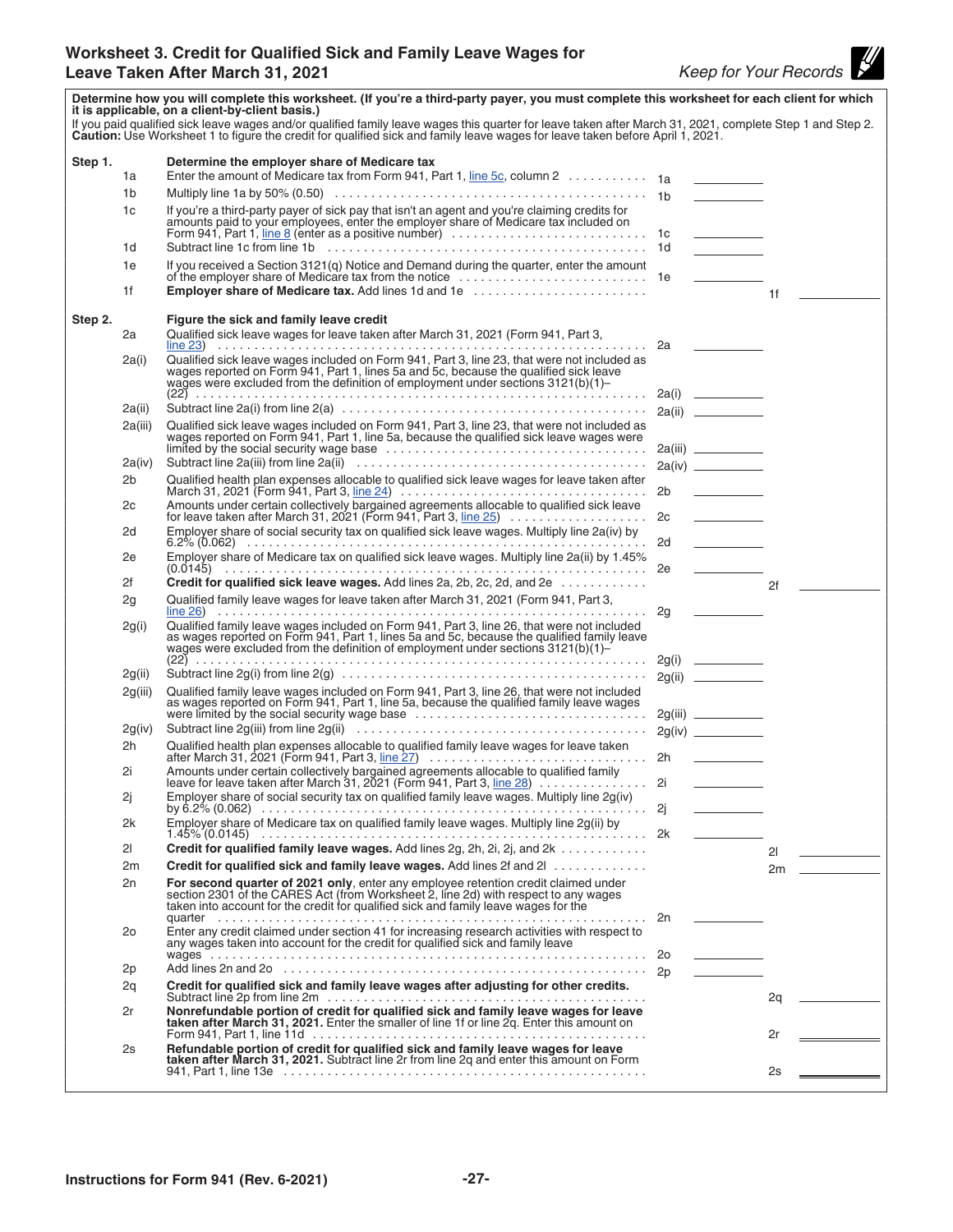<span id="page-27-0"></span>

| Determine how you will complete this worksheet. (If you're a third-party payer, you must complete this worksheet for each client for which<br>it is applicable, on a client-by-client basis.)                                                                                                                                                              |                |                                                                                                                                                                                                                                                                                                                                                                                 |    |                                                               |                |
|------------------------------------------------------------------------------------------------------------------------------------------------------------------------------------------------------------------------------------------------------------------------------------------------------------------------------------------------------------|----------------|---------------------------------------------------------------------------------------------------------------------------------------------------------------------------------------------------------------------------------------------------------------------------------------------------------------------------------------------------------------------------------|----|---------------------------------------------------------------|----------------|
| If you paid qualified wages after June 30, 2021, for purposes of the employee retention credit, complete Step 1 and Step 2. If you're claiming a credit for qualified sick and family leave wages in this quarter for leave ta<br>Caution: Use Worksheet 2 to figure the employee retention credit for qualified wages paid in the second quarter of 2021. |                |                                                                                                                                                                                                                                                                                                                                                                                 |    |                                                               |                |
| Step 1.                                                                                                                                                                                                                                                                                                                                                    |                | Determine the employer share of Medicare tax                                                                                                                                                                                                                                                                                                                                    |    |                                                               |                |
|                                                                                                                                                                                                                                                                                                                                                            | 1a             | If you completed Worksheet 3 to claim a credit for qualified sick and family leave wages for<br>leave taken after March 31, 2021, enter the amount from Worksheet 3, Step 1, line 1f, and<br>go to Step 2. If you're not claiming a credit for qualified sick and family leave wages for leave taken after March 31, 2021, continue by completing lines 1b-1g below and then go |    |                                                               | 1a l           |
|                                                                                                                                                                                                                                                                                                                                                            | 1b             | Enter the amount of Medicare tax from Form 941, Part 1, line 5c, column 2 1b                                                                                                                                                                                                                                                                                                    |    |                                                               |                |
|                                                                                                                                                                                                                                                                                                                                                            | 1c             |                                                                                                                                                                                                                                                                                                                                                                                 |    |                                                               |                |
|                                                                                                                                                                                                                                                                                                                                                            | 1 <sub>d</sub> | If you're a third-party payer of sick pay that isn't an agent and you're claiming credits for                                                                                                                                                                                                                                                                                   |    | <b>Contract Contract Contract</b>                             |                |
|                                                                                                                                                                                                                                                                                                                                                            | 1e             |                                                                                                                                                                                                                                                                                                                                                                                 |    | <u>and the state</u>                                          |                |
|                                                                                                                                                                                                                                                                                                                                                            | 1f             | If you received a Section 3121(q) Notice and Demand during the quarter, enter the amount                                                                                                                                                                                                                                                                                        |    | $\mathcal{L}^{\text{max}}$ , where $\mathcal{L}^{\text{max}}$ |                |
|                                                                                                                                                                                                                                                                                                                                                            | 1g             |                                                                                                                                                                                                                                                                                                                                                                                 |    |                                                               | 1 <sub>q</sub> |
| Step 2.                                                                                                                                                                                                                                                                                                                                                    |                | Figure the employee retention credit<br>Caution: The total amount included on lines 2a and 2b can't exceed \$10,000 per<br>employee each quarter.                                                                                                                                                                                                                               |    |                                                               |                |
|                                                                                                                                                                                                                                                                                                                                                            | 2a             | Qualified wages (excluding qualified health plan expenses) for the employee retention                                                                                                                                                                                                                                                                                           |    |                                                               |                |
|                                                                                                                                                                                                                                                                                                                                                            | 2b             | Qualified health plan expenses allocable to qualified wages for the employee retention                                                                                                                                                                                                                                                                                          | 2b |                                                               |                |
|                                                                                                                                                                                                                                                                                                                                                            | 2c             |                                                                                                                                                                                                                                                                                                                                                                                 |    |                                                               |                |
|                                                                                                                                                                                                                                                                                                                                                            | 2d             | Retention credit. Multiply line 2c by 70% (0.70). If you qualify for the employee retention credit solely because your business is a recovery startup business, don't enter more than                                                                                                                                                                                           |    |                                                               | 2d             |
|                                                                                                                                                                                                                                                                                                                                                            | 2e             | Enter the amount of the employer share of Medicare tax from Step 1, line 1a, or, if                                                                                                                                                                                                                                                                                             |    |                                                               |                |
|                                                                                                                                                                                                                                                                                                                                                            | 2f             | Enter any amount of the nonrefundable portion of the credit for qualified sick and family<br>leave wages for leave taken after March 31, 2021, from Worksheet 3, Step 2,                                                                                                                                                                                                        |    |                                                               |                |
|                                                                                                                                                                                                                                                                                                                                                            | 2g             |                                                                                                                                                                                                                                                                                                                                                                                 |    |                                                               |                |
|                                                                                                                                                                                                                                                                                                                                                            | 2h             |                                                                                                                                                                                                                                                                                                                                                                                 |    |                                                               | 2h             |
|                                                                                                                                                                                                                                                                                                                                                            | 2i             |                                                                                                                                                                                                                                                                                                                                                                                 |    |                                                               | 2i             |